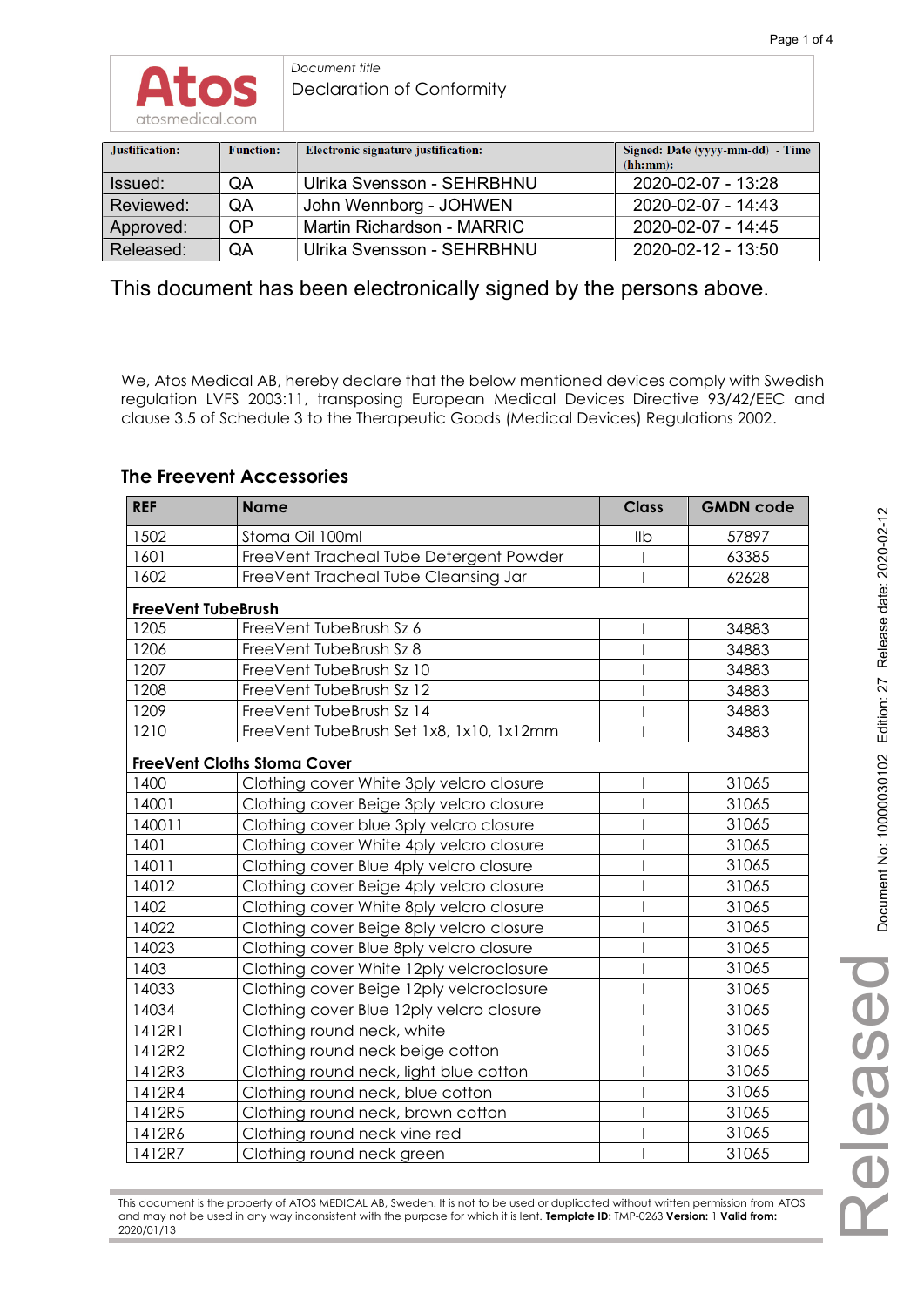

#### *Document title*  Declaration of Conformity

| 1412R9<br>31065<br>Clothing round neck, black cotton<br>31065<br>1413RSR1<br>Clothing round T-shirt w zip lock white<br>31065<br>1413RSR11<br>Clothing round neck, T-shirt, zip grey<br>1413RSR15<br>31065<br>Clothing round Tshirt w zip lock d.brown<br>1413RSR2<br>31065<br>Clothing round T-shirt w zip lock beige<br>Clothing round Tshirt w zip lock yellow<br>31065<br>1413RSR3<br>31065<br>1413RSR4<br>Clothing T-shirt w zip lock light blue<br>1413RSR6<br>Clothing round T-shirt w zip lock red<br>31065<br>1413RSR7<br>Clothing round Tshirt w zip lock d.green<br>31065<br>1413RSR8<br>Clothing round T-shirt w zip lock blue<br>31065<br>31065<br>1413RSR9<br>Clothing round T-shirt w zip lock black<br>31065<br>1414RS1<br>Clothing round neck T-shirt form white<br>31065<br>1414RS2<br>Clothing round neck t-shirt form beige<br>31065<br>1414RS3<br>Clothing round T-shirt form light blue<br>1414RS4<br>31065<br>Clothing round neck green<br>31065<br>1414RS5<br>Clothing round neck T-shirt form blue<br>31065<br>1414RS6<br>Clothing round neck T-shirt form black<br>1410A15BP<br>31065<br>Clothing scarf, dark blue cotton/polyes<br>1410A15TG<br>31065<br>Clothing scarf, dark blue trevira-georg<br>1410A1TG<br>Clothing scarf, blue with white dots TG<br>31065<br>31065<br>1410A21BP<br>Clothing scarf, grey Cotton/Polyester<br>31065<br>1410A3BP<br>Clothing scarf, white cotton/polyester<br>1410A3TG<br>31065<br>Clothing scarf, white trevira-georgette<br>1410A4BP<br>Clothing scarf, black cotton/polyester<br>31065<br>31065<br>1410A4TG<br>Clothing scarf, black trevira-georgette<br>31065<br>1410A5BP<br>Clothing scarf, vine red cotton/polyest<br>1410A5TG<br>31065<br>Clothing scarf, vine red trevira-george<br>31065<br>1410A7BP<br>Clothing scarf, beige Cotton/Polyester<br>1410A9TG<br>31065<br>Clothing scarf speckled black'n white TG<br><b>FreeVent Dressings</b><br>1425<br>FreeVent Tracheostomy dressing AL coated<br>63324<br>63324<br>14251<br>FreeVent Trach dressing AL coated w slit<br>14251-PED<br>FreeVent Trachcompr PED, slit 65x70 AL<br>63324<br>FreeVent Tracheostomy dressing AL, mini<br>63324<br>18008-001<br>63324<br>14250<br>FreeVent Trachcompr w slit 90x100mm wh<br>14250-PED<br>FreeVent Trachcomp PED w slit 65x70 wh<br>63324<br>1425921<br>63324<br>Tracheostomy dressing white with slit<br>1425923<br>Trach dressing white with slit, long<br>63324<br>1425932<br>Tracheostomy dressing white/AL with slit<br>63324<br>1425933<br>63324<br>Trach dressing white/AL with slit long<br>14253<br>63324<br>FreeVent Trach. dress.combi white w slit<br>63324<br>14255<br>Tracheostomy dressing combi, white<br>63324<br>14253H<br>FreeVent Trach. dress.combi w slit beige<br>14255H<br>FreeVent Tracheostomy dress.combi beige<br>63324<br>14257<br>FreeVentTrach dress.combi w slit long wh<br>63324<br>14259<br>63324<br>FreeVentTrach dress.combilong white<br>14259H<br>FreeVentTrach.dres.comb.beig o/slit long<br>63324<br>14253H-PED<br>FreeVentTrach.dres.combi PED w slit beig<br>63324 | 1412R8 |                          | 31065 |
|----------------------------------------------------------------------------------------------------------------------------------------------------------------------------------------------------------------------------------------------------------------------------------------------------------------------------------------------------------------------------------------------------------------------------------------------------------------------------------------------------------------------------------------------------------------------------------------------------------------------------------------------------------------------------------------------------------------------------------------------------------------------------------------------------------------------------------------------------------------------------------------------------------------------------------------------------------------------------------------------------------------------------------------------------------------------------------------------------------------------------------------------------------------------------------------------------------------------------------------------------------------------------------------------------------------------------------------------------------------------------------------------------------------------------------------------------------------------------------------------------------------------------------------------------------------------------------------------------------------------------------------------------------------------------------------------------------------------------------------------------------------------------------------------------------------------------------------------------------------------------------------------------------------------------------------------------------------------------------------------------------------------------------------------------------------------------------------------------------------------------------------------------------------------------------------------------------------------------------------------------------------------------------------------------------------------------------------------------------------------------------------------------------------------------------------------------------------------------------------------------------------------------------------------------------------------------------------------------------------------------------------------------------------------------------------------------------------------------------------------------------------------------------------------------------------------------------------------------------------------------------------------------------------------------------------------------------------------------------------------------------------------------------------------------------------------------------|--------|--------------------------|-------|
|                                                                                                                                                                                                                                                                                                                                                                                                                                                                                                                                                                                                                                                                                                                                                                                                                                                                                                                                                                                                                                                                                                                                                                                                                                                                                                                                                                                                                                                                                                                                                                                                                                                                                                                                                                                                                                                                                                                                                                                                                                                                                                                                                                                                                                                                                                                                                                                                                                                                                                                                                                                                                                                                                                                                                                                                                                                                                                                                                                                                                                                                                  |        | Clothing round neck grey |       |
|                                                                                                                                                                                                                                                                                                                                                                                                                                                                                                                                                                                                                                                                                                                                                                                                                                                                                                                                                                                                                                                                                                                                                                                                                                                                                                                                                                                                                                                                                                                                                                                                                                                                                                                                                                                                                                                                                                                                                                                                                                                                                                                                                                                                                                                                                                                                                                                                                                                                                                                                                                                                                                                                                                                                                                                                                                                                                                                                                                                                                                                                                  |        |                          |       |
|                                                                                                                                                                                                                                                                                                                                                                                                                                                                                                                                                                                                                                                                                                                                                                                                                                                                                                                                                                                                                                                                                                                                                                                                                                                                                                                                                                                                                                                                                                                                                                                                                                                                                                                                                                                                                                                                                                                                                                                                                                                                                                                                                                                                                                                                                                                                                                                                                                                                                                                                                                                                                                                                                                                                                                                                                                                                                                                                                                                                                                                                                  |        |                          |       |
|                                                                                                                                                                                                                                                                                                                                                                                                                                                                                                                                                                                                                                                                                                                                                                                                                                                                                                                                                                                                                                                                                                                                                                                                                                                                                                                                                                                                                                                                                                                                                                                                                                                                                                                                                                                                                                                                                                                                                                                                                                                                                                                                                                                                                                                                                                                                                                                                                                                                                                                                                                                                                                                                                                                                                                                                                                                                                                                                                                                                                                                                                  |        |                          |       |
|                                                                                                                                                                                                                                                                                                                                                                                                                                                                                                                                                                                                                                                                                                                                                                                                                                                                                                                                                                                                                                                                                                                                                                                                                                                                                                                                                                                                                                                                                                                                                                                                                                                                                                                                                                                                                                                                                                                                                                                                                                                                                                                                                                                                                                                                                                                                                                                                                                                                                                                                                                                                                                                                                                                                                                                                                                                                                                                                                                                                                                                                                  |        |                          |       |
|                                                                                                                                                                                                                                                                                                                                                                                                                                                                                                                                                                                                                                                                                                                                                                                                                                                                                                                                                                                                                                                                                                                                                                                                                                                                                                                                                                                                                                                                                                                                                                                                                                                                                                                                                                                                                                                                                                                                                                                                                                                                                                                                                                                                                                                                                                                                                                                                                                                                                                                                                                                                                                                                                                                                                                                                                                                                                                                                                                                                                                                                                  |        |                          |       |
|                                                                                                                                                                                                                                                                                                                                                                                                                                                                                                                                                                                                                                                                                                                                                                                                                                                                                                                                                                                                                                                                                                                                                                                                                                                                                                                                                                                                                                                                                                                                                                                                                                                                                                                                                                                                                                                                                                                                                                                                                                                                                                                                                                                                                                                                                                                                                                                                                                                                                                                                                                                                                                                                                                                                                                                                                                                                                                                                                                                                                                                                                  |        |                          |       |
|                                                                                                                                                                                                                                                                                                                                                                                                                                                                                                                                                                                                                                                                                                                                                                                                                                                                                                                                                                                                                                                                                                                                                                                                                                                                                                                                                                                                                                                                                                                                                                                                                                                                                                                                                                                                                                                                                                                                                                                                                                                                                                                                                                                                                                                                                                                                                                                                                                                                                                                                                                                                                                                                                                                                                                                                                                                                                                                                                                                                                                                                                  |        |                          |       |
|                                                                                                                                                                                                                                                                                                                                                                                                                                                                                                                                                                                                                                                                                                                                                                                                                                                                                                                                                                                                                                                                                                                                                                                                                                                                                                                                                                                                                                                                                                                                                                                                                                                                                                                                                                                                                                                                                                                                                                                                                                                                                                                                                                                                                                                                                                                                                                                                                                                                                                                                                                                                                                                                                                                                                                                                                                                                                                                                                                                                                                                                                  |        |                          |       |
|                                                                                                                                                                                                                                                                                                                                                                                                                                                                                                                                                                                                                                                                                                                                                                                                                                                                                                                                                                                                                                                                                                                                                                                                                                                                                                                                                                                                                                                                                                                                                                                                                                                                                                                                                                                                                                                                                                                                                                                                                                                                                                                                                                                                                                                                                                                                                                                                                                                                                                                                                                                                                                                                                                                                                                                                                                                                                                                                                                                                                                                                                  |        |                          |       |
|                                                                                                                                                                                                                                                                                                                                                                                                                                                                                                                                                                                                                                                                                                                                                                                                                                                                                                                                                                                                                                                                                                                                                                                                                                                                                                                                                                                                                                                                                                                                                                                                                                                                                                                                                                                                                                                                                                                                                                                                                                                                                                                                                                                                                                                                                                                                                                                                                                                                                                                                                                                                                                                                                                                                                                                                                                                                                                                                                                                                                                                                                  |        |                          |       |
|                                                                                                                                                                                                                                                                                                                                                                                                                                                                                                                                                                                                                                                                                                                                                                                                                                                                                                                                                                                                                                                                                                                                                                                                                                                                                                                                                                                                                                                                                                                                                                                                                                                                                                                                                                                                                                                                                                                                                                                                                                                                                                                                                                                                                                                                                                                                                                                                                                                                                                                                                                                                                                                                                                                                                                                                                                                                                                                                                                                                                                                                                  |        |                          |       |
|                                                                                                                                                                                                                                                                                                                                                                                                                                                                                                                                                                                                                                                                                                                                                                                                                                                                                                                                                                                                                                                                                                                                                                                                                                                                                                                                                                                                                                                                                                                                                                                                                                                                                                                                                                                                                                                                                                                                                                                                                                                                                                                                                                                                                                                                                                                                                                                                                                                                                                                                                                                                                                                                                                                                                                                                                                                                                                                                                                                                                                                                                  |        |                          |       |
|                                                                                                                                                                                                                                                                                                                                                                                                                                                                                                                                                                                                                                                                                                                                                                                                                                                                                                                                                                                                                                                                                                                                                                                                                                                                                                                                                                                                                                                                                                                                                                                                                                                                                                                                                                                                                                                                                                                                                                                                                                                                                                                                                                                                                                                                                                                                                                                                                                                                                                                                                                                                                                                                                                                                                                                                                                                                                                                                                                                                                                                                                  |        |                          |       |
|                                                                                                                                                                                                                                                                                                                                                                                                                                                                                                                                                                                                                                                                                                                                                                                                                                                                                                                                                                                                                                                                                                                                                                                                                                                                                                                                                                                                                                                                                                                                                                                                                                                                                                                                                                                                                                                                                                                                                                                                                                                                                                                                                                                                                                                                                                                                                                                                                                                                                                                                                                                                                                                                                                                                                                                                                                                                                                                                                                                                                                                                                  |        |                          |       |
|                                                                                                                                                                                                                                                                                                                                                                                                                                                                                                                                                                                                                                                                                                                                                                                                                                                                                                                                                                                                                                                                                                                                                                                                                                                                                                                                                                                                                                                                                                                                                                                                                                                                                                                                                                                                                                                                                                                                                                                                                                                                                                                                                                                                                                                                                                                                                                                                                                                                                                                                                                                                                                                                                                                                                                                                                                                                                                                                                                                                                                                                                  |        |                          |       |
|                                                                                                                                                                                                                                                                                                                                                                                                                                                                                                                                                                                                                                                                                                                                                                                                                                                                                                                                                                                                                                                                                                                                                                                                                                                                                                                                                                                                                                                                                                                                                                                                                                                                                                                                                                                                                                                                                                                                                                                                                                                                                                                                                                                                                                                                                                                                                                                                                                                                                                                                                                                                                                                                                                                                                                                                                                                                                                                                                                                                                                                                                  |        |                          |       |
|                                                                                                                                                                                                                                                                                                                                                                                                                                                                                                                                                                                                                                                                                                                                                                                                                                                                                                                                                                                                                                                                                                                                                                                                                                                                                                                                                                                                                                                                                                                                                                                                                                                                                                                                                                                                                                                                                                                                                                                                                                                                                                                                                                                                                                                                                                                                                                                                                                                                                                                                                                                                                                                                                                                                                                                                                                                                                                                                                                                                                                                                                  |        |                          |       |
|                                                                                                                                                                                                                                                                                                                                                                                                                                                                                                                                                                                                                                                                                                                                                                                                                                                                                                                                                                                                                                                                                                                                                                                                                                                                                                                                                                                                                                                                                                                                                                                                                                                                                                                                                                                                                                                                                                                                                                                                                                                                                                                                                                                                                                                                                                                                                                                                                                                                                                                                                                                                                                                                                                                                                                                                                                                                                                                                                                                                                                                                                  |        |                          |       |
|                                                                                                                                                                                                                                                                                                                                                                                                                                                                                                                                                                                                                                                                                                                                                                                                                                                                                                                                                                                                                                                                                                                                                                                                                                                                                                                                                                                                                                                                                                                                                                                                                                                                                                                                                                                                                                                                                                                                                                                                                                                                                                                                                                                                                                                                                                                                                                                                                                                                                                                                                                                                                                                                                                                                                                                                                                                                                                                                                                                                                                                                                  |        |                          |       |
|                                                                                                                                                                                                                                                                                                                                                                                                                                                                                                                                                                                                                                                                                                                                                                                                                                                                                                                                                                                                                                                                                                                                                                                                                                                                                                                                                                                                                                                                                                                                                                                                                                                                                                                                                                                                                                                                                                                                                                                                                                                                                                                                                                                                                                                                                                                                                                                                                                                                                                                                                                                                                                                                                                                                                                                                                                                                                                                                                                                                                                                                                  |        |                          |       |
|                                                                                                                                                                                                                                                                                                                                                                                                                                                                                                                                                                                                                                                                                                                                                                                                                                                                                                                                                                                                                                                                                                                                                                                                                                                                                                                                                                                                                                                                                                                                                                                                                                                                                                                                                                                                                                                                                                                                                                                                                                                                                                                                                                                                                                                                                                                                                                                                                                                                                                                                                                                                                                                                                                                                                                                                                                                                                                                                                                                                                                                                                  |        |                          |       |
|                                                                                                                                                                                                                                                                                                                                                                                                                                                                                                                                                                                                                                                                                                                                                                                                                                                                                                                                                                                                                                                                                                                                                                                                                                                                                                                                                                                                                                                                                                                                                                                                                                                                                                                                                                                                                                                                                                                                                                                                                                                                                                                                                                                                                                                                                                                                                                                                                                                                                                                                                                                                                                                                                                                                                                                                                                                                                                                                                                                                                                                                                  |        |                          |       |
|                                                                                                                                                                                                                                                                                                                                                                                                                                                                                                                                                                                                                                                                                                                                                                                                                                                                                                                                                                                                                                                                                                                                                                                                                                                                                                                                                                                                                                                                                                                                                                                                                                                                                                                                                                                                                                                                                                                                                                                                                                                                                                                                                                                                                                                                                                                                                                                                                                                                                                                                                                                                                                                                                                                                                                                                                                                                                                                                                                                                                                                                                  |        |                          |       |
|                                                                                                                                                                                                                                                                                                                                                                                                                                                                                                                                                                                                                                                                                                                                                                                                                                                                                                                                                                                                                                                                                                                                                                                                                                                                                                                                                                                                                                                                                                                                                                                                                                                                                                                                                                                                                                                                                                                                                                                                                                                                                                                                                                                                                                                                                                                                                                                                                                                                                                                                                                                                                                                                                                                                                                                                                                                                                                                                                                                                                                                                                  |        |                          |       |
|                                                                                                                                                                                                                                                                                                                                                                                                                                                                                                                                                                                                                                                                                                                                                                                                                                                                                                                                                                                                                                                                                                                                                                                                                                                                                                                                                                                                                                                                                                                                                                                                                                                                                                                                                                                                                                                                                                                                                                                                                                                                                                                                                                                                                                                                                                                                                                                                                                                                                                                                                                                                                                                                                                                                                                                                                                                                                                                                                                                                                                                                                  |        |                          |       |
|                                                                                                                                                                                                                                                                                                                                                                                                                                                                                                                                                                                                                                                                                                                                                                                                                                                                                                                                                                                                                                                                                                                                                                                                                                                                                                                                                                                                                                                                                                                                                                                                                                                                                                                                                                                                                                                                                                                                                                                                                                                                                                                                                                                                                                                                                                                                                                                                                                                                                                                                                                                                                                                                                                                                                                                                                                                                                                                                                                                                                                                                                  |        |                          |       |
|                                                                                                                                                                                                                                                                                                                                                                                                                                                                                                                                                                                                                                                                                                                                                                                                                                                                                                                                                                                                                                                                                                                                                                                                                                                                                                                                                                                                                                                                                                                                                                                                                                                                                                                                                                                                                                                                                                                                                                                                                                                                                                                                                                                                                                                                                                                                                                                                                                                                                                                                                                                                                                                                                                                                                                                                                                                                                                                                                                                                                                                                                  |        |                          |       |
|                                                                                                                                                                                                                                                                                                                                                                                                                                                                                                                                                                                                                                                                                                                                                                                                                                                                                                                                                                                                                                                                                                                                                                                                                                                                                                                                                                                                                                                                                                                                                                                                                                                                                                                                                                                                                                                                                                                                                                                                                                                                                                                                                                                                                                                                                                                                                                                                                                                                                                                                                                                                                                                                                                                                                                                                                                                                                                                                                                                                                                                                                  |        |                          |       |
|                                                                                                                                                                                                                                                                                                                                                                                                                                                                                                                                                                                                                                                                                                                                                                                                                                                                                                                                                                                                                                                                                                                                                                                                                                                                                                                                                                                                                                                                                                                                                                                                                                                                                                                                                                                                                                                                                                                                                                                                                                                                                                                                                                                                                                                                                                                                                                                                                                                                                                                                                                                                                                                                                                                                                                                                                                                                                                                                                                                                                                                                                  |        |                          |       |
|                                                                                                                                                                                                                                                                                                                                                                                                                                                                                                                                                                                                                                                                                                                                                                                                                                                                                                                                                                                                                                                                                                                                                                                                                                                                                                                                                                                                                                                                                                                                                                                                                                                                                                                                                                                                                                                                                                                                                                                                                                                                                                                                                                                                                                                                                                                                                                                                                                                                                                                                                                                                                                                                                                                                                                                                                                                                                                                                                                                                                                                                                  |        |                          |       |
|                                                                                                                                                                                                                                                                                                                                                                                                                                                                                                                                                                                                                                                                                                                                                                                                                                                                                                                                                                                                                                                                                                                                                                                                                                                                                                                                                                                                                                                                                                                                                                                                                                                                                                                                                                                                                                                                                                                                                                                                                                                                                                                                                                                                                                                                                                                                                                                                                                                                                                                                                                                                                                                                                                                                                                                                                                                                                                                                                                                                                                                                                  |        |                          |       |
|                                                                                                                                                                                                                                                                                                                                                                                                                                                                                                                                                                                                                                                                                                                                                                                                                                                                                                                                                                                                                                                                                                                                                                                                                                                                                                                                                                                                                                                                                                                                                                                                                                                                                                                                                                                                                                                                                                                                                                                                                                                                                                                                                                                                                                                                                                                                                                                                                                                                                                                                                                                                                                                                                                                                                                                                                                                                                                                                                                                                                                                                                  |        |                          |       |
|                                                                                                                                                                                                                                                                                                                                                                                                                                                                                                                                                                                                                                                                                                                                                                                                                                                                                                                                                                                                                                                                                                                                                                                                                                                                                                                                                                                                                                                                                                                                                                                                                                                                                                                                                                                                                                                                                                                                                                                                                                                                                                                                                                                                                                                                                                                                                                                                                                                                                                                                                                                                                                                                                                                                                                                                                                                                                                                                                                                                                                                                                  |        |                          |       |
|                                                                                                                                                                                                                                                                                                                                                                                                                                                                                                                                                                                                                                                                                                                                                                                                                                                                                                                                                                                                                                                                                                                                                                                                                                                                                                                                                                                                                                                                                                                                                                                                                                                                                                                                                                                                                                                                                                                                                                                                                                                                                                                                                                                                                                                                                                                                                                                                                                                                                                                                                                                                                                                                                                                                                                                                                                                                                                                                                                                                                                                                                  |        |                          |       |
|                                                                                                                                                                                                                                                                                                                                                                                                                                                                                                                                                                                                                                                                                                                                                                                                                                                                                                                                                                                                                                                                                                                                                                                                                                                                                                                                                                                                                                                                                                                                                                                                                                                                                                                                                                                                                                                                                                                                                                                                                                                                                                                                                                                                                                                                                                                                                                                                                                                                                                                                                                                                                                                                                                                                                                                                                                                                                                                                                                                                                                                                                  |        |                          |       |
|                                                                                                                                                                                                                                                                                                                                                                                                                                                                                                                                                                                                                                                                                                                                                                                                                                                                                                                                                                                                                                                                                                                                                                                                                                                                                                                                                                                                                                                                                                                                                                                                                                                                                                                                                                                                                                                                                                                                                                                                                                                                                                                                                                                                                                                                                                                                                                                                                                                                                                                                                                                                                                                                                                                                                                                                                                                                                                                                                                                                                                                                                  |        |                          |       |
|                                                                                                                                                                                                                                                                                                                                                                                                                                                                                                                                                                                                                                                                                                                                                                                                                                                                                                                                                                                                                                                                                                                                                                                                                                                                                                                                                                                                                                                                                                                                                                                                                                                                                                                                                                                                                                                                                                                                                                                                                                                                                                                                                                                                                                                                                                                                                                                                                                                                                                                                                                                                                                                                                                                                                                                                                                                                                                                                                                                                                                                                                  |        |                          |       |
|                                                                                                                                                                                                                                                                                                                                                                                                                                                                                                                                                                                                                                                                                                                                                                                                                                                                                                                                                                                                                                                                                                                                                                                                                                                                                                                                                                                                                                                                                                                                                                                                                                                                                                                                                                                                                                                                                                                                                                                                                                                                                                                                                                                                                                                                                                                                                                                                                                                                                                                                                                                                                                                                                                                                                                                                                                                                                                                                                                                                                                                                                  |        |                          |       |
|                                                                                                                                                                                                                                                                                                                                                                                                                                                                                                                                                                                                                                                                                                                                                                                                                                                                                                                                                                                                                                                                                                                                                                                                                                                                                                                                                                                                                                                                                                                                                                                                                                                                                                                                                                                                                                                                                                                                                                                                                                                                                                                                                                                                                                                                                                                                                                                                                                                                                                                                                                                                                                                                                                                                                                                                                                                                                                                                                                                                                                                                                  |        |                          |       |
|                                                                                                                                                                                                                                                                                                                                                                                                                                                                                                                                                                                                                                                                                                                                                                                                                                                                                                                                                                                                                                                                                                                                                                                                                                                                                                                                                                                                                                                                                                                                                                                                                                                                                                                                                                                                                                                                                                                                                                                                                                                                                                                                                                                                                                                                                                                                                                                                                                                                                                                                                                                                                                                                                                                                                                                                                                                                                                                                                                                                                                                                                  |        |                          |       |
|                                                                                                                                                                                                                                                                                                                                                                                                                                                                                                                                                                                                                                                                                                                                                                                                                                                                                                                                                                                                                                                                                                                                                                                                                                                                                                                                                                                                                                                                                                                                                                                                                                                                                                                                                                                                                                                                                                                                                                                                                                                                                                                                                                                                                                                                                                                                                                                                                                                                                                                                                                                                                                                                                                                                                                                                                                                                                                                                                                                                                                                                                  |        |                          |       |
|                                                                                                                                                                                                                                                                                                                                                                                                                                                                                                                                                                                                                                                                                                                                                                                                                                                                                                                                                                                                                                                                                                                                                                                                                                                                                                                                                                                                                                                                                                                                                                                                                                                                                                                                                                                                                                                                                                                                                                                                                                                                                                                                                                                                                                                                                                                                                                                                                                                                                                                                                                                                                                                                                                                                                                                                                                                                                                                                                                                                                                                                                  |        |                          |       |
|                                                                                                                                                                                                                                                                                                                                                                                                                                                                                                                                                                                                                                                                                                                                                                                                                                                                                                                                                                                                                                                                                                                                                                                                                                                                                                                                                                                                                                                                                                                                                                                                                                                                                                                                                                                                                                                                                                                                                                                                                                                                                                                                                                                                                                                                                                                                                                                                                                                                                                                                                                                                                                                                                                                                                                                                                                                                                                                                                                                                                                                                                  |        |                          |       |
|                                                                                                                                                                                                                                                                                                                                                                                                                                                                                                                                                                                                                                                                                                                                                                                                                                                                                                                                                                                                                                                                                                                                                                                                                                                                                                                                                                                                                                                                                                                                                                                                                                                                                                                                                                                                                                                                                                                                                                                                                                                                                                                                                                                                                                                                                                                                                                                                                                                                                                                                                                                                                                                                                                                                                                                                                                                                                                                                                                                                                                                                                  |        |                          |       |
|                                                                                                                                                                                                                                                                                                                                                                                                                                                                                                                                                                                                                                                                                                                                                                                                                                                                                                                                                                                                                                                                                                                                                                                                                                                                                                                                                                                                                                                                                                                                                                                                                                                                                                                                                                                                                                                                                                                                                                                                                                                                                                                                                                                                                                                                                                                                                                                                                                                                                                                                                                                                                                                                                                                                                                                                                                                                                                                                                                                                                                                                                  |        |                          |       |
|                                                                                                                                                                                                                                                                                                                                                                                                                                                                                                                                                                                                                                                                                                                                                                                                                                                                                                                                                                                                                                                                                                                                                                                                                                                                                                                                                                                                                                                                                                                                                                                                                                                                                                                                                                                                                                                                                                                                                                                                                                                                                                                                                                                                                                                                                                                                                                                                                                                                                                                                                                                                                                                                                                                                                                                                                                                                                                                                                                                                                                                                                  |        |                          |       |
|                                                                                                                                                                                                                                                                                                                                                                                                                                                                                                                                                                                                                                                                                                                                                                                                                                                                                                                                                                                                                                                                                                                                                                                                                                                                                                                                                                                                                                                                                                                                                                                                                                                                                                                                                                                                                                                                                                                                                                                                                                                                                                                                                                                                                                                                                                                                                                                                                                                                                                                                                                                                                                                                                                                                                                                                                                                                                                                                                                                                                                                                                  |        |                          |       |
|                                                                                                                                                                                                                                                                                                                                                                                                                                                                                                                                                                                                                                                                                                                                                                                                                                                                                                                                                                                                                                                                                                                                                                                                                                                                                                                                                                                                                                                                                                                                                                                                                                                                                                                                                                                                                                                                                                                                                                                                                                                                                                                                                                                                                                                                                                                                                                                                                                                                                                                                                                                                                                                                                                                                                                                                                                                                                                                                                                                                                                                                                  |        |                          |       |

This document is the property of ATOS MEDICAL AB, Sweden. It is not to be used or duplicated without written permission from ATOS and may not be used in any way inconsistent with the purpose for which it is lent. **Template ID:** TMP-0263 **Version:** 1 **Valid from:** 2020/01/13

Released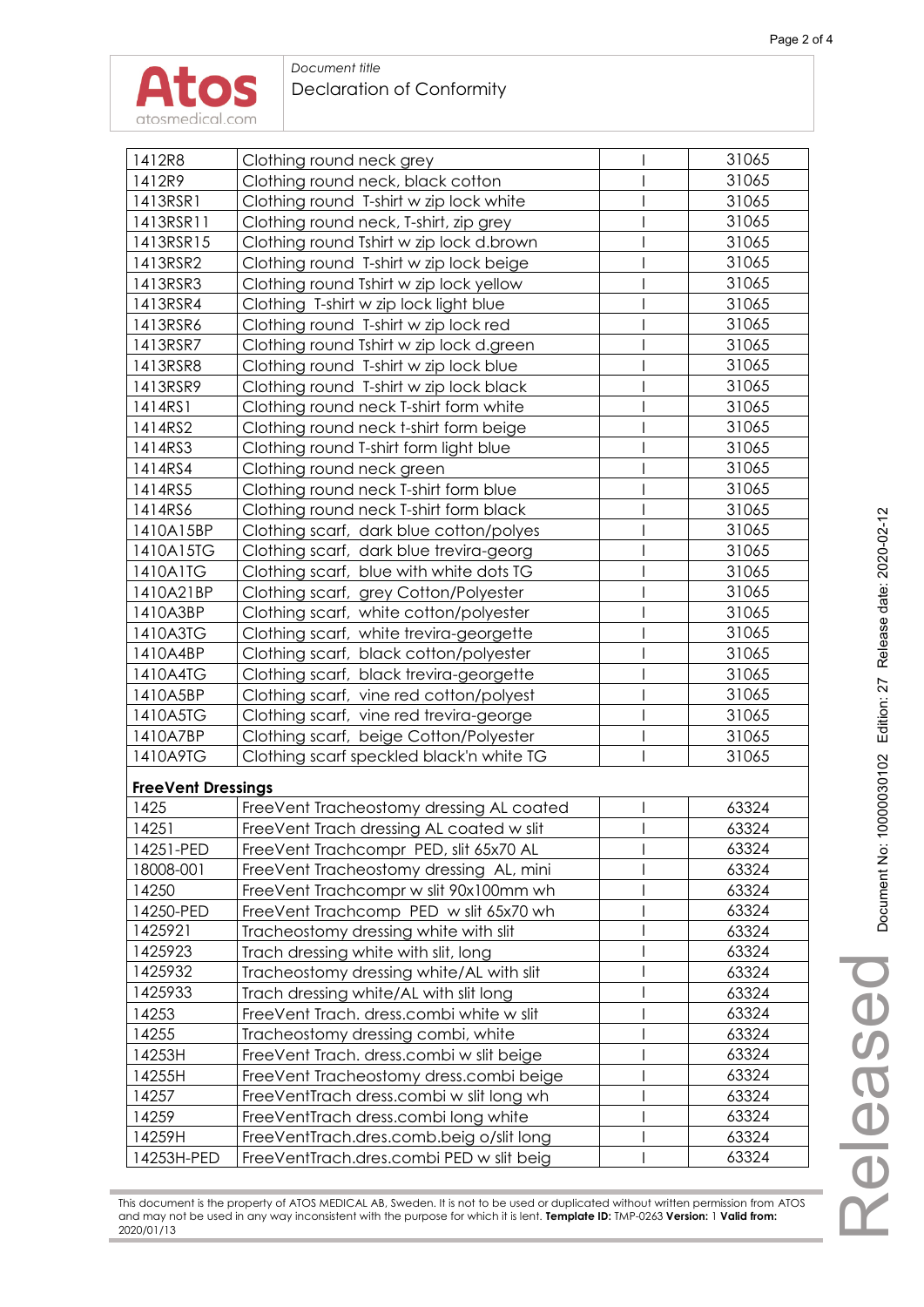| 14253-PED                  | FreeVent Trach.dres. combi PED w slit wh  |   | 63324 |
|----------------------------|-------------------------------------------|---|-------|
| 14254                      | FreeVent Trach dressing combi, AL w slit  |   | 63324 |
| 14256                      | FreeVent Tracheostomy dressing combi, AL  |   | 63324 |
| 14256H                     | FreeVent Trach. dress. combi, AL beige    |   | 63324 |
| 14258                      | FreeVent Trach dress comb AL w slit long  |   | 63324 |
| 142510                     | FreeVent Tracheostomy dress double white  |   | 63324 |
| 142512                     | FreeVent Trach dressing double w slit wh  |   | 63324 |
| 142514                     | FreeVent Trach.dress. double white long   |   | 63324 |
| 142516                     | FreeVent Trach dres double, slit long wh  |   | 63324 |
| 142512-PED                 | FreeVent Trach double compr. PED w slit   |   | 63324 |
| 142511                     | FreeVent Tracheostomy dress.double AL     |   | 63324 |
| 142513                     | FreeVent Trach dressing double AL w slit  |   | 63324 |
| 142515                     | FreeVent Trachdress. double AL slit long  |   | 63324 |
| 8034                       | <b>FREEVENT Dressing Softfoam L</b>       |   | 15624 |
| 8035                       | FREEVENT Dressing Softfoam S              |   | 15624 |
| 8036                       | FREEVENT Dressing Softfoam Slim L         |   | 15624 |
| 8038                       | Freevent Dressing Coated L                |   | 15624 |
| 8039                       | <b>Freevent Dressing Coated M</b>         |   | 15624 |
|                            |                                           |   |       |
| <b>FreeVent TracheoFix</b> |                                           |   |       |
| 1427                       | FreeVentTracheofix one strip ivory 55x60  |   | 63378 |
| 1428                       | FreeVentTracheofix 7 x 7 cm, 1 strip, wit |   | 63378 |
| 1435                       | FreeVent Tracheofix, two strips, ivory    |   | 63378 |
| 1429H                      | FreeVent Tracheofix foam 1 stripe beige   |   | 63378 |
| 1430H                      | FreeVent Tracheofix foam 1 stripe beige   |   | 63378 |
| 1432H                      | FreeVent Tracheofix foam 2 stripes beige  |   | 63378 |
| 1433H                      | FreeVent Tracheofix foam 2 stripes beige  | I | 63378 |
| 1434H                      | FreeVent Tracheofix foam 1 stripe beige   |   | 63378 |
| <b>FreeVent Pads</b>       |                                           |   |       |
| 142800                     | FreeVent Pad, Adult, 65x45mm              |   | 63324 |
| 142700-D                   | FreeVent Pad, Adult, 90x100mm, w slit     |   | 63324 |
| 142700-PED                 | FreeVent Pad, PED, 65x70 mm w. slit       |   | 63324 |
| 1431                       | FreeVent Tracheofix with hole             |   | 63324 |
|                            |                                           |   |       |
| <b>FreeVent Neckbands</b>  |                                           |   |       |
| 1699                       | FreeVent Flexi-Klett Tube-Holder beige    |   | 63438 |
| 1599                       | FreeVent Flexi-Klett Tube-Holder          |   | 63438 |
| 1588                       | FreeVent Flexi-Klett extension 25cm       |   | 63438 |
| 1577                       | FreeVent Flexi-Klett Tube-Holder f. kids  |   | 63438 |
| 1651                       | FREEVENT Neckband, one-piece, small       |   | 63438 |
| 1661                       | FREEVENT Neckband, one-piece, large       |   | 63438 |
| 1652                       | FREEVENT Neckband, two-piece, small       |   | 63438 |
| 1662                       | FREEVENT Neckband, two-piece, large       |   | 63438 |
| 1751                       | FREEVENT Neckband, one-piece, small       |   | 63438 |
| 1752                       | FREEVENT Neckband, two-piece, small       |   | 63438 |
| 1761                       | FREEVENT Neckband, one-piece, large       |   | 63438 |
| 1762                       | FREEVENT Neckband, two-piece, large       |   | 63438 |
| <b>FreeVent NeckStraps</b> |                                           |   |       |
| 1520-01                    | FreeVent NeckStrap. Beige, Hook (1 pc)    |   | 35752 |

This document is the property of ATOS MEDICAL AB, Sweden. It is not to be used or duplicated without written permission from ATOS and may not be used in any way inconsistent with the purpose for which it is lent. **Template ID:** TMP-0263 **Version:** 1 **Valid from:** 2020/01/13

Released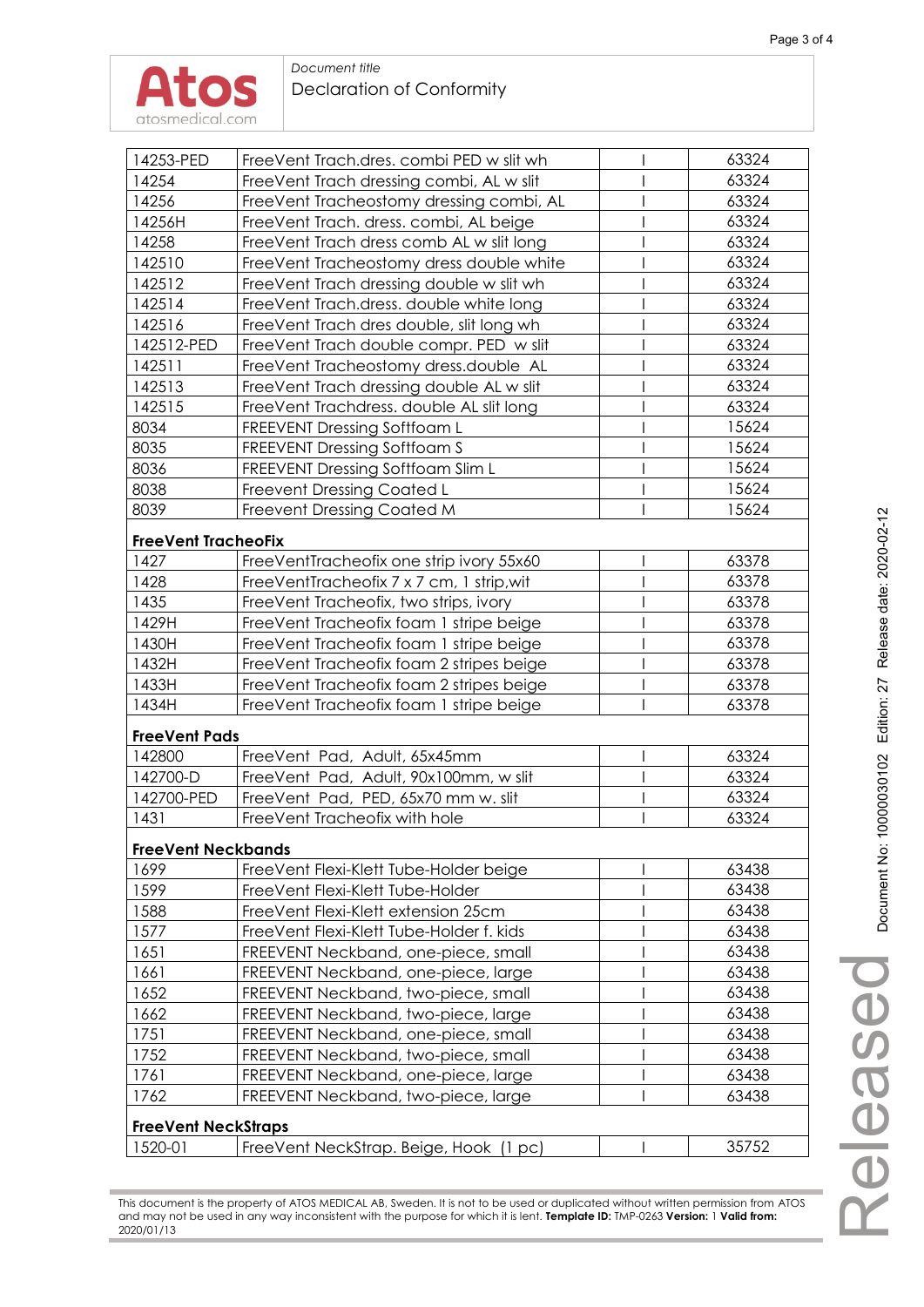#### *Document title*  Declaration of Conformity

| 1520-04 | FreeVent NeckStrap. Beige, Hook (4 pcs)  | 35752 |
|---------|------------------------------------------|-------|
| 1530-01 | FreeVent NeckStrap. White, Hook (1 pc)   | 35752 |
| 1530-04 | FreeVent NeckStrap. White, Hook (4 pcs)  | 35752 |
| 1580-01 | FreeVent NeckStrap White, Velcro (1 pc)  | 35752 |
| 1580-04 | FreeVent NeckStrap White, Velcro (4 pcs) | 35752 |
| 1590-01 | FreeVent NeckStrap. Beige, Velcro (1 pc) | 35752 |
| 1590-04 | FreeVent NeckStrap. Beige Velcro (4 pcs) | 35752 |

Each kind of medical device to which the system has been applied complies with the applicable provisions of the Essential Principles and Essential Requirements, the classification rules, applicable standards and the full quality assurance procedures, at each stage, from the design of the device until its final inspection before being supplied.

Valid Certificates are controlled and filed by QA/RA Department. For standards applied see Applicable Standards & Essential Requirements for each product.

This document is the property of ATOS MEDICAL AB, Sweden. It is not to be used or duplicated without written permission from ATOS and may not be used in any way inconsistent with the purpose for which it is lent. **Template ID:** TMP-0263 **Version:** 1 **Valid from:** 2020/01/13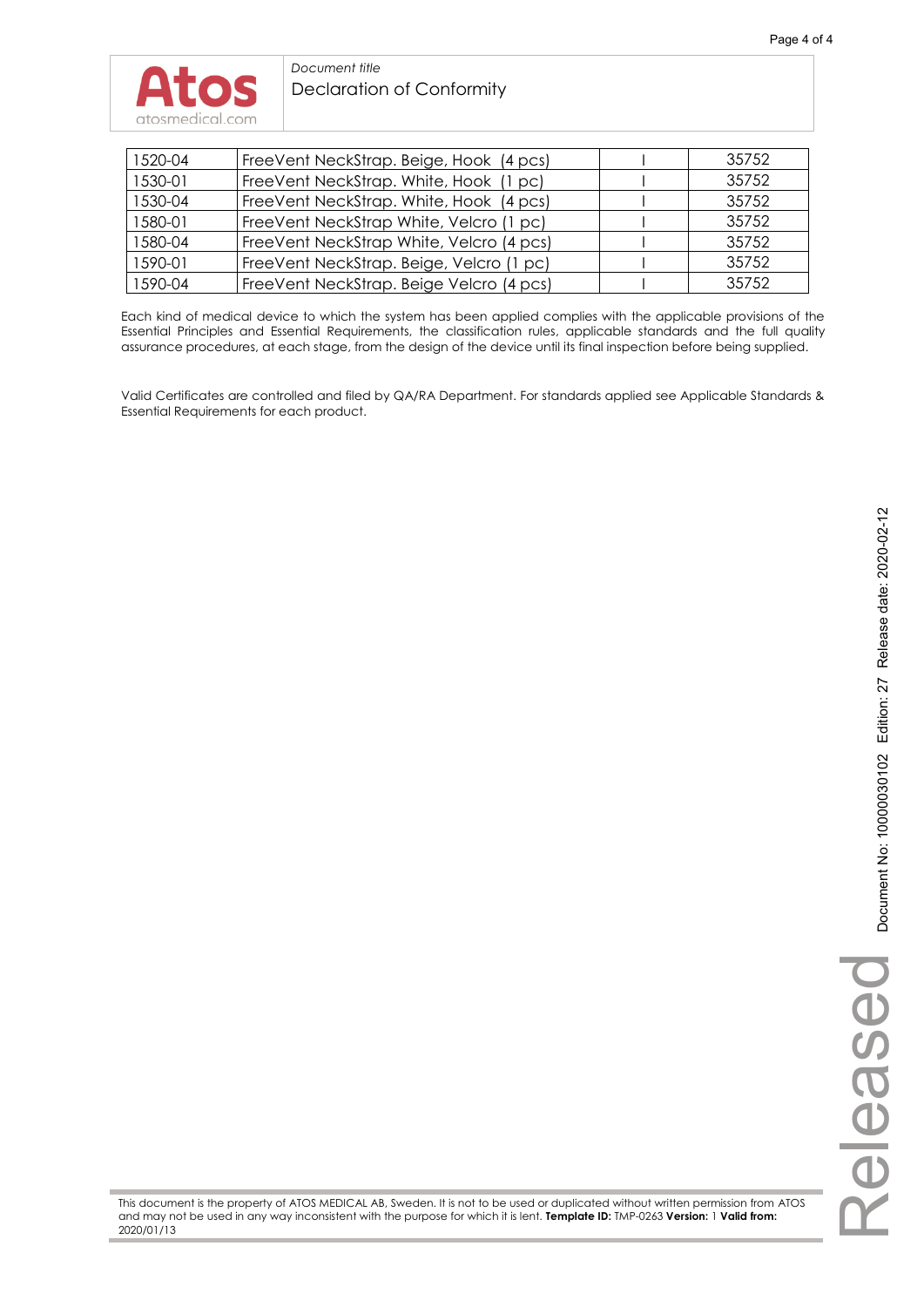

| Justification: | <b>Function:</b> | Electronic signature justification: | Signed: Date (yyyy-mm-dd) - Time<br>(hh:mm): |
|----------------|------------------|-------------------------------------|----------------------------------------------|
| Issued:        | QA               | Ulrika Svensson - SEHRBHNU          | 2019-10-15 - 12:50                           |
| Reviewed:      | <b>OA</b>        | John Wennborg - JOHWEN              | 2019-10-15 - 13:01                           |
| Approved:      | DD.              | Mikael Melefors - SEHRBSGM          | 2019-10-15 - 13:02                           |
| Released:      | QA               | Ulrika Svensson - SEHRBHNU          | 2019-10-15 - 13:09                           |

### This document has been electronically signed by the persons above.

We, Atos Medical AB, hereby declare that the below mentioned devices comply with Swedish regulation LVFS 2003:11, transposing European Medical Devices Directive 93/42/EEC and clause 3.5 of Schedule 3 to the Therapeutic Goods (Medical Devices) Regulations 2002.

#### **The ProTrach DualCare System**

| <b>REF</b> | <b>Name</b>                           | <b>Class</b>         | <b>GMDN code</b> |
|------------|---------------------------------------|----------------------|------------------|
| 7740       | ProTrach DualCare Set 22              |                      | 36071            |
| 7741       | ProTrach DualCare Set 15              |                      | 36071            |
| 7742       | ProTrach HME 15 Regular               |                      | 36071            |
| 7743       | ProTrach HME 15 Regular (BigPack)     |                      | 36071            |
| 7744       | ProTrach DualCare Speaking Valve      |                      | 36071            |
| 7745       | Removal Aid                           |                      | 58705            |
| 7746       | ProTrach Connection strap             |                      | 36071            |
| 7747       | ProTrach HME 22 Regular               |                      | 36071            |
| 7755       | ProTrach DualCare Speaking Valve Blue |                      | 36071            |
| 7756       | HME DigiTop O2                        | $\mathsf{II} \alpha$ | 58705            |
| 7766       | ProTrach HME 15 XtraMoist             |                      | 36071            |

Each kind of medical device to which the system has been applied complies with the applicable provisions of the Essential Principles and Essential Requirements, the classification rules, applicable standards and the full quality assurance procedures, at each stage, from the design of the device until its final inspection before being supplied.

Valid Certificates are controlled and filed by QA/RA Department. For standards applied see Applicable Standards & Essential Requirements for each product.

> ReleasedDespel

S-242 22 Hörby Sweden

E-mail: info@atosmedical.com

**Competent Authority: Medical Products Agency, Sweden** Tel: +46 (0) 415 198 00

Document No.: **QMC-730-139-en** Issue No.: 05 Valid from:2018-04-26 File name: DoC ProTrach DualCare System.docx

**Notified Body: Intertek Semko AB, Sweden. Identification no. 0413** Atos Medical AB

*EC-certificate no. 41310296-01* P.O. Box 183, Kraftgatan 8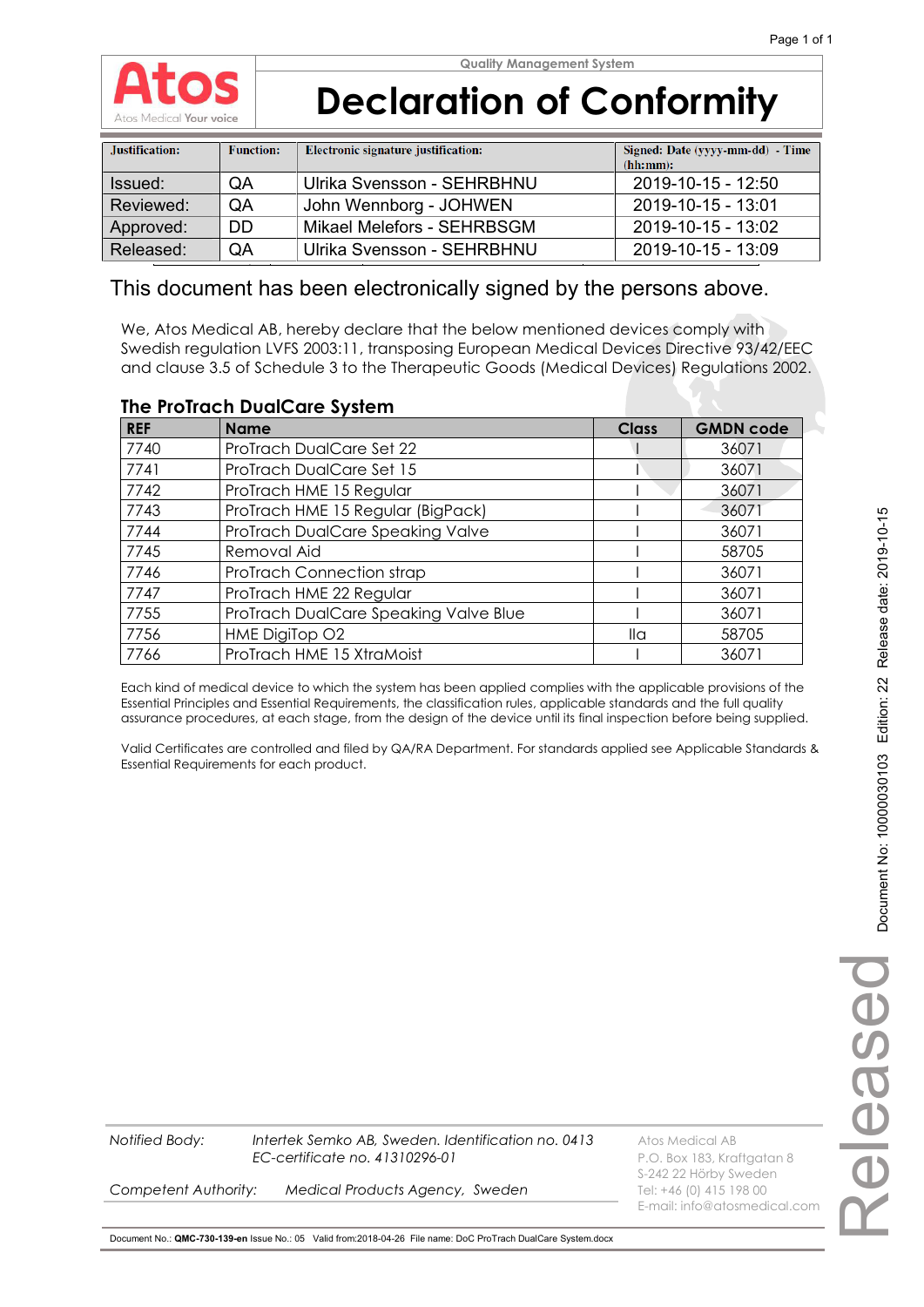

# **Declaration of Conformity**

| Justification: | <b>Function:</b> | Electronic signature justification: | Signed: Date (yyyy-mm-dd) - Time<br>(hh:mm): |
|----------------|------------------|-------------------------------------|----------------------------------------------|
| Issued:        | QA               | Ulrika Svensson - SEHRBHNU          | 2019-10-15 - 12:51                           |
| Reviewed:      | <b>OA</b>        | John Wennborg - JOHWEN              | 2019-10-15 - 13:01                           |
| Approved:      | DD.              | Mikael Melefors - SEHRBSGM          | 2019-10-15 - 13:03                           |
| Released:      | QA               | Ulrika Svensson - SEHRBHNU          | $2019 - 10 - 15 - 13:10$                     |

### This document has been electronically signed by the persons above.

We, Atos Medical AB, hereby declare that the below mentioned devices comply with Swedish regulation LVFS 2003:11, transposing European Medical Devices Directive 93/42/EEC and clause 3.5 of Schedule 3 to the Therapeutic Goods (Medical Devices) Regulations 2002.

### **The ProTrach XtraCare System**

| <b>REF</b> | <b>Name</b>                    | Class | <b>GMDN code</b> |
|------------|--------------------------------|-------|------------------|
| 7767       | ProTrach XtraCare White 30 pcs |       | 58705            |
| 7768       | ProTrach XtraCare Blue 30 pcs  |       | 58705            |
| 7788       | ProTrach XtraCare Blue 5 pcs   |       | 58705            |
| 7789       | ProTrach XtraCare White 5 pcs  |       | 58705            |
| 7769       | ProTrach O2 Adaptor 10 pcs     | lla   | 58705            |

Each kind of medical device to which the system has been applied complies with the applicable provisions of the Essential Principles and Essential Requirements, the classification rules, applicable standards and the full quality assurance procedures, at each stage, from the design of the device until its final inspection before being supplied.

Valid Certificates are controlled and filed by QA/RA Department. For standards applied see Applicable Standards & Essential Requirements for each product.

**Notified Body: Intertek Semko AB, Sweden. Identification no. 0413** Atos Medical AB *EC-certificate no. 41310296-01* P.O. Box 183, Kraftgatan 8

S-242 22 Hörby Sweden **Competent Authority: Medical Products Agency, Sweden** Tel: +46 (0) 415 198 00 E-mail: info@atosmedical.com

Document No.: **QMC-730-139-en** Issue No.: 05 Valid from:2018-04-26 File name: DoC ProTrach XtraCare System.docx

Released

Deseal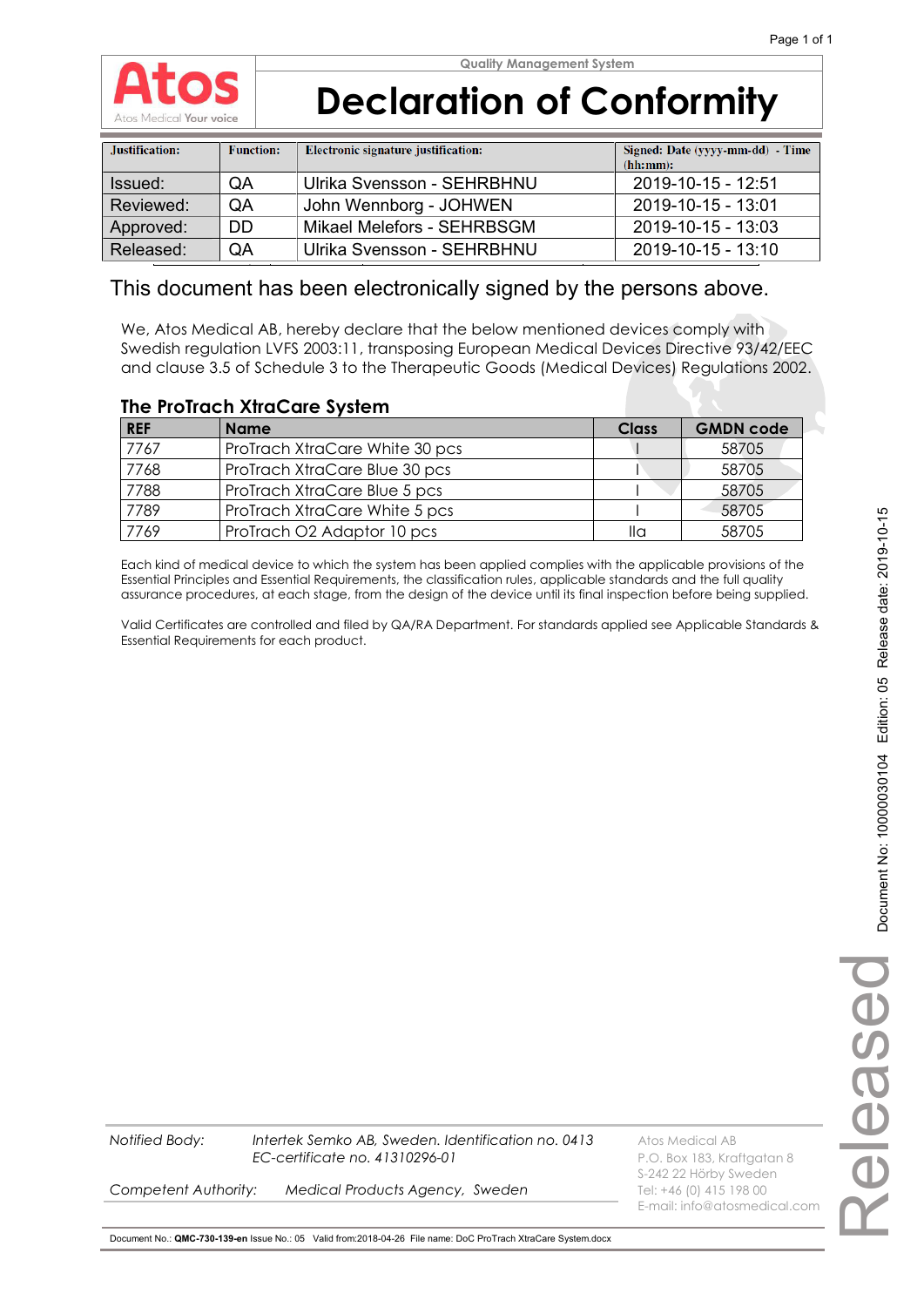

| Justification: | <b>Function:</b> | Electronic signature justification: | Signed: Date (yyyy-mm-dd) - Time<br>(hh:mm): |
|----------------|------------------|-------------------------------------|----------------------------------------------|
| Issued:        | QA               | Ulrika Svensson - SEHRBHNU          | 2020-02-04 - 11:34                           |
| Reviewed:      | <b>OA</b>        | John Wennborg - JOHWEN              | 2020-02-05 - 09:22                           |
| Approved:      | DD.              | Mikael Melefors - SEHRBSGM          | 2020-02-05 - 10:02                           |
| Released:      | QA               | Ulrika Svensson - SEHRBHNU          | 2020-02-05 - 10:47                           |

### This document has been electronically signed by the persons above.

We, Atos Medical AB, hereby declare that the below mentioned devices comply with Swedish regulation LVFS 2003:11, transposing European Medical Devices Directive 93/42/EEC and clause 3.5 of Schedule 3 to the Therapeutic Goods (Medical Devices) Regulations 2002.

| <b>REF</b> | <b>Name</b>                       | <b>Class</b>               | <b>GMDN code</b> |
|------------|-----------------------------------|----------------------------|------------------|
| 7122       | Provox Dilator 17                 | $\overline{\mathsf{II}}$ a | 62125            |
| 7123       | Provox Dilator 20                 | $\overline{\mathsf{II}}$ a | 62125            |
| 7211       | Provox Dilator                    | II <sub>G</sub>            | 11263            |
| 7204       | Provox Brush                      |                            | 62095            |
| 7225       | Provox Brush XL                   |                            | 62095            |
| 8109       | Provox Flush                      |                            | 62096            |
| 7205       | Provox Plug                       | $\overline{\mathsf{II}}$ a | 62119            |
| 8119       | Provox Vega Plug 17               | $\overline{\mathsf{II}}$ a | 62119            |
| 8129       | Provox Vega Plug 20               | $\mathsf{II} \alpha$       | 62119            |
| 8139       | Provox Vega Plug 22.5             | $\overline{\mathsf{II}}$ a | 62119            |
| 7215       | Provox Guide Wire                 | $\mathsf{II} \alpha$       | 45623            |
| 7210       | Provox Pharynx Protector          |                            | 45919            |
| 7203       | Provox Trocar                     |                            | 45919            |
| 7270       | Provox Measure                    |                            | 42533            |
| 7271       | Provox Measure Flanges            |                            | 42533            |
| 7275       | Provox XtraFlange 22.5            | Ilb                        | 42533            |
| 7276       | Provox XtraFlange 20              | Ilb                        | 42533            |
| 7277       | Provox XtraFlange 17              | Ilb                        | 42533            |
| 7385       | Provox Protector Small White      |                            | 31065            |
| 7386       | Provox Protector Large White      |                            | 31065            |
| 7387       | Provox Protector Slim Small White |                            | 31065            |
| 7388       | Provox Protector Slim Small Blue  |                            | 31065            |
| 7389       | Provox Protector Slim Large White |                            | 31065            |
| 7390       | Provox Protector Slim Large Blue  |                            | 31065            |
| 7391       | Provox Protector Air Small White  |                            | 31065            |
| 7392       | Provox Protector Air Small Blue   |                            | 31065            |
| 7393       | Provox Protector Air Large White  |                            | 31065            |
| 7394       | Provox Protector Air Large Blue   |                            | 31065            |
| 7794       | Provox Capsule 16Fr               |                            | 62134            |
| 7795       | Provox Capsule 17Fr               |                            | 62134            |
| 7796       | Provox Capsule 20Fr               |                            | 62134            |
| 7797       | Provox Capsule 22.5Fr             |                            | 62134            |

#### **The Provox Accessories**

**Notified Body:** Intertek Semko AB, Sweden. Identification no. 0413 Atos Medical AB *EC-certificate no. 41310296-01* P.O. Box 183, Kraftgatan 8

S-242 22 Hörby Sweden *Competent Authority: Medical Products Agency, Sweden* Tel: +46 (0) 415 198 00 E-mail: info@atosmedical.com

Document No.: **QMC-730-139-en** Issue No.: 05 Valid from:2018-04-26 File name: DoC Provox Accessories.docx

Released

leased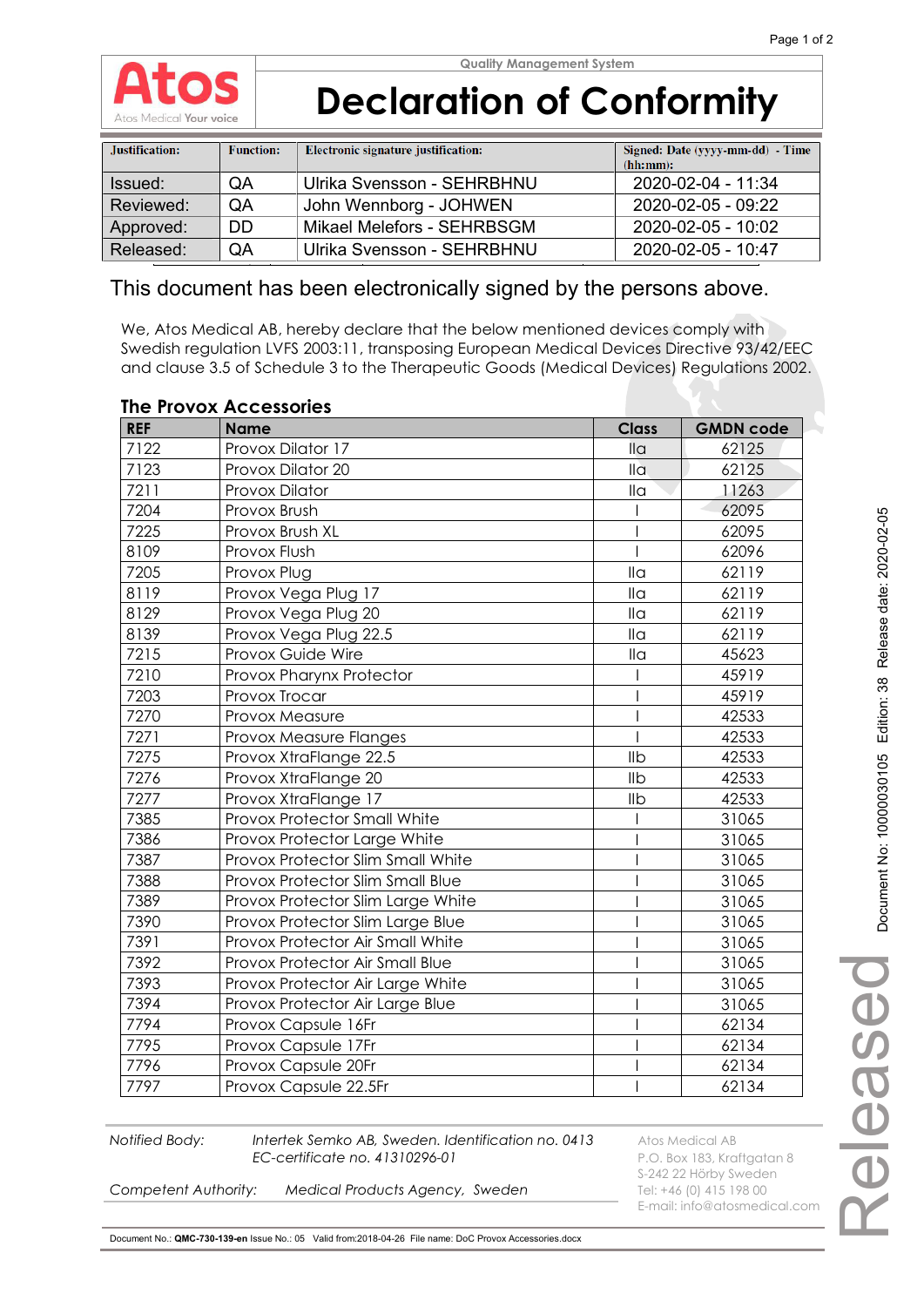

# **Declaration of Conformity**

| 8017  | Provox Insertion System 17Fr           | 62127 |
|-------|----------------------------------------|-------|
| 8018  | Provox Insertion System 20Fr           | 62127 |
| 8019  | Provox Insertion System 22.5Fr         | 62127 |
| 8030  | Provox TwistLock 17Fr                  | 63307 |
| 8031  | Provox TwistLock 20Fr                  | 63307 |
| 8032  | Provox TwistLock 22,5Fr                | 63307 |
| 1427  | Provox Tracheofix 1 strip ivory 55x60  | 63378 |
| 1428  | Provox Tracheofix 1 strip ivory 70x70  | 63378 |
| 1435  | Provox Tracheofix 2 strips ivory 70x70 | 63378 |
| 1429H | Provox Tracheofix 1 strip beige 55x60  | 63378 |
| 1430H | Provox Tracheofix 1 strip beige 70x70  | 63378 |
| 1432H | Provox Tracheofix 2 strips beige 55x60 | 63378 |
| 1433H | Provox Tracheofix 2 strips beige 70x70 | 63378 |
| 1434H | Provox Tracheofix 1 strip beige 38x63  | 63378 |

Each kind of medical device to which the system has been applied complies with the applicable provisions of the Essential Principles and Essential Requirements, the classification rules, applicable standards and the full quality assurance procedures, at each stage, from the design of the device until its final inspection before being supplied.

Valid Certificates are controlled and filed by QA/RA Department. For standards applied see Applicable Standards & Essential Requirements for each product.

**Notified Body:** Intertek Semko AB, Sweden. Identification no. 0413 Atos Medical AB *EC-certificate no. 41310296-01* P.O. Box 183, Kraftgatan 8

S-242 22 Hörby Sweden E-mail: info@atosmedical.com

**Competent Authority: Medical Products Agency, Sweden** Tel: +46 (0) 415 198 00

Document No.: **QMC-730-139-en** Issue No.: 05 Valid from:2018-04-26 File name: DoC Provox Accessories.docx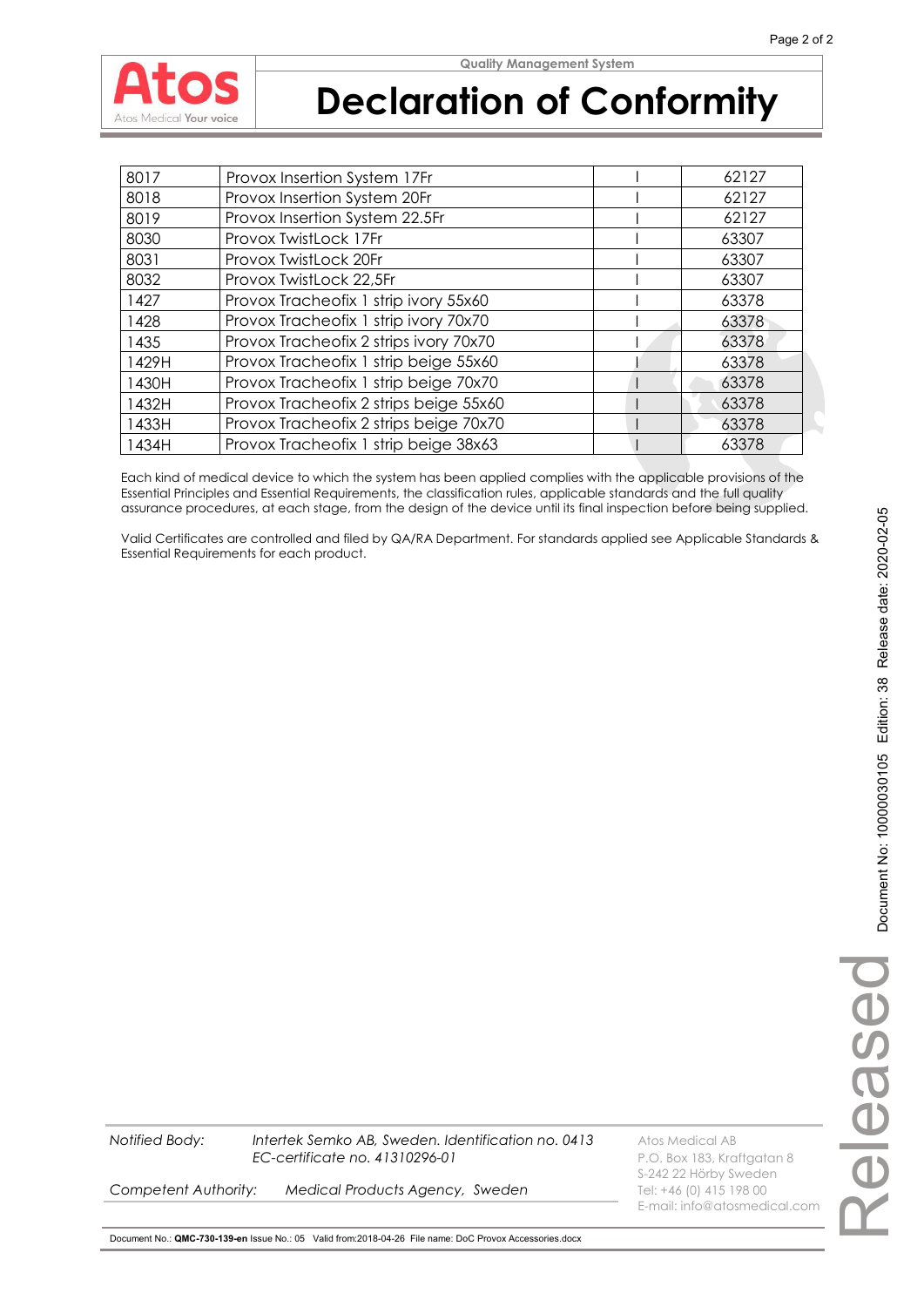

| Justification: | <b>Function:</b> | Electronic signature justification: | Signed: Date (yyyy-mm-dd) - Time<br>(hh:mm): |
|----------------|------------------|-------------------------------------|----------------------------------------------|
| Issued:        | <b>OA</b>        | Ulrika Svensson - SEHRBHNU          | 2020-02-04 - 11:32                           |
| Reviewed:      | QA               | John Wennborg - JOHWEN              | 2020-02-05 - 09:18                           |
| Approved:      | <b>DD</b>        | Mikael Melefors - SEHRBSGM          | 2020-02-05 - 10:01                           |
| Released:      | QA               | Ulrika Svensson - SEHRBHNU          | 2020-02-05 - 10:48                           |

### This document has been electronically signed by the persons above.

We, Atos Medical AB, hereby declare that the below mentioned devices comply with Swedish regulation LVFS 2003:11, transposing European Medical Devices Directive 93/42/EEC and clause 3.5 of Schedule 3 to the Therapeutic Goods (Medical Devices) Regulations 2002.

#### **The Provox ActiValve System**

| <b>REF</b> | <b>Name</b>                         | <b>Class</b> | <b>GMDN code</b> |
|------------|-------------------------------------|--------------|------------------|
| 7150       | Provox ActiValve Light 4.5 mm       | llb          | 62094            |
| 7151       | Provox ActiValve Light 6 mm         | llb.         | 62094            |
| 7152       | Provox ActiValve Light 8 mm         | llb          | 62094            |
| 7153       | Provox ActiValve Light 10 mm        | llb          | 62094            |
| 7154       | Provox ActiValve Light 12.5 mm      | llb          | 62094            |
| 7160       | Provox ActiValve Strong 4.5 mm      | llb          | 62094            |
| 7161       | Provox ActiValve Strong 6 mm        | llb          | 62094            |
| 7162       | Provox ActiValve Strong 8 mm        | llb          | 62094            |
| 7163       | Provox ActiValve Strong 10 mm       | llb          | 62094            |
| 7164       | Provox ActiValve Strong 12.5 mm     | llb          | 62094            |
| 7165       | Provox ActiValve XtraStrong 4.5 mm  | llb          | 62094            |
| 7166       | Provox ActiValve XtraStrong 6 mm    | llb          | 62094            |
| 7167       | Provox ActiValve XtraStrong 8 mm    | llb          | 62094            |
| 7168       | Provox ActiValve XtraStrong 10 mm   | llb          | 62094            |
| 7169       | Provox ActiValve XtraStrong 12.5 mm | llb          | 62094            |
| 7149       | ActiValve Lubricant                 | llb          | 62094            |

Each kind of medical device to which the system has been applied complies with the applicable provisions of the Essential Principles and Essential Requirements, the classification rules, applicable standards and the full quality assurance procedures, at each stage, from the design of the device until its final inspection before being supplied.

Valid Certificates are controlled and filed by QA/RA Department. For standards applied see Applicable Standards & Essential Requirements for each product.

**Notified Body: Intertek Semko AB, Sweden. Identification no. 0413** Atos Medical AB *EC-certificate no. 41310296-01* P.O. Box 183, Kraftgatan 8 S-242 22 Hörby Sweden **Competent Authority: Medical Products Agency, Sweden** Tel: +46 (0) 415 198 00 E-mail: info@atosmedical.com

Document No.: **QMC-730-139-en** Issue No.: 05 Valid from:2018-04-26 File name: DoC Provox ActiValve System.docx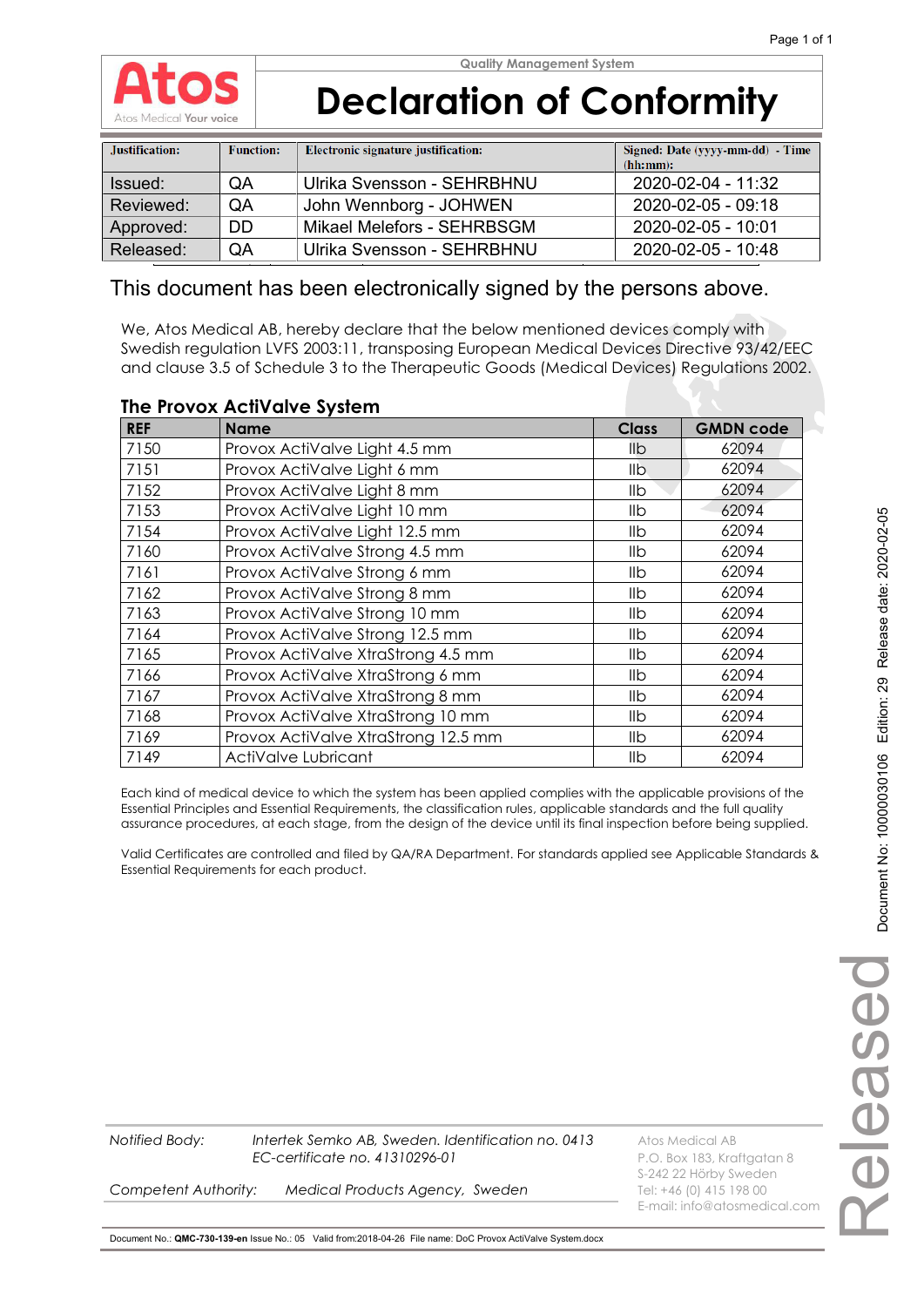

| Justification: | <b>Function:</b> | Electronic signature justification: | Signed: Date (yyyy-mm-dd) - Time<br>(hh:mm): |
|----------------|------------------|-------------------------------------|----------------------------------------------|
| Issued:        | <b>OA</b>        | Ulrika Svensson - SEHRBHNU          | 2020-02-04 - 09:42                           |
| Reviewed:      | <b>OA</b>        | John Wennborg - JOHWEN              | 2020-02-05 - 09:14                           |
| Approved:      | DD.              | Mikael Melefors - SEHRBSGM          | 2020-02-05 - 10:01                           |
| Released:      | QA               | Ulrika Svensson - SEHRBHNU          | 2020-02-05 - 10:32                           |

### This document has been electronically signed by the persons above.

We, Atos Medical AB, hereby declare that the below mentioned devices comply with Swedish regulation LVFS 2003:11, transposing European Medical Devices Directive 93/42/EEC and clause 3.5 of Schedule 3 to the Therapeutic Goods (Medical Devices) Regulations 2002.

#### **The Provox FreeHands HME**

| <b>REF</b> | <b>Name</b>                                       | <b>Class</b> | <b>GMDN code</b> |
|------------|---------------------------------------------------|--------------|------------------|
| 7710       | <b>Provox FreeHands HME</b>                       |              | 36071            |
| 7711       | Provox FreeHands HME Cassette, 30 pcs             |              | 58705            |
| 7712       | Provox FreeHands HME Cassette, 20 pcs             |              | 58705            |
| 7713       | Provox FreeHands HME Speech Valve Membrane Light  |              | 36071            |
| 7714       | Provox FreeHands HME Speech Valve Membrane Medium |              | 36071            |
| 7715       | Provox FreeHands HME Speech Valve Membrane Strong |              | 36071            |
| 7716       | Provox FreeHands HME Replacement Device, light    |              | 36071            |
| 7717       | Provox FreeHands HME Replacement Device, medium   |              | 36071            |
| 7718       | Provox FreeHands HME Cleaning and Storage Box     |              | 36071            |
| 7719       | Provox FreeHands HME Adjustment Kit               |              | 36071            |
| 7720       | Provox Silicone Glue                              |              | 58978            |
| 7721       | Provox FreeHands HME Replacement Device, strong   |              | 36071            |
| 7722       | Provox FreeHands HME Replacement Device           |              | 36071            |
| 7730       | Provox HME Cap                                    |              | 58705            |
| 8020       | Provox FreeHands Support Starter Set              |              | 62155            |
| 8021       | Provox FreeHands Support Flat                     |              | 62155            |
| 8022       | Provox FreeHands Support Medium                   |              | 62155            |
| 8023       | Provox FreeHands Support Deep                     |              | 62155            |
| 8024       | Provox FreeHands Support Adhesive (15 pcs)        |              | 62175            |
| 7757       | Provox FreeHands FlexiVoice Set Plus              |              | 36071            |
| 7760       | Provox FreeHands FlexiVoice Set                   |              | 36071            |
| 8161       | Provox FreeHands FlexiVoice Light                 |              | 36071            |
| 8162       | Provox FreeHands FlexiVoice Medium                |              | 36071            |
| 8163       | Provox FreeHands FlexiVoice Strong                |              | 36071            |
| 8166       | Provox FreeHands FlexiVoice XtraStrong            |              | 36071            |
| 8165       | Provox FreeHands FlexiVoice Arch                  |              | 36071            |
| 8220       | Provox FreeHands HME Moist<br>(30 pcs)            |              | 58705            |
| 8221       | Provox FreeHands HME Flow<br>(30 pcs)             |              | 58705            |
| 8222       | Provox FreeHands HME Moist<br>(20 pcs)            |              | 58705            |
| 8223       | Provox FreeHands HME Flow<br>$(20 \text{ pcs})$   |              | 58705            |
| 7401       | Provox Life FreeHands Adhesive                    |              | 62175            |

**Notified Body:** Intertek Semko AB, Sweden. Identification no. 0413 Atos Medical AB **EC-certificate no. 41310296-01** P.O. Box 183, Kraftgatan 8

S-242 22 Hörby Sweden E-mail: info@atosmedical.com

**Competent Authority: Medical Products Agency, Sweden** Tel: +46 (0) 415 198 00

Document No.: **QMC-730-139-en** Issue No.: 05 Valid from:2018-04-26 File name: DoC Provox FreeHands HME.docx

Released

**IBASBO**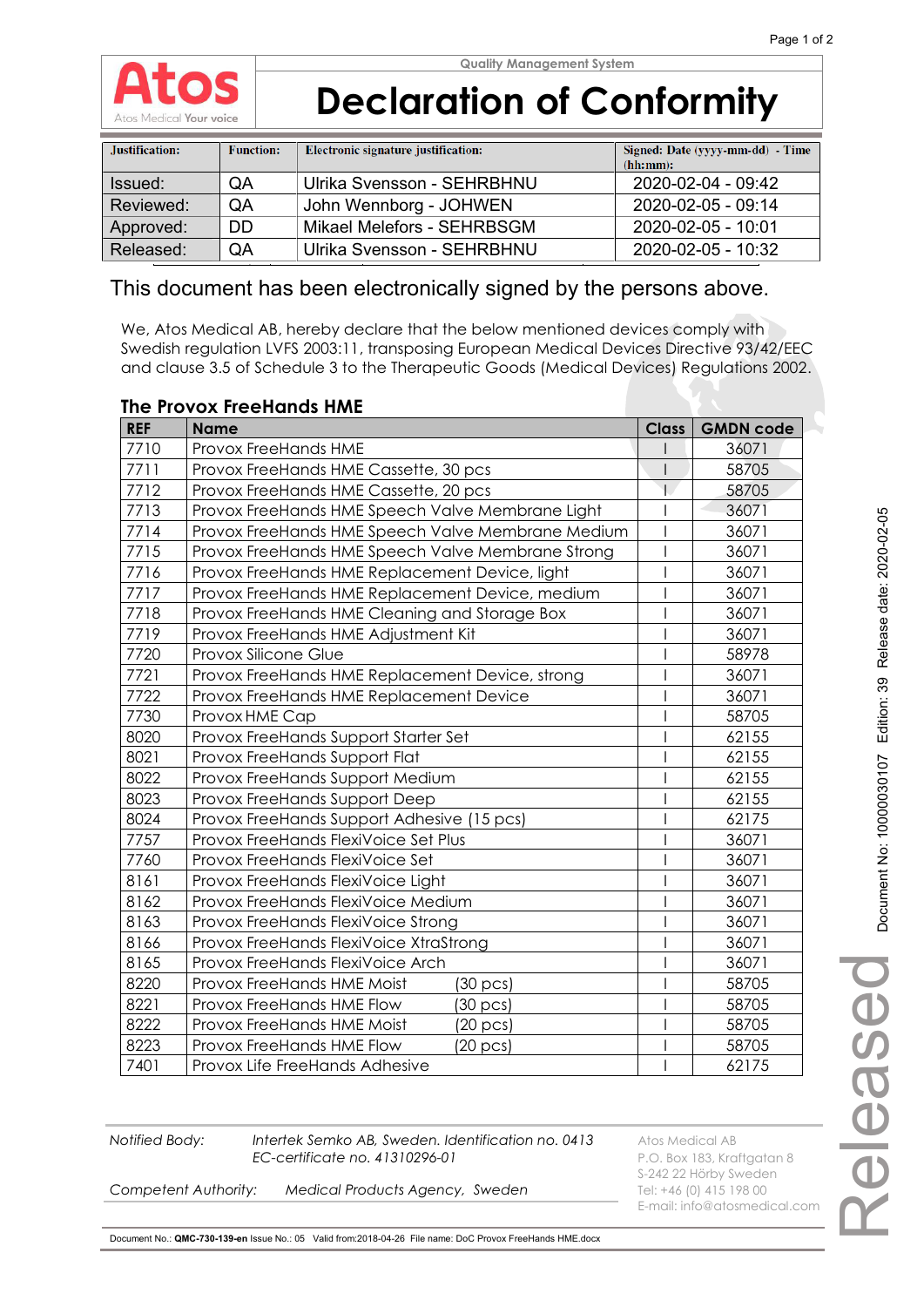### **Declaration of Conformity**

Each kind of medical device to which the system has been applied complies with the applicable provisions of the Essential Principles and Essential Requirements, the classification rules, applicable standards and the full quality assurance procedures, at each stage, from the design of the device until its final inspection before being supplied.

Valid Certificates are controlled and filed by QA/RA Department. For standards applied see Applicable Standards & Essential Requirements for each product.



**Notified Body:** Intertek Semko AB, Sweden. Identification no. 0413 Atos Medical AB *EC-certificate no. 41310296-01* P.O. Box 183, Kraftgatan 8

**Competent Authority: Medical Products Agency, Sweden** Tel: +46 (0) 415 198 00

S-242 22 Hörby Sweden E-mail: info@atosmedical.com

Document No.: **QMC-730-139-en** Issue No.: 05 Valid from:2018-04-26 File name: DoC Provox FreeHands HME.docx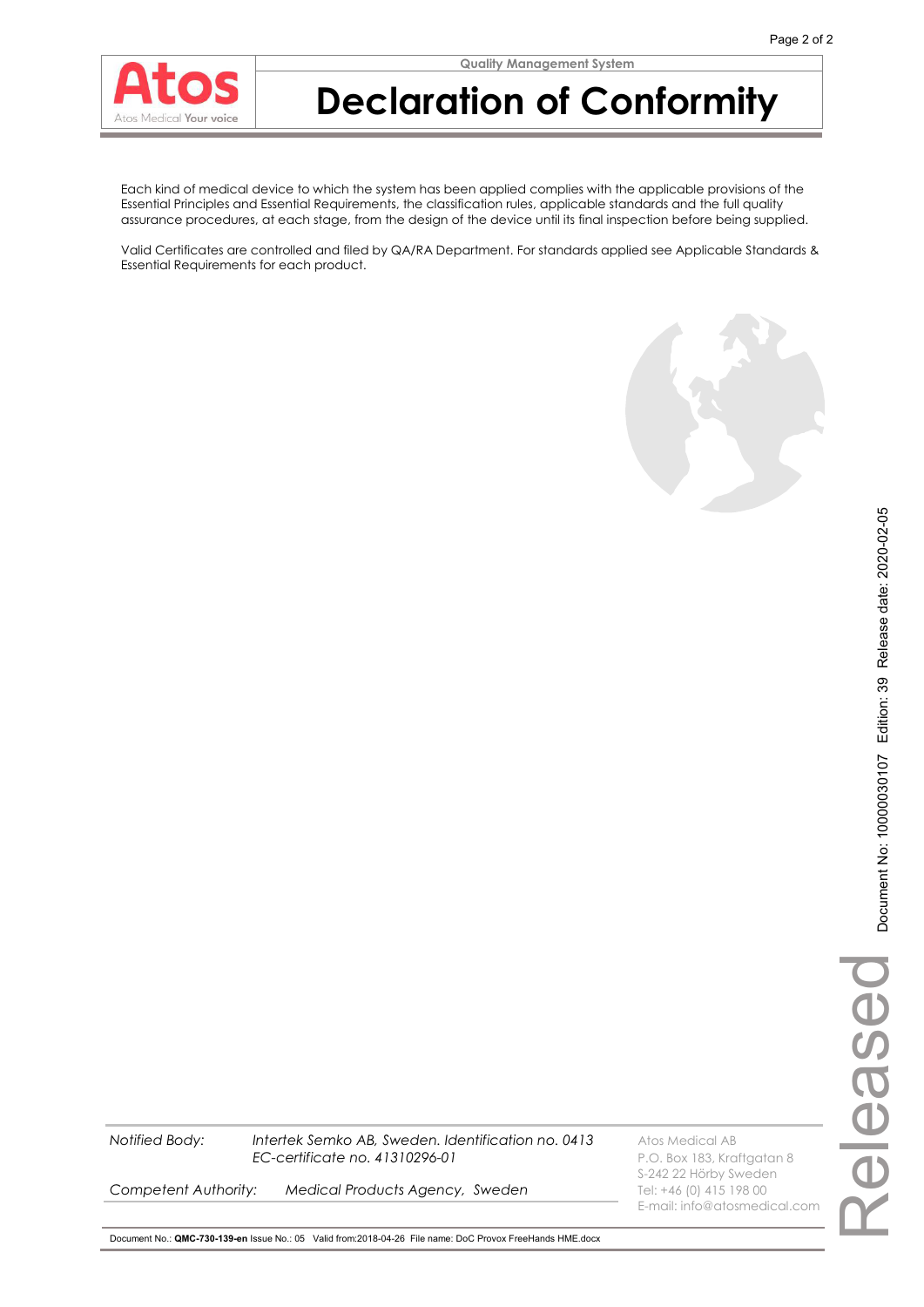

*Document title*  Declaration of Conformity

| Justification: | <b>Function:</b> | Electronic signature justification: | Signed: Date (yyyy-mm-dd) - Time<br>(hh:mm): |
|----------------|------------------|-------------------------------------|----------------------------------------------|
| Issued:        | QA               | Ulrika Svensson - SEHRBHNU          | $2020 - 02 - 12 - 08:21$                     |
| Reviewed:      | <b>OA</b>        | Karolina Nilsson - KARNIL           | $2020 - 02 - 12 - 08:24$                     |
| Approved:      | DD.              | Mikael Melefors - SEHRBSGM          | $2020 - 02 - 12 - 10.07$                     |
| Released:      | QA               | Ulrika Svensson - SEHRBHNU          | $2020 - 02 - 12 - 10:27$                     |

This document has been electronically signed by the persons above.

We, Atos Medical AB, hereby declare that the below mentioned devices comply with Swedish regulation LVFS 2003:11, transposing European Medical Devices Directive 93/42/EEC and clause 3.5 of Schedule 3 to the Therapeutic Goods (Medical Devices) Regulations 2002.

| <b>REF</b> | <b>Name</b>                          | <b>Class</b> | <b>GMDN code</b> |
|------------|--------------------------------------|--------------|------------------|
| 7244       | Provox Cleaning Towel                |              | 46205            |
| 7246       | Provox HME CassetteAdaptor           |              | 58705            |
| 7251       | Provox Adhesive Regular Round        |              | 62175            |
| 7252       | Provox Adhesive Regular Oval         |              | 62175            |
| 7330       | Provox Adhesive Regular Plus         |              | 62175            |
| 7253       | Provox Adhesive FlexiDerm Round      |              | 62175            |
| 7254       | Provox Adhesive FlexiDerm Oval       |              | 62175            |
| 7331       | Provox Adhesive FlexiDerm Plus       |              | 62175            |
| 7255       | Provox Adhesive OptiDerm Round       |              | 62175            |
| 7256       | Provox Adhesive OptiDerm Oval        |              | 62175            |
| 7332       | Provox Adhesive OptiDerm Plus        |              | 62175            |
| 7251ES     | Provox Adhesive Regular Round        |              | 62175            |
| 7252ES     | Provox Adhesive Regular Oval         |              | 62175            |
| 7253ES     | Provox Adhesive FlexiDerm Round      |              | 62175            |
| 7254ES     | Provox Adhesive FlexiDerm Oval       |              | 62175            |
| 7260       | Provox ShowerAid                     |              | 62047            |
| 7263       | Provox BasePlate Adaptor             |              | 58705            |
| 7265       | Provox XtraBase Adhesive base plate  |              | 62175            |
| 7289       | Provox StabiliBase (15 pcs)          |              | 62175            |
| 7299       | Provox StabiliBase (3 pcs)           |              | 62175            |
| 7318       | Provox StabiliBase OptiDerm (15 pcs) |              | 62175            |
| 7328       | Provox StabiliBase OptiDerm (3 pcs)  | 62175        |                  |
| 7405       | Provox Life Standard Adhesive        |              | 62175            |
| 7406       | Provox Life Sensitive Adhesive       |              | 62175            |

#### **The Provox HME Accessories**

This document is the property of ATOS MEDICAL AB, Sweden. It is not to be used or duplicated without written permission from ATOS and may not be used in any way inconsistent with the purpose for which it is lent. **Template ID:** TMP-0263 **Version:** 1 **Valid from:** 2020/01/13

Released

Released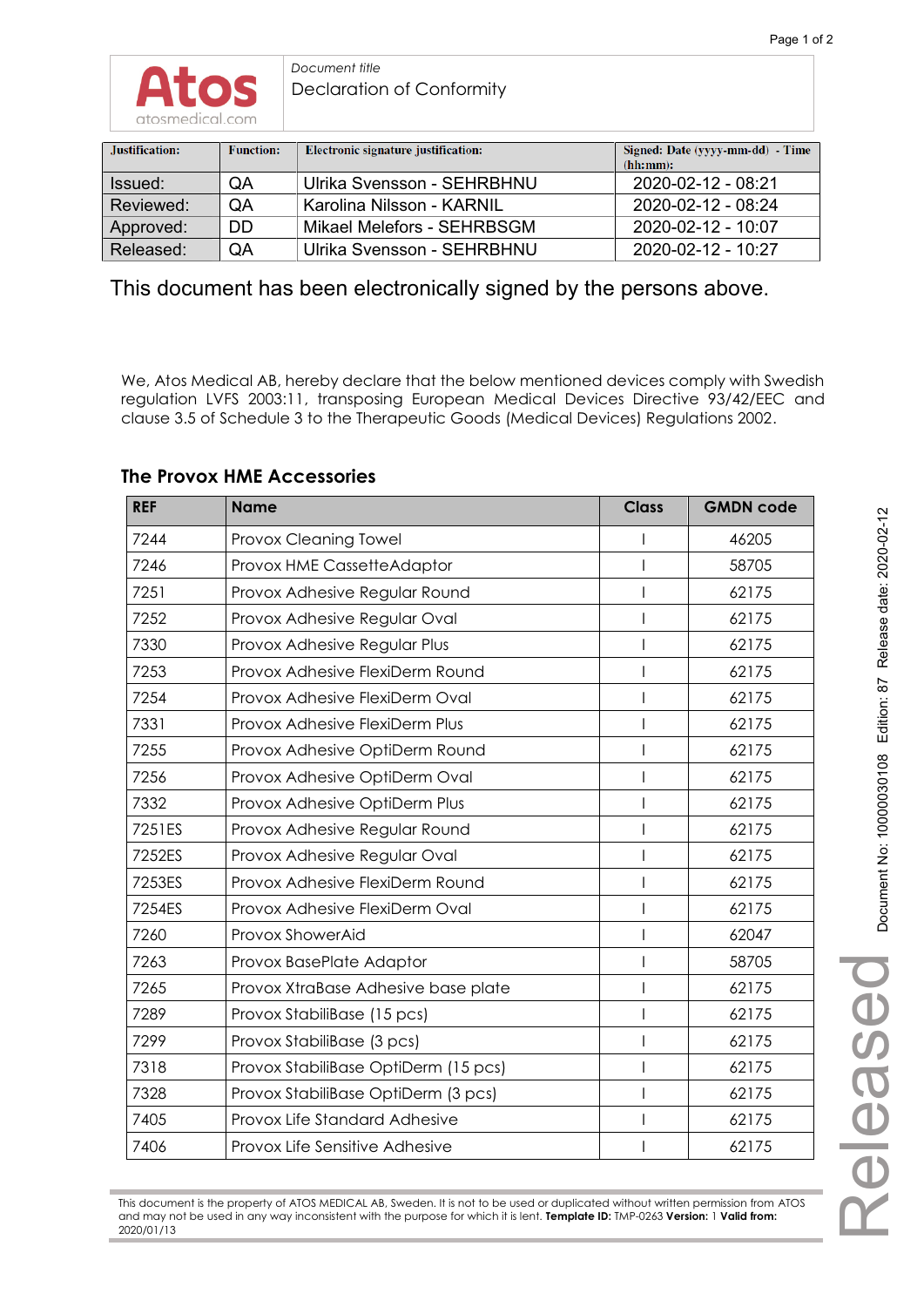| 7460 | Provox Life Standard Adhesive Round   |        |       | 62175 |
|------|---------------------------------------|--------|-------|-------|
| 7461 | Provox Life Standard Adhesive Oval    |        |       | 62175 |
| 7462 | Provox Life Standard Adhesive Plus    |        |       | 62175 |
| 7463 | Provox Life Sensitive Adhesive Round  |        |       | 62175 |
| 7464 | Provox Life Sensitive Adhesive Oval A |        | 62175 |       |
| 7465 | Provox Life Sensitive Adhesive Oval B |        |       | 62175 |
| 7466 | Provox Life Sensitive Adhesive Plus   |        |       | 62175 |
| 8261 | Provox Life Night Adhesive            |        |       | 62175 |
| 8263 | Provox Life Stability Adhesive        |        |       | 62175 |
| 8011 | Provox Skin Barrier                   |        |       | 58978 |
| 8012 | Provox Adhesive Remover               |        |       | 60494 |
| 8014 | Provox Luna Adhesive                  | I      | 62175 |       |
| 8015 | Provox Adhesive Strip                 |        |       | 62175 |
| 8016 | Provox Luna ShowerAid                 |        |       | 62047 |
| 8233 | Provox XtraBase                       | (3pcs) |       | 62175 |
| 8234 | Provox FlexiDerm Round                | (3pcs) |       | 62175 |
| 8235 | Provox FlexiDerm Oval                 | (3pcs) |       | 62175 |
| 8236 | Provox OptiDerm Round                 | (3pcs) |       | 62175 |
| 8237 | Provox OptiDerm Oval                  | (3pcs) |       | 62175 |
| 8238 | Provox FlexiDerm Plus                 | (3pcs) |       | 62175 |
| 8239 | Provox OptiDerm Plus                  | (3pcs) |       | 62175 |
| 8240 | Provox Regular Plus                   | (3pcs) |       | 62175 |
| 8241 | Provox Regular Round                  | (3pcs) |       | 62175 |
| 8242 | Provox Regular Oval                   | (3pcs) |       | 62175 |
| 8243 | Provox Wipes                          |        |       | 58978 |
| 8308 | Provox Life Shower                    |        |       | 62047 |
| 8309 | Provox Day Adhesive                   |        |       | 62175 |
|      |                                       |        |       |       |

Each kind of medical device to which the system has been applied complies with the applicable provisions of the Essential Principles and Essential Requirements, the classification rules, applicable standards and the full quality assurance procedures, at each stage, from the design of the device until its final inspection before being supplied.

Valid Certificates are controlled and filed by QA/RA Department. For standards applied see Applicable Standards & Essential Requirements for each product.

This document is the property of ATOS MEDICAL AB, Sweden. It is not to be used or duplicated without written permission from ATOS and may not be used in any way inconsistent with the purpose for which it is lent. **Template ID:** TMP-0263 **Version:** 1 **Valid from:** 2020/01/13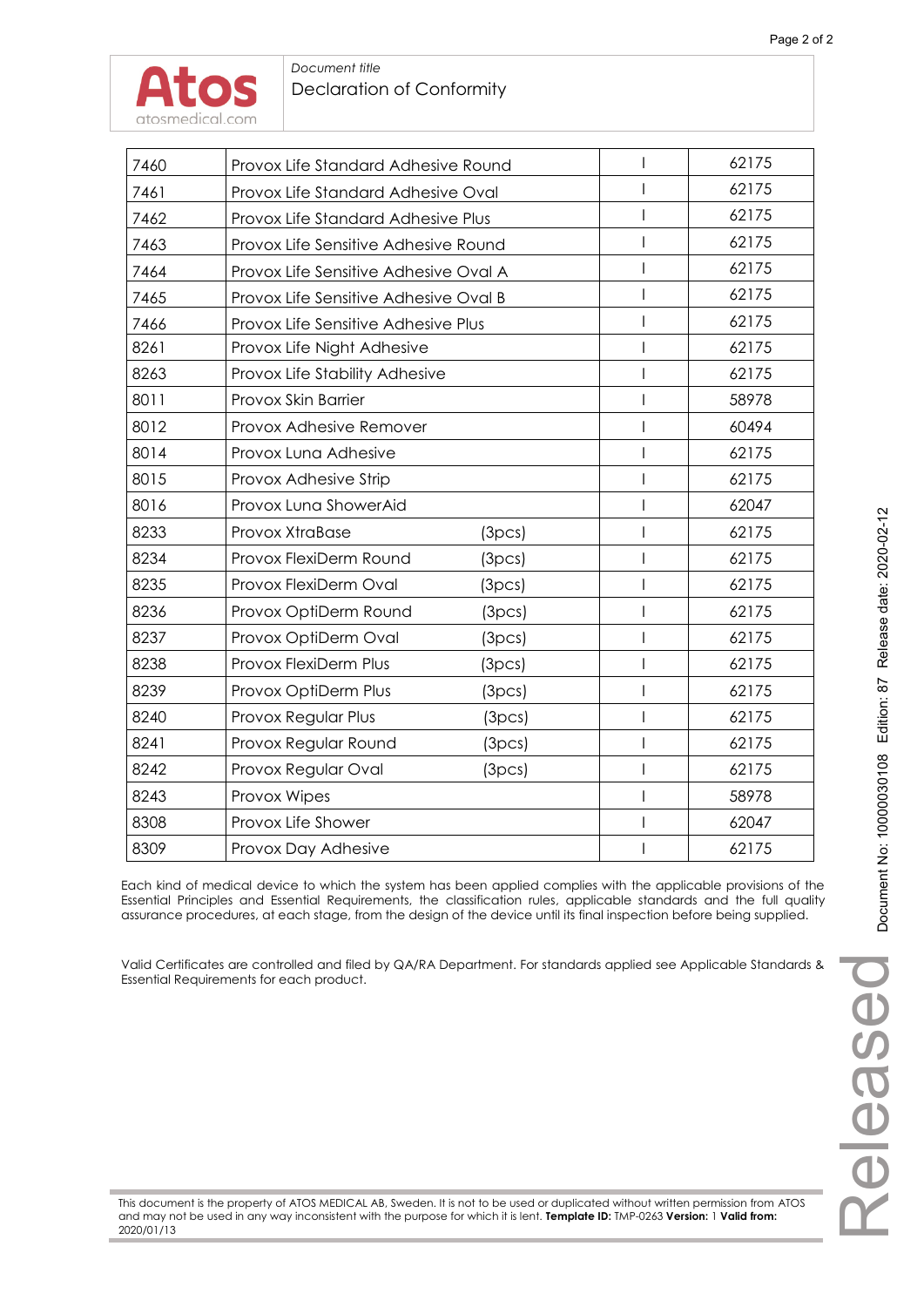

*Document title*  Declaration of Conformity

| Justification: | <b>Function:</b> | Electronic signature justification: | Signed: Date (yyyy-mm-dd) - Time<br>(hh:mm): |
|----------------|------------------|-------------------------------------|----------------------------------------------|
| Issued:        | QA               | Ulrika Svensson - SEHRBHNU          | 2020-02-07 - 12:47                           |
| Reviewed:      | QA               | John Wennborg - JOHWEN              | 2020-02-07 - 14:42                           |
| Approved:      | OP               | Martin Richardson - MARRIC          | 2020-02-07 - 14:45                           |
| Released:      | QA               | Ulrika Svensson - SEHRBHNU          | $2020 - 02 - 12 - 13:40$                     |

This document has been electronically signed by the persons above.

We, Atos Medical AB, hereby declare that the below mentioned devices comply with Swedish regulation LVFS 2003:11, transposing European Medical Devices Directive 93/42/EEC and clause 3.5 of Schedule 3 to the Therapeutic Goods (Medical Devices) Regulations 2002.

### **REF Name Reference All Analysis Class GMDN code** 7240 Provox HME Cassette Normal (20 pcs) I 58705 7241 Provox HME Cassette HiFlow (20 pcs) I 58705 7242 Provox HME Cassette Normal (30 pcs) I 58705 7243 Provox HME Cassette HiFlow (30 pcs) The Research Higgs 1 S8705 7240C Provox HME Cassette Normal (20 pcs) I 58705 7241C Provox HME Cassette HiFlow (20 pcs) The Research Higgs 1 S8705 7242C Provox HME Cassette Normal (30 pcs) The Research Hotel S8705 7243C Provox HME Cassette HiFlow (30 pcs) The Research Higgs 1 S8705 7236 HME Compact, Normal I 58705 7237 HME Compact, HiFlow I 58705 7238 HME Compact, Starterkit I 58705 7247 | Provox Micron HME (5 pcs) | | | 58705 7248 | Provox Micron HME (30 pcs) | | | 58705 7250 Provox HME StarterKit I 58705 7257 Provox HME Let's Start Sample Bag I Film Research S8705 7240X Provox XtraMoist HME (20 pcs) The Research Hotel S8705 7241X Provox XtraFlow HME (20 pcs) I 58705 7272 Provox XtraFlow HME (20 pcs) The Research Contract Number of S8705 7273 Provox XtraMoist HME (20 pcs) I 58705 7290 | Provox XtraMoist HME (30 pcs) | | | | 58705 7291 Provox XtraFlow HME (30 pcs) I 58705 7290ES | Provox XtraMoist HME (20 pcs) | | | | 58705 7291ES | Provox XtraFlow HME (20 pcs) | | | | 58705 7297 Provox XtraMoist HME (5 pcs) The Research Contract Number of the S8705

### **The Provox HME Cassettes**

This document is the property of ATOS MEDICAL AB, Sweden. It is not to be used or duplicated without written permission from ATOS and may not be used in any way inconsistent with the purpose for which it is lent. **Template ID:** TMP-0263 **Version:** 1 **Valid from:** 2020/01/13

Released

Released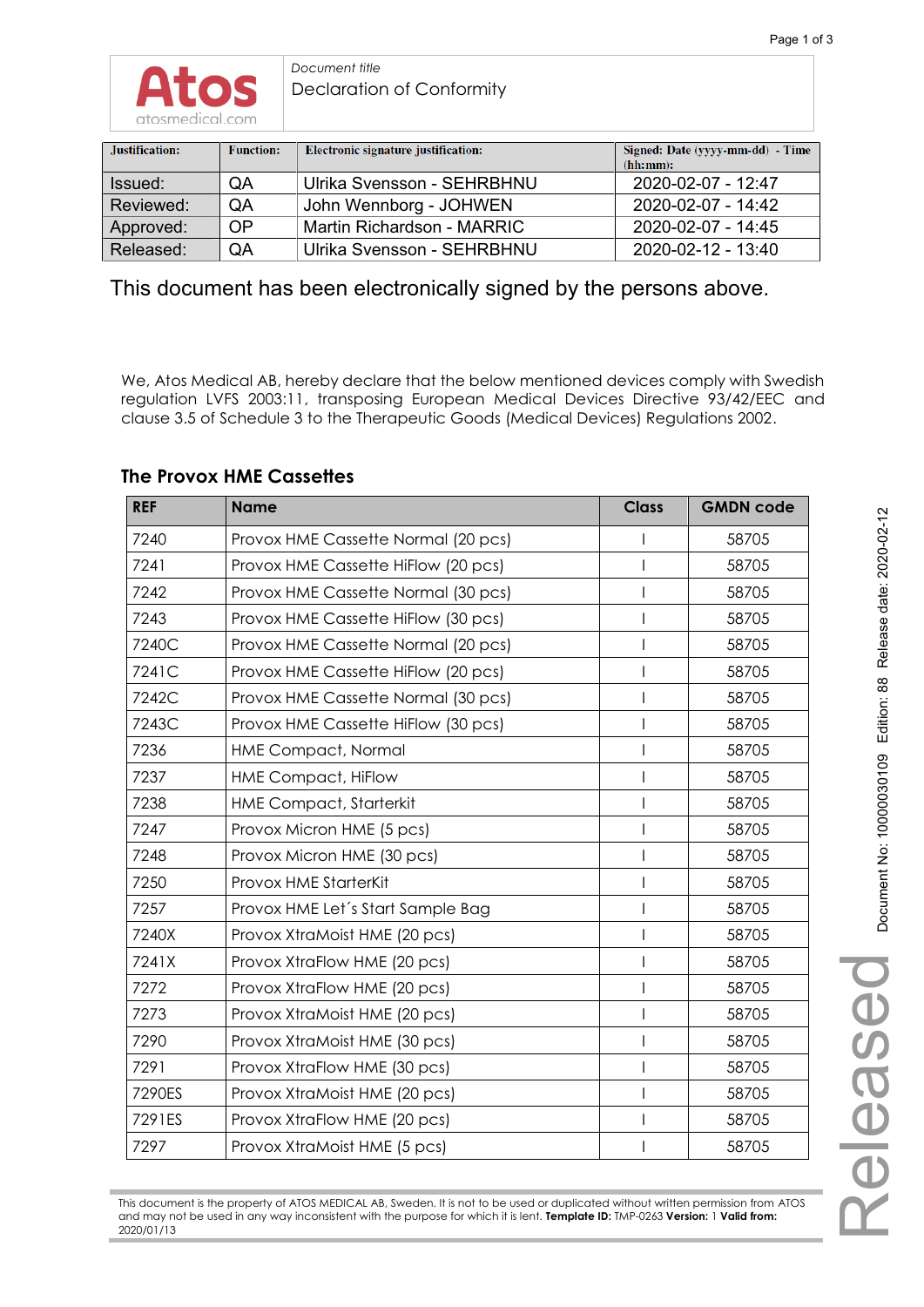Released



#### *Document title*  Declaration of Conformity

| 7298<br>Provox XtraFlow HME (5 pcs)<br>58705<br>I                |  |
|------------------------------------------------------------------|--|
| 8229<br>Provox XtraFlow & XtraMoist HME (5+5pcs)<br>58705        |  |
| 8013<br>58705<br>Provox Luna HME<br>8025<br>Provox Luna Set<br>I |  |
| 58705<br>I                                                       |  |
| 8262<br>Provox Life Night HME<br>58705                           |  |
| 8310<br>Provox Life Go HME<br>58705<br>I                         |  |
| Provox Life Home HME<br>8311<br>58705<br>I                       |  |
| 8312<br>58705<br>Provox Life Energy HME<br>I                     |  |
| 8313<br>Provox Life Protect HME<br>58705                         |  |
| 8224AU<br>Provox Coming Home Australia<br>58705                  |  |
| 8224BEFR<br>I<br>58705<br>Provox Coming Home Belgium/French      |  |
| 8224BENL<br>Provox Coming Home Belgium/Dutch<br>58705<br>I       |  |
| 8224CA<br>Provox Coming Home Canada<br>58705<br>I                |  |
| 8224CHDE<br>Provox Coming Home Switzerland/German<br>58705       |  |
| 8224CHFR<br>58705<br>Provox Coming Home Switzerland/French<br>I  |  |
| 8224DE<br>Provox Coming Home Germany<br>58705                    |  |
| 8224DK<br>I<br>58705<br>Provox Coming Home Denmark               |  |
| 8224EM<br>Provox Coming Home Generic<br>I<br>58705               |  |
| Provox Coming Home Spain<br>8224ES<br>58705<br>I                 |  |
| 8224FI<br>58705<br>Provox Coming Home Finland                    |  |
| 8224FR<br>Provox Coming Home France<br>58705                     |  |
| 8224GB<br>Provox Coming Home GB<br>58705                         |  |
| 8224IT<br>I<br>58705<br>Provox Coming Home Italy                 |  |
| 8224JP<br>Provox Coming Home Japan<br>58705<br>I                 |  |
| 8224NL<br>Provox Coming Home Netherlands<br>58705                |  |
| 58705<br>8224NO<br>Provox Coming Home Norway                     |  |
| 8224PL<br>Provox Coming Home Poland<br>58705                     |  |
| 8224PT<br>Provox Coming Home Portugal<br>58705                   |  |
| 8224SE<br>Provox Coming Home Sweden<br>I<br>58705                |  |
| 8224US<br>Provox Coming Home USA<br>58705                        |  |
| 8228JP<br>Provox Coming Home Daytime Japan<br>58705<br>I         |  |
| 8227AU<br>Provox Living Well Australia<br>58705                  |  |
| 8227CA<br>Provox Living Well Canada<br>58705<br>I                |  |
| 8227CHDE<br>Provox Living Well Switzerland/German<br>I<br>58705  |  |
| 8227CHFR<br>Provox Living Well Switzerland/French<br>58705<br>I  |  |
| 8227DE<br>Provox Living Well Germany<br>I<br>58705               |  |
| Provox Living Well Denmark<br>8227DK<br>58705<br>I               |  |
| 8227EM<br>58705<br>Provox Living Well Generic                    |  |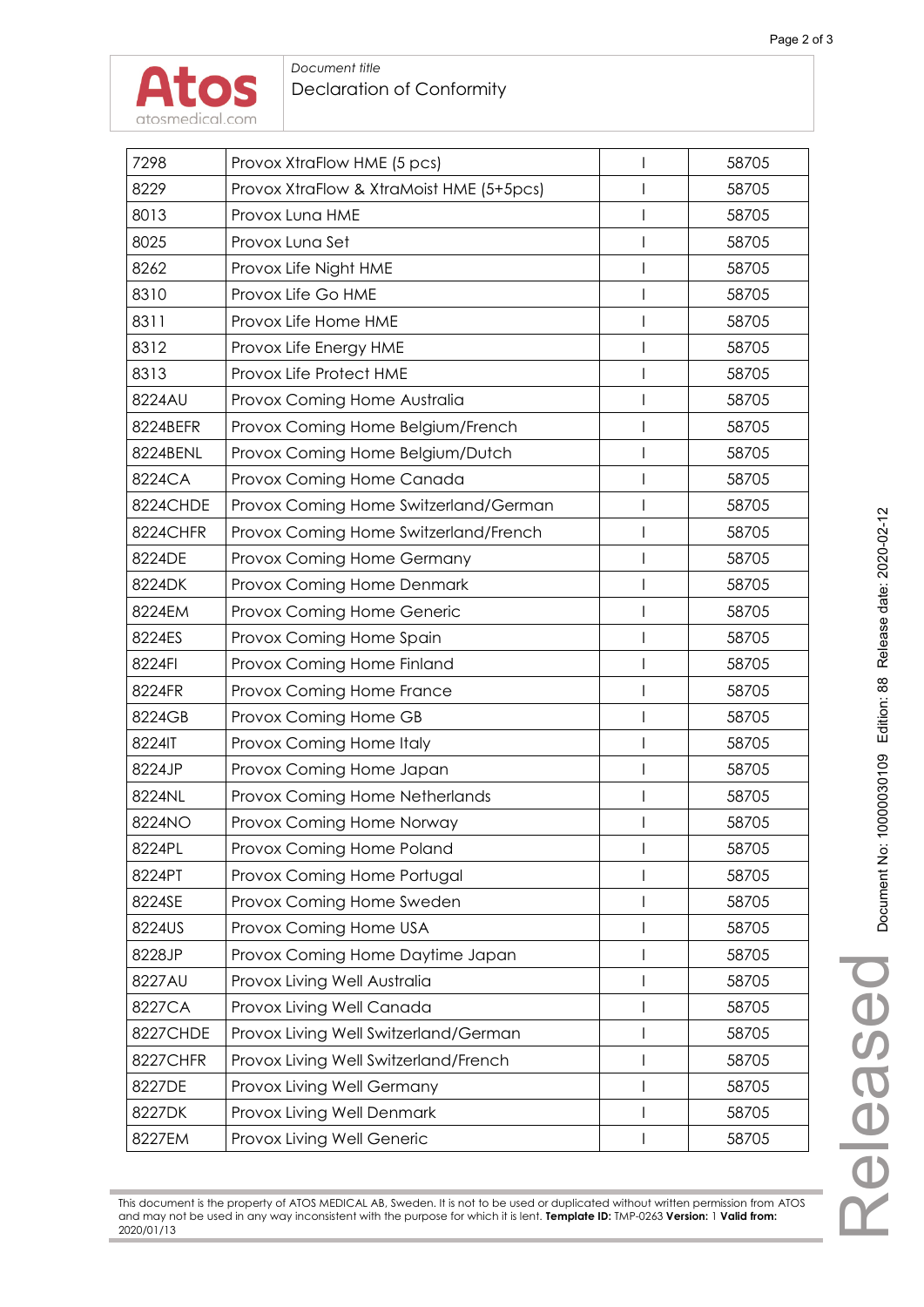| 8227ES<br>Provox Living Well Spain<br>58705<br>Provox Living Well Finland<br>8227FI<br>58705<br>Provox Living Well France<br>8227FR<br>58705<br>Provox Living Well Great Britain<br>8227GB<br>58705<br>8227JT<br>Provox Living Well Italy<br>58705<br>8227JP<br>Provox Living Well Japan<br>58705<br>8227NL<br>Provox Living Well Netherlands<br>58705<br>8227NO<br>Provox Living Well Norway<br>58705<br>8227PT<br>Provox Living Well Portugal<br>58705<br>Provox Living Well Sweden<br>8227SE<br>58705<br>8227US<br>Provox Living Well United States<br>58705 |  |  |
|-----------------------------------------------------------------------------------------------------------------------------------------------------------------------------------------------------------------------------------------------------------------------------------------------------------------------------------------------------------------------------------------------------------------------------------------------------------------------------------------------------------------------------------------------------------------|--|--|
|                                                                                                                                                                                                                                                                                                                                                                                                                                                                                                                                                                 |  |  |
|                                                                                                                                                                                                                                                                                                                                                                                                                                                                                                                                                                 |  |  |
|                                                                                                                                                                                                                                                                                                                                                                                                                                                                                                                                                                 |  |  |
|                                                                                                                                                                                                                                                                                                                                                                                                                                                                                                                                                                 |  |  |
|                                                                                                                                                                                                                                                                                                                                                                                                                                                                                                                                                                 |  |  |
|                                                                                                                                                                                                                                                                                                                                                                                                                                                                                                                                                                 |  |  |
|                                                                                                                                                                                                                                                                                                                                                                                                                                                                                                                                                                 |  |  |
|                                                                                                                                                                                                                                                                                                                                                                                                                                                                                                                                                                 |  |  |
|                                                                                                                                                                                                                                                                                                                                                                                                                                                                                                                                                                 |  |  |
|                                                                                                                                                                                                                                                                                                                                                                                                                                                                                                                                                                 |  |  |
|                                                                                                                                                                                                                                                                                                                                                                                                                                                                                                                                                                 |  |  |

Each kind of medical device to which the system has been applied complies with the applicable provisions of the Essential Principles and Essential Requirements, the classification rules, applicable standards and the full quality assurance procedures, at each stage, from the design of the device until its final inspection before being supplied.

Valid Certificates are controlled and filed by QA/RA Department. For standards applied see Applicable Standards & Essential Requirements for each product.

This document is the property of ATOS MEDICAL AB, Sweden. It is not to be used or duplicated without written permission from ATOS and may not be used in any way inconsistent with the purpose for which it is lent. **Template ID:** TMP-0263 **Version:** 1 **Valid from:** 2020/01/13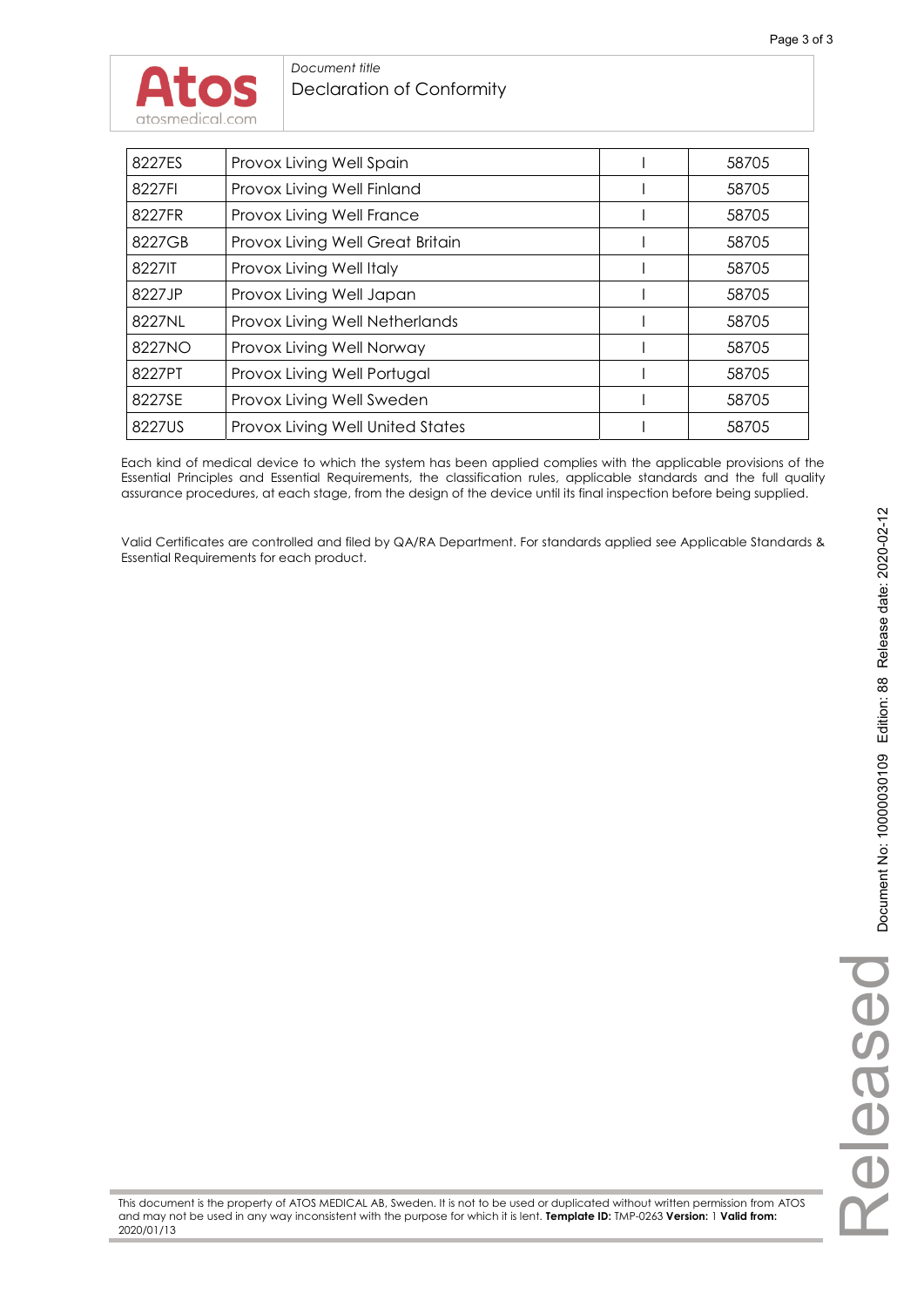

| Justification: | <b>Function:</b> | Electronic signature justification: | Signed: Date (yyyy-mm-dd) - Time<br>(hh:mm): |
|----------------|------------------|-------------------------------------|----------------------------------------------|
| Issued:        | <b>OA</b>        | Karolina Nilsson - KARNIL           | 2020-02-10 - 14:31                           |
| Reviewed:      | <b>OA</b>        | Karolina Nilsson - KARNIL           | 2020-02-10 - 14:44                           |
| Approved:      | DD.              | Mikael Melefors - SEHRBSGM          | 2020-02-10 - 14:45                           |
| Released:      | QA               | Karolina Nilsson - KARNIL           | 2020-02-10 - 15:00                           |

### This document has been electronically signed by the persons above.

We, Atos Medical AB, hereby declare that the below mentioned devices comply with Swedish regulation LVFS 2003:11, transposing European Medical Devices Directive 93/42/EEC and clause 3.5 of Schedule 3 to the Therapeutic Goods (Medical Devices) Regulations 2002.

### **The Provox Lary Products**

| <b>REF</b> | . .<br><b>Name</b>                        | <b>Class</b>   | <b>GMDN code</b> |
|------------|-------------------------------------------|----------------|------------------|
| 7601       | Provox LaryTube 8/27                      | llb            | 38792            |
| 7602       | Provox LaryTube 8/36                      | Ilb            | 38792            |
| 7603       | Provox LaryTube 8/55                      | Ilb            | 38792            |
| 7605       | Provox LaryTube 9/27                      | Ilb            | 38792            |
| 7606       | Provox LaryTube 9/36                      | Ilb            | 38792            |
| 7607       | Provox LaryTube 9/55                      | Ilb            | 38792            |
| 7609       | Provox LaryTube 10/27                     | Ilb            | 38792            |
| 7610       | Provox LaryTube 10/36                     | Ilb            | 38792            |
| 7611       | Provox LaryTube 10/55                     | Ilb            | 38792            |
| 7613       | Provox LaryTube 12/27                     | Ilb            | 38792            |
| 7614       | Provox LaryTube 12/36                     | Ilb            | 38792            |
| 7615       | Provox LaryTube 12/55                     | Ilb            | 38792            |
| 7624       | Provox LaryTube 8/36 with Ring            | Ilb            | 38792            |
| 7625       | Provox LaryTube 8/55 with Ring            | Ilb            | 38792            |
| 7626       | Provox LaryTube 9/36 with Ring            | Ilb            | 38792            |
| 7627       | Provox LaryTube 9/55 with Ring            | Ilb            | 38792            |
| 7628       | Provox LaryTube 10/36 with Ring           | Ilb            | 38792            |
| 7629       | Provox LaryTube 10/55 with Ring           | Ilb            | 38792            |
| 7630       | Provox LaryTube 12/36 with Ring           | Ilb            | 38792            |
| 7631       | Provox LaryTube 12/55 with Ring           | Ilb            | 38792            |
| 7637       | Provox LaryTube 8/36, Fenestrated         | Ilb            | 38792            |
| 7638       | Provox LaryTube 8/55, Fenestrated         | Ilb            | 38792            |
| 7640       | Provox LaryTube 9/36, Fenestrated         | Ilb            | 38792            |
| 7641       | Provox LaryTube 9/55, Fenestrated         | Ilb            | 38792            |
| 7643       | Provox LaryTube 10/36, Fenestrated        | Ilb            | 38792            |
| 7644       | Provox LaryTube 10/55, Fenestrated        | Ilb            | 38792            |
| 7646       | Ilb<br>Provox LaryTube 12/36, Fenestrated |                | 38792            |
| 7647       | Provox LaryTube 12/55, Fenestrated        | Ilb            | 38792            |
| 7601FR     | Provox LaryTube 8/27                      | Ilb            | 38792            |
| 7602FR     | Provox LaryTube 8/36                      | I <sub>1</sub> | 38792            |
| 7603FR     | Provox LaryTube 8/55                      | Ilb            | 38792            |
| 7605FR     | Provox LaryTube 9/27                      | IIb            | 38792            |

**Notified Body:** Intertek Semko AB, Sweden. Identification no. 0413 Atos Medical AB **EC-certificate no. 41310296-01** P.O. Box 183, Kraftgatan 8

S-242 22 Hörby Sweden E-mail: info@atosmedical.com

**Competent Authority: Medical Products Agency, Sweden** Tel: +46 (0) 415 198 00

Document No.: **QMC-730-139-en** Issue No.: 05 Valid from:2018-04-26 File name: DoC Provox Lary Products.docx

Released

Deseal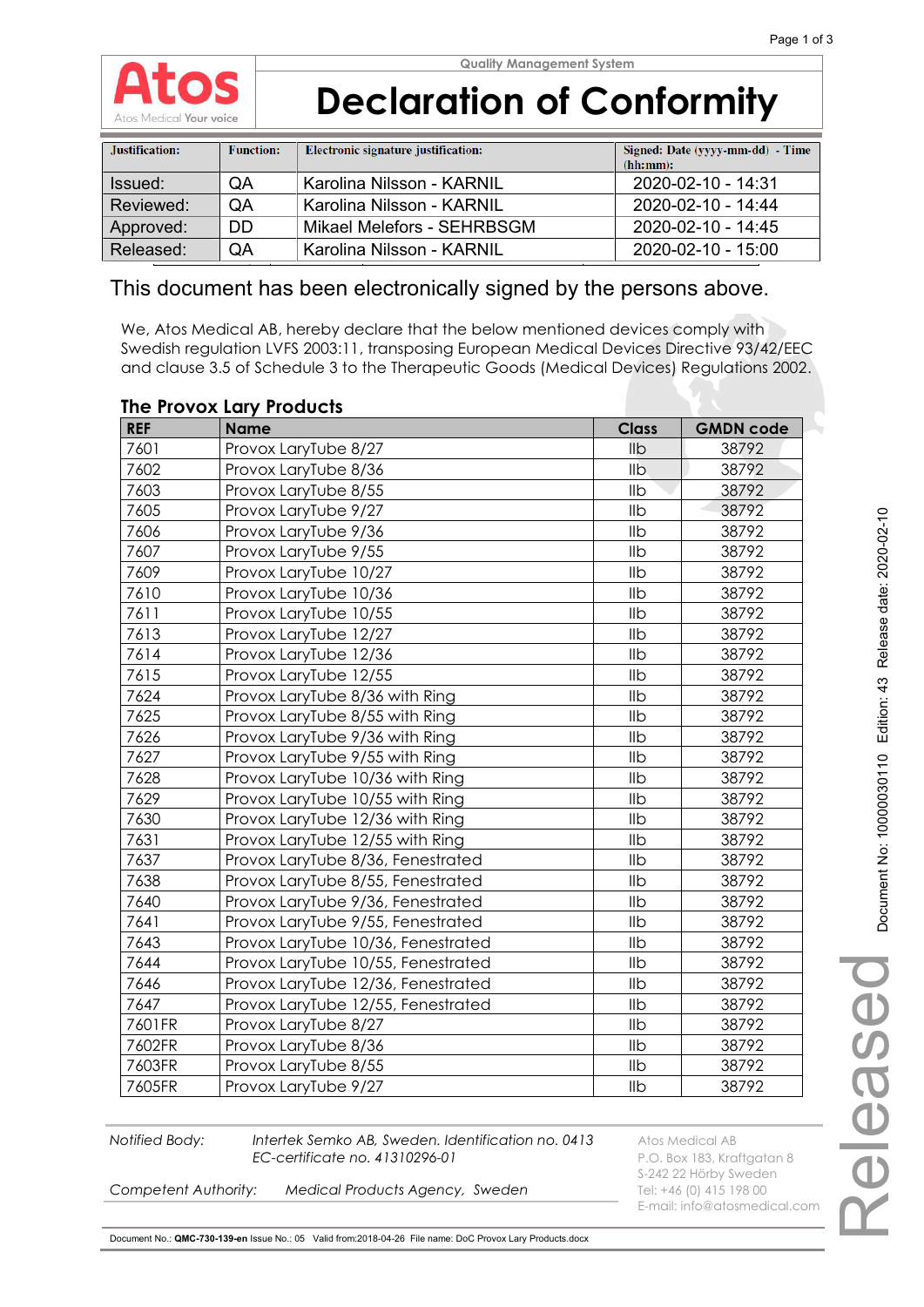

# **Declaration of Conformity**

| 7606FR | Provox LaryTube 9/36               | llb                  | 38792 |
|--------|------------------------------------|----------------------|-------|
| 7607FR | Provox LaryTube 9/55               | Ilb                  | 38792 |
| 7609FR | Provox LaryTube 10/27              | llb                  | 38792 |
| 7610FR | Provox LaryTube 10/36              | Ilb                  | 38792 |
| 7611FR | Provox LaryTube 10/55              | Ilb                  | 38792 |
| 7613FR | Provox LaryTube 12/27              | Ilb                  | 38792 |
| 7614FR | Provox LaryTube 12/36              | IIb                  | 38792 |
| 7615FR | Provox LaryTube 12/55              | Ilb                  | 38792 |
| 7624FR | Provox LaryTube 8/36 with Ring     | <b>IIb</b>           | 38792 |
| 7625FR | Provox LaryTube 8/55 with Ring     | $I_{\text{lib}}$     | 38792 |
| 7626FR | Provox LaryTube 9/36 with Ring     | Ilb                  | 38792 |
| 7627FR | Provox LaryTube 9/55 with Ring     | <b>IIb</b>           | 38792 |
| 7628FR | Provox LaryTube 10/36 with Ring    | Ilb                  | 38792 |
| 7629FR | Provox LaryTube 10/55 with Ring    | llb                  | 38792 |
| 7630FR | Provox LaryTube 12/36 with Ring    | Ilb                  | 38792 |
| 7631FR | Provox LaryTube 12/55 with Ring    | IIb                  | 38792 |
| 7637FR | Provox LaryTube 8/36, Fenestrated  | llb                  | 38792 |
| 7638FR | Provox LaryTube 8/55, Fenestrated  | Ilb                  | 38792 |
| 7640FR | Provox LaryTube 9/36, Fenestrated  | Ilb                  | 38792 |
| 7641FR | Provox LaryTube 9/55, Fenestrated  | Ilb                  | 38792 |
| 7643FR | Provox LaryTube 10/36, Fenestrated | Ilb                  | 38792 |
| 7644FR | Provox LaryTube 10/55, Fenestrated | llb                  | 38792 |
| 7646FR | Provox LaryTube 12/36, Fenestrated | Ilb                  | 38792 |
| 7647FR | Provox LaryTube 12/55, Fenestrated | Ilb                  | 38792 |
| 7648   | Provox LaryTube Sizer Kit          | $\mathsf{II} \alpha$ | 38792 |
| 7654   | Provox FenestrationPunch           |                      | 38792 |
| 7660   | Provox TubeBrush 8 mm              |                      | 34883 |
| 7661   | Provox TubeBrush 12 mm             |                      | 34883 |
| 7668   | Provox TubeHolder                  |                      | 35752 |
| 7669   | Provox LaryClip                    |                      | 35752 |
| 7671   | Provox LaryButton 12/8             | Ilb                  | 14093 |
| 7672   | Provox LaryButton 14/8             | Ilb                  | 14093 |
| 7673   | Provox LaryButton 16/8             | llb                  | 14093 |
| 7674   | Provox LaryButton 18/8             | llb                  | 14093 |
| 7685   | Provox LaryButton 12/18            | Ilb                  | 14093 |
| 7686   | Provox LaryButton 14/18            | llb                  | 14093 |
| 7687   | Provox LaryButton 16/18            | llb                  | 14093 |
| 7688   | Provox LaryButton 18/18            | Ilb                  | 14093 |
| 7690   | Provox LaryButton Sizer Kit        | $\mathsf{II} \alpha$ | 14093 |
| 8250   | Provox Swab Small                  |                      | 58717 |
| 8251   | Provox Swab Medium                 |                      | 58717 |
| 8252   | Provox Swab Large                  |                      | 58717 |
| 8258   | Provox Swab XtraLarge              |                      | 58717 |
| 7409   | Provox Life LaryTube 8/27          | Ilb                  | 38792 |
| 7410   | Provox Life LaryTube 8/36          | Ilb                  | 38792 |
| 7411   | Provox Life LaryTube 8/55          | llb                  | 38792 |

**Notified Body:** Intertek Semko AB, Sweden. Identification no. 0413 Atos Medical AB **EC-certificate no. 41310296-01** P.O. Box 183, Kraftgatan 8

S-242 22 Hörby Sweden<br>Tel: +46 (0) 415 198 00 E-mail: info@atosmedical.com

*Competent Authority: Medical Products Agency, Sweden* 

Document No.: **QMC-730-139-en** Issue No.: 05 Valid from:2018-04-26 File name: DoC Provox Lary Products.docx

Released

eleased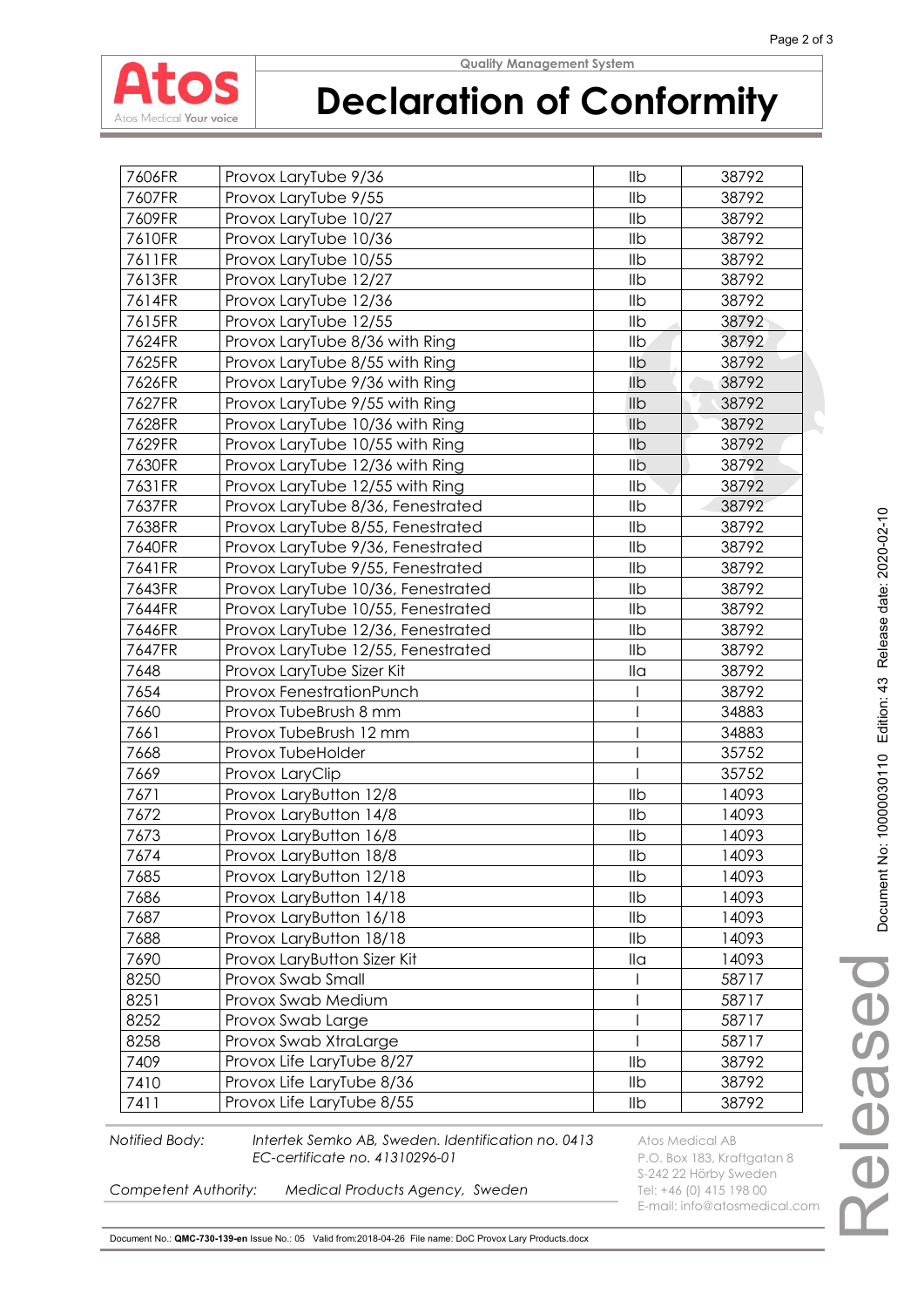

| 7412 | Provox Life LaryTube 9/27                     | llb             | 38792 |
|------|-----------------------------------------------|-----------------|-------|
| 7413 | Provox Life LaryTube 9/36                     | Ilb             | 38792 |
| 7414 | Provox Life LaryTube 9/55                     | llb             | 38792 |
| 7415 | Provox Life LaryTube 10/27                    | IIb             | 38792 |
| 7416 | Provox Life LaryTube 10/36                    | <b>IIb</b>      | 38792 |
| 7417 | Provox Life LaryTube 10/55                    | llb             | 38792 |
| 7418 | Provox Life LaryTube 12/27                    | <b>IIb</b>      | 38792 |
| 7419 | Provox Life LaryTube 12/36                    | Ilb             | 38792 |
| 7420 | Provox Life LaryTube 12/55                    | $I_{\text{lb}}$ | 38792 |
| 7421 | Provox Life LaryTube 8/36 with Ring           | Ilb             | 38792 |
| 7422 | Provox Life LaryTube 8/55 with Ring           | llb             | 38792 |
| 7423 | Provox Life LaryTube 9/36 with Ring           | IID             | 38792 |
| 7424 | Provox Life LaryTube 9/55 with Ring           | <b>IIb</b>      | 38792 |
| 7425 | Provox Life LaryTube 10/36 with Ring          | llb             | 38792 |
| 7426 | Provox Life LaryTube 10/55 with Ring          | llb             | 38792 |
| 7427 | Provox Life LaryTube 12/36 with Ring          | <b>IIb</b>      | 38792 |
| 7428 | Provox Life LaryTube 12/55 with Ring          | llb             | 38792 |
| 7429 | Provox Life LaryTube 8/36, Fenestrated        | llb             | 38792 |
| 7430 | Provox Life LaryTube 8/55, Fenestrated        | llb             | 38792 |
| 7431 | Provox Life LaryTube 9/36, Fenestrated        | llb             | 38792 |
| 7432 | Provox Life LaryTube 9/55, Fenestrated<br>llb |                 | 38792 |
| 7433 | Provox Life LaryTube 10/36, Fenestrated       | 38792           |       |
| 7434 | Provox Life LaryTube 10/55, Fenestrated       |                 | 38792 |
| 7435 | Provox Life LaryTube 12/36, Fenestrated       | llb             | 38792 |
| 7436 | Provox Life LaryTube 12/55, Fenestrated       | llb             | 38792 |

Each kind of medical device to which the system has been applied complies with the applicable provisions of the Essential Principles and Essential Requirements, the classification rules, applicable standards and the full quality assurance procedures, at each stage, from the design of the device until its final inspection before being supplied.

Valid Certificates are controlled and filed by QA/RA Department. For standards applied see Applicable Standards & Essential Requirements for each product.



S-242 22 Hörby Sweden

E-mail: info@atosmedical.com

**Competent Authority: Medical Products Agency, Sweden** Tel: +46 (0) 415 198 00

Document No.: **QMC-730-139-en** Issue No.: 05 Valid from:2018-04-26 File name: DoC Provox Lary Products.docx

**Notified Body:** Intertek Semko AB, Sweden. Identification no. 0413 Atos Medical AB

*EC-certificate no. 41310296-01* P.O. Box 183, Kraftgatan 8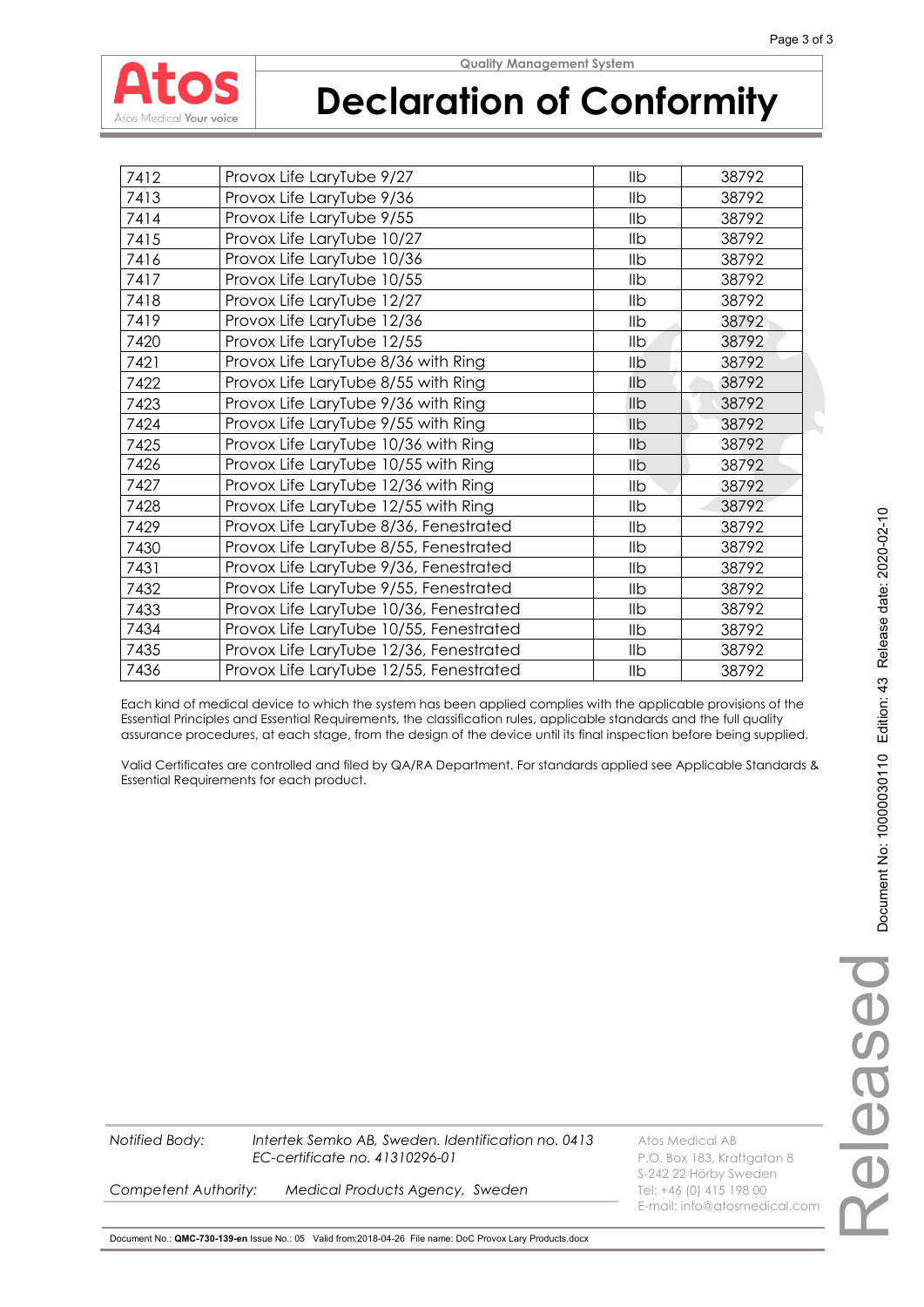

| Justification: | <b>Function:</b> | Electronic signature justification: | Signed: Date (yyyy-mm-dd) - Time<br>(hh:mm): |
|----------------|------------------|-------------------------------------|----------------------------------------------|
| Issued:        | QA               | Ulrika Svensson - SEHRBHNU          | 2020-02-04 - 11:33                           |
| Reviewed:      | <b>OA</b>        | John Wennborg - JOHWEN              | 2020-02-05 - 09:20                           |
| Approved:      | DD.              | Mikael Melefors - SEHRBSGM          | 2020-02-05 - 10:01                           |
| Released:      | QA               | Ulrika Svensson - SEHRBHNU          | 2020-02-05 - 10:48                           |

### This document has been electronically signed by the persons above.

We, Atos Medical AB, hereby declare that the below mentioned devices comply with Swedish regulation LVFS 2003:11, transposing European Medical Devices Directive 93/42/EEC and clause 3.5 of Schedule 3 to the Therapeutic Goods (Medical Devices) Regulations 2002.

#### **The Provox NID Voice Prosthesis System**

| <b>REF</b> | <b>Name</b>         | <b>Class</b> | <b>GMDN code</b> |
|------------|---------------------|--------------|------------------|
| 7101       | Provox NID 17, 6mm  | llb          | 44412            |
| 7102       | Provox NID 17, 8mm  | llb.         | 44412            |
| 7103       | Provox NID 17, 10mm | llb          | 44412            |
| 7104       | Provox NID 17, 12mm | llb          | 44412            |
| 7105       | Provox NID 17, 14mm | llb          | 44412            |
| 7106       | Provox NID 17, 18mm | llb          | 44412            |
| 7111       | Provox NID 20, 6mm  | llb          | 44412            |
| 7112       | Provox NID 20, 8mm  | llb          | 44412            |
| 7113       | Provox NID 20, 10mm | llb          | 44412            |
| 7114       | Provox NID 20, 12mm | llb          | 44412            |
| 7115       | Provox NID 20, 14mm | llb          | 44412            |
| 7116       | Provox NID 20, 18mm | llb          | 44412            |

Each kind of medical device to which the system has been applied complies with the applicable provisions of the Essential Principles and Essential Requirements, the classification rules, applicable standards and the full quality assurance procedures, at each stage, from the design of the device until its final inspection before being supplied.

Valid Certificates are controlled and filed by QA/RA Department. For standards applied see Applicable Standards & Essential Requirements for each product.

**Competent Authority: Medical Products Agency, Sweden** Tel: +46 (0) 415 198 00

**Notified Body: Intertek Semko AB, Sweden. Identification no. 0413** Atos Medical AB *EC-certificate no. 41310296-01* P.O. Box 183, Kraftgatan 8 S-242 22 Hörby Sweden E-mail: info@atosmedical.com

Document No.: **QMC-730-139-en** Issue No.: 05 Valid from:2018-04-26 File name: DoC Provox NID Voice Prosthesis System.docx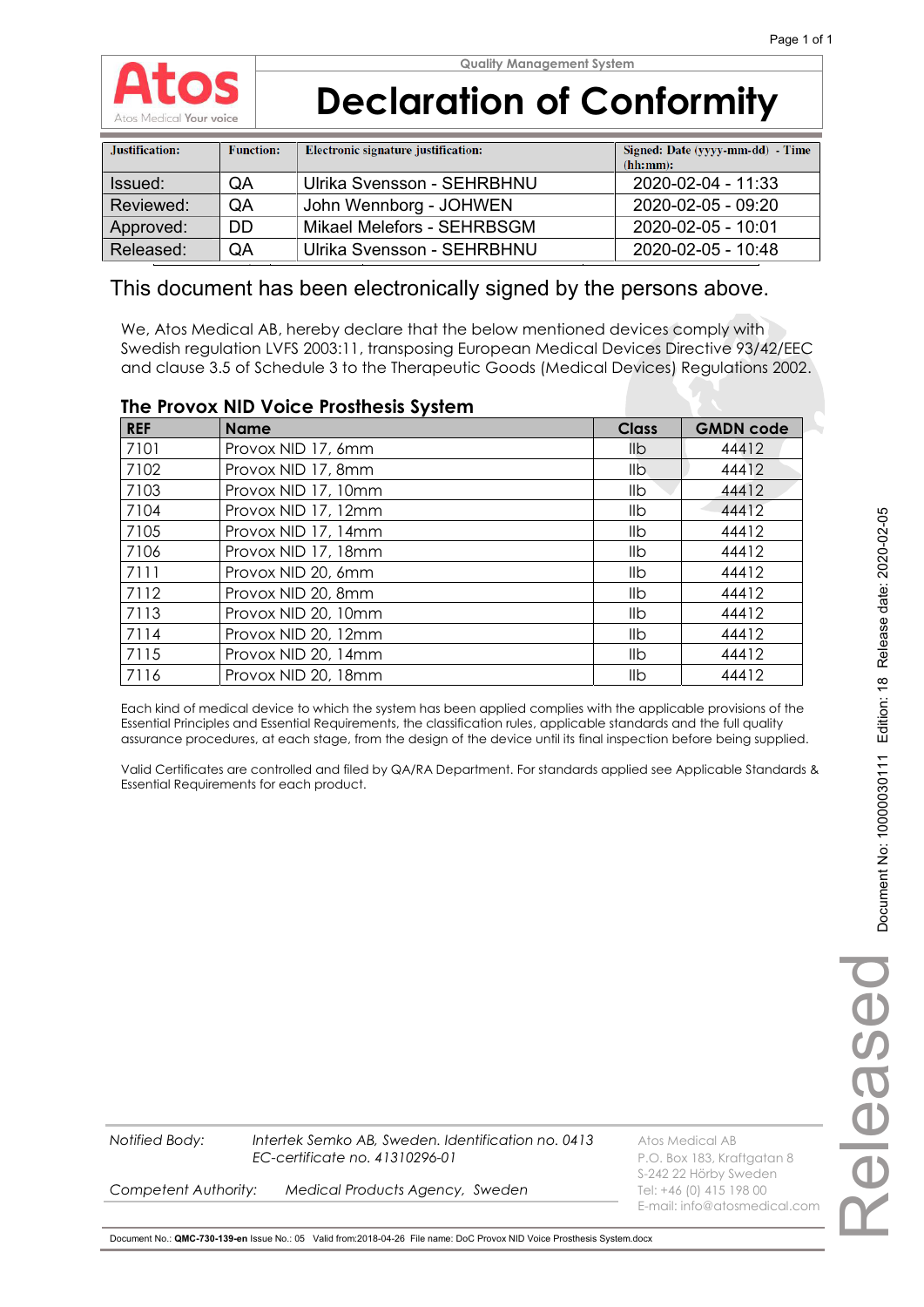

| Justification: | <b>Function:</b> | Electronic signature justification: | Signed: Date (yyyy-mm-dd) - Time<br>(hh:mm): |
|----------------|------------------|-------------------------------------|----------------------------------------------|
| Issued:        | QA               | Ulrika Svensson - SEHRBHNU          | 2020-02-14 - 07:48                           |
| Reviewed:      | QA               | Karolina Nilsson - KARNIL           | 2020-02-14 - 07:58                           |
| Approved:      | OP               | Martin Richardson - MARRIC          | 2020-02-17 - 10:10                           |
| Released:      | QA               | Ulrika Svensson - SEHRBHNU          | 2020-02-17 - 10:14                           |

### This document has been electronically signed by the persons above.

We, Atos Medical AB, hereby declare that the below mentioned devices comply with Swedish regulation LVFS 2003:11, transposing European Medical Devices Directive 93/42/EEC and clause 3.5 of Schedule 3 to the Therapeutic Goods (Medical Devices) Regulations 2002.

| The Flovox vega system |                                     |                 |                  |  |  |
|------------------------|-------------------------------------|-----------------|------------------|--|--|
| <b>REF</b>             | <b>Name</b>                         | <b>Class</b>    | <b>GMDN code</b> |  |  |
| 7770                   | Provox Vega XtraSeal 17Fr, 4mm      | llb             | 42533            |  |  |
| 7771                   | Provox Vega XtraSeal 17Fr, 6mm      | <b>IIb</b>      | 42533            |  |  |
| 7772                   | Provox Vega XtraSeal 17Fr, 8mm      | Ilb             | 42533            |  |  |
| 7773                   | Provox Vega XtraSeal 17Fr, 10mm     | IIb             | 42533            |  |  |
| 7774                   | Provox Vega XtraSeal 17Fr, 12.5mm   | Ilb             | 42533            |  |  |
| 7775                   | Provox Vega XtraSeal 17Fr, 15mm     | IIb             | 42533            |  |  |
| 7776                   | Provox Vega XtraSeal 20Fr, 4mm      | Ilb             | 42533            |  |  |
| 7777                   | Provox Vega XtraSeal 20Fr, 6mm      | I <sub>II</sub> | 42533            |  |  |
| 7778                   | Provox Vega XtraSeal 20Fr, 8mm      | Ilb             | 42533            |  |  |
| 7779                   | Provox Vega XtraSeal 20Fr, 10mm     | Ilb             | 42533            |  |  |
| 7780                   | Provox Vega XtraSeal 20Fr, 12.5mm   | I <sub>1</sub>  | 42533            |  |  |
| 7781                   | Provox Vega XtraSeal 20Fr, 15mm     | Ilb             | 42533            |  |  |
| 7782                   | Provox Vega XtraSeal 22.5Fr, 4mm    | IIb             | 42533            |  |  |
| 7783                   | Provox Vega XtraSeal 22.5Fr, 6mm    | IIb             | 42533            |  |  |
| 7784                   | Provox Vega XtraSeal 22.5Fr, 8mm    | IIb             | 42533            |  |  |
| 7785                   | Provox Vega XtraSeal 22.5Fr, 10mm   | Ilb             | 42533            |  |  |
| 7786                   | Provox Vega XtraSeal 22.5Fr, 12.5mm | Ilb             | 42533            |  |  |
| 7787                   | Provox Vega XtraSeal 22.5Fr, 15mm   | Ilb             | 42533            |  |  |
| 8110                   | Provox Vega 17Fr, 4 mm              | IIb             | 42533            |  |  |
| 8111                   | Provox Vega 17Fr, 6 mm              | Ilb             | 42533            |  |  |
| 8112                   | Provox Vega 17Fr, 8 mm              | Ilb             | 42533            |  |  |
| 8113                   | Provox Vega 17Fr, 10 mm             | Ilb             | 42533            |  |  |
| 8114                   | Provox Vega 17Fr, 12.5 mm           | Ilb             | 42533            |  |  |
| 8115                   | Provox Vega 17Fr, 15 mm             | IIb             | 42533            |  |  |
| 8120                   | Provox Vega 20Fr, 4 mm              | Ilb             | 42533            |  |  |
| 8121                   | Provox Vega 20Fr, 6 mm              | IIb             | 42533            |  |  |
| 8122                   | Provox Vega 20Fr, 8 mm              | Ilb             | 42533            |  |  |
| 8123                   | Provox Vega 20Fr, 10 mm             | Ilb             | 42533            |  |  |
| 8124                   | Provox Vega 20Fr, 12.5 mm           | Ilb             | 42533            |  |  |
| 8125                   | Provox Vega 20Fr, 15 mm             | IIb             | 42533            |  |  |
| 8130                   | Provox Vega 22.5Fr, 4 mm            | Ilb             | 42533            |  |  |
| 8131                   | Provox Vega 22.5Fr, 6 mm            | Ilb             | 42533            |  |  |

### **The Provox Vega System**

**Notified Body:** Intertek Semko AB, Sweden. Identification no. 0413 Atos Medical AB **EC-certificate no. 41310296-01** P.O. Box 183, Kraftgatan 8

S-242 22 Hörby Sweden E-mail: info@atosmedical.com

**Competent Authority: Medical Products Agency, Sweden** Tel: +46 (0) 415 198 00

Document No.: **QMC-730-139-en** Issue No.: 05 Valid from:2018-04-26 File name: DoC Provox Vega System.docx

Released

**Ieased**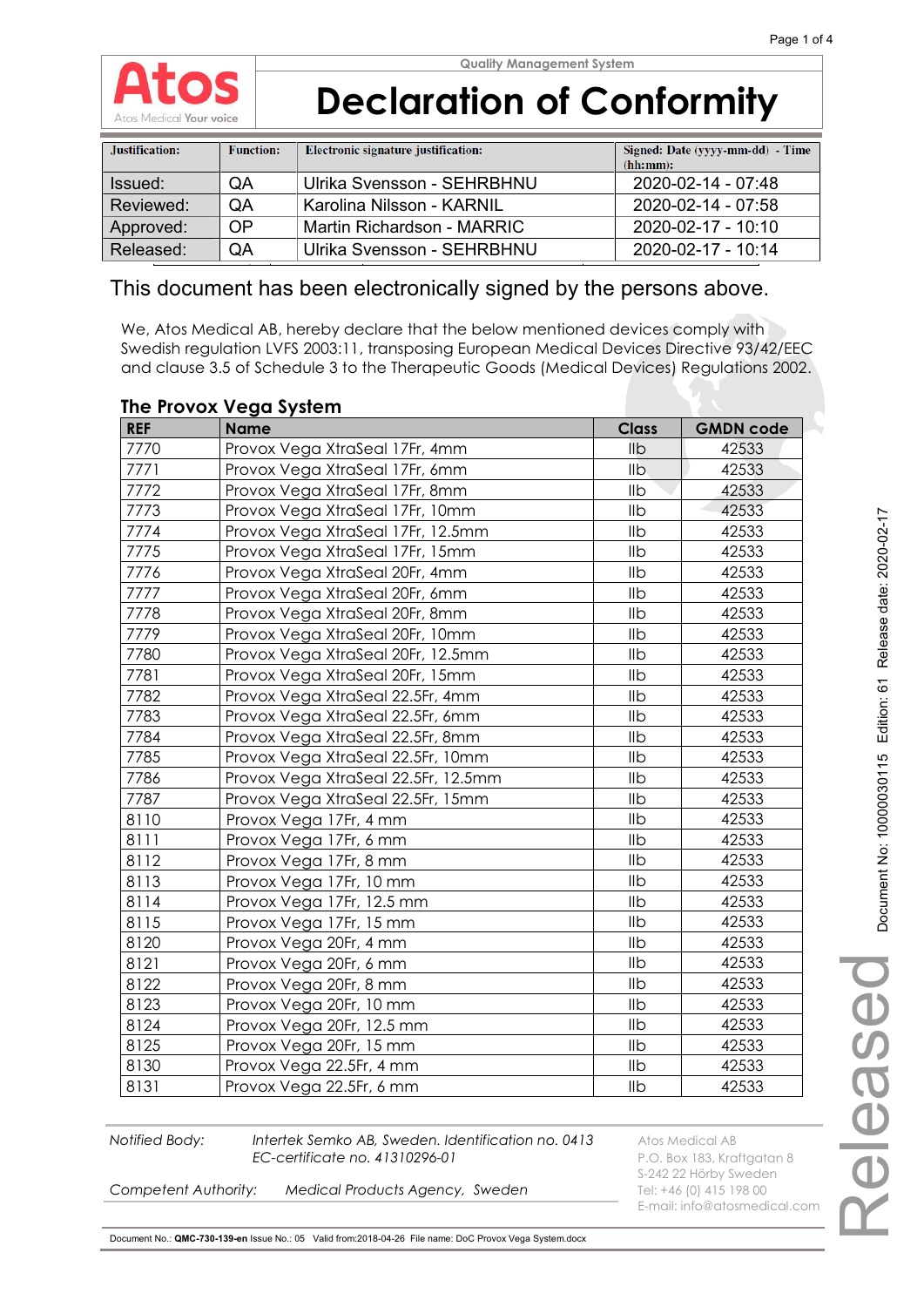

# **Declaration of Conformity**

| 8132   | Provox Vega 22.5Fr, 8 mm               | Ilb            | 42533 |
|--------|----------------------------------------|----------------|-------|
| 8133   | Provox Vega 22.5Fr, 10 mm              | IIb            | 42533 |
| 8134   | Provox Vega 22.5Fr, 12.5 mm            | Ilb            | 42533 |
| 8135   | Provox Vega 22.5Fr, 15 mm              | Ilb            | 42533 |
| 8140   | Provox Vega Puncture Set 17Fr 8mm      | Ilb            | 42533 |
| 8141   | Provox Vega Puncture Set 17Fr 10mm     | Ilb            | 42533 |
| 8142   | Provox Vega Puncture Set 17Fr 12,5mm   | Ilb            | 42533 |
| 8143   | Provox Vega Puncture Set 17Fr 15mm     | Ilb            | 42533 |
| 8144   | Provox Vega Puncture Set 20Fr 8mm      | I <sub>1</sub> | 42533 |
| 8145   | Provox Vega Puncture Set 20Fr 10mm     | Ilb            | 42533 |
| 8146   | Provox Vega Puncture Set 20Fr 12,5mm   | Ilb            | 42533 |
| 8147   | Provox Vega Puncture Set 22,5Fr 8mm    | Ilb            | 42533 |
| 8148   | Provox Vega Puncture Set 22,5Fr 10mm   | Ilb            | 42533 |
| 8149   | Provox Vega Puncture Set 22,5Fr 12,5mm | Ilb            | 42533 |
| 8140US | Provox Vega Puncture Set 17Fr 8mm      | Ilb            | 42533 |
| 8141US | Provox Vega Puncture Set 17Fr 10mm     | Ilb            | 42533 |
| 8142US | Provox Vega Puncture Set 17Fr 12,5mm   | IIb            | 42533 |
| 8143US | Provox Vega Puncture Set 17Fr 15mm     | Ilb            | 42533 |
| 8144US | Provox Vega Puncture Set 20Fr 8mm      | IIb            | 42533 |
| 8145US | Provox Vega Puncture Set 20Fr 10mm     | IIb            | 42533 |
| 8146US | Provox Vega Puncture Set 20Fr 12,5mm   | IIb            | 42533 |
| 8147US | Provox Vega Puncture Set 22,5Fr 8mm    | Ilb            | 42533 |
| 8148US | Provox Vega Puncture Set 22,5Fr 10mm   | Ilb            | 42533 |
| 8149US | Provox Vega Puncture Set 22,5Fr 12,5mm | Ilb            | 42533 |
| 4270   | Provox Vega 17Fr 4mm                   | Ilb            | 42533 |
| 4271   | Provox Vega 17Fr 6mm                   | IIb            | 42533 |
| 4272   | Provox Vega 17Fr 8mm                   | Ilb            | 42533 |
| 4273   | Provox Vega 17Fr 10mm                  | Ilb            | 42533 |
| 4274   | Provox Vega 17Fr 12,5mm                | IIb            | 42533 |
| 4275   | Provox Vega 17Fr 15mm                  | Ilb            | 42533 |
| 4276   | Provox Vega 20Fr 4mm                   | Ilb            | 42533 |
| 4277   | Provox Vega 20Fr 6mm                   | Ilb            | 42533 |
| 4278   | Provox Vega 20Fr 8mm                   | Ilb            | 42533 |
| 4279   | Provox Vega 20Fr 10mm                  | llb            | 42533 |
| 4280   | Provox Vega 20Fr 12,5mm                | IIb            | 42533 |
| 4281   | Provox Vega 20Fr 15mm                  | IIb            | 42533 |
| 4282   | Provox Vega 22,5Fr 4mm                 | Ilb            | 42533 |
| 4283   | Provox Vega 22,5Fr 6mm                 | IIb            | 42533 |
| 4284   | Provox Vega 22,5Fr 8mm                 | Ilb            | 42533 |
| 4285   | Provox Vega 22,5Fr 10mm                | IIb            | 42533 |
| 4286   | Provox Vega 22,5Fr 12,5mm              | IIb            | 42533 |
| 4287   | Provox Vega 22,5Fr 15mm                | IIb            | 42533 |
| 8270   | Provox Vega 17Fr 4mm                   | Ilb            | 42533 |
| 8271   | Provox Vega 17Fr 6mm                   | IIb            | 42533 |
| 8272   | Provox Vega 17Fr 8mm                   | IIb            | 42533 |
| 8273   | Provox Vega 17Fr 10mm                  | llb            | 42533 |

**Notified Body:** Intertek Semko AB, Sweden. Identification no. 0413 Atos Medical AB **EC-certificate no. 41310296-01** P.O. Box 183, Kraftgatan 8

E-mail: info@atosmedical.com

S-242 22 Hörby Sweden<br>**Competent Authority: Medical Products Agency, Sweden** Tel: +46 (0) 415 198 00 *Medical Products Agency, Sweden* 

Document No.: **QMC-730-139-en** Issue No.: 05 Valid from:2018-04-26 File name: DoC Provox Vega System.docx

Released

eleased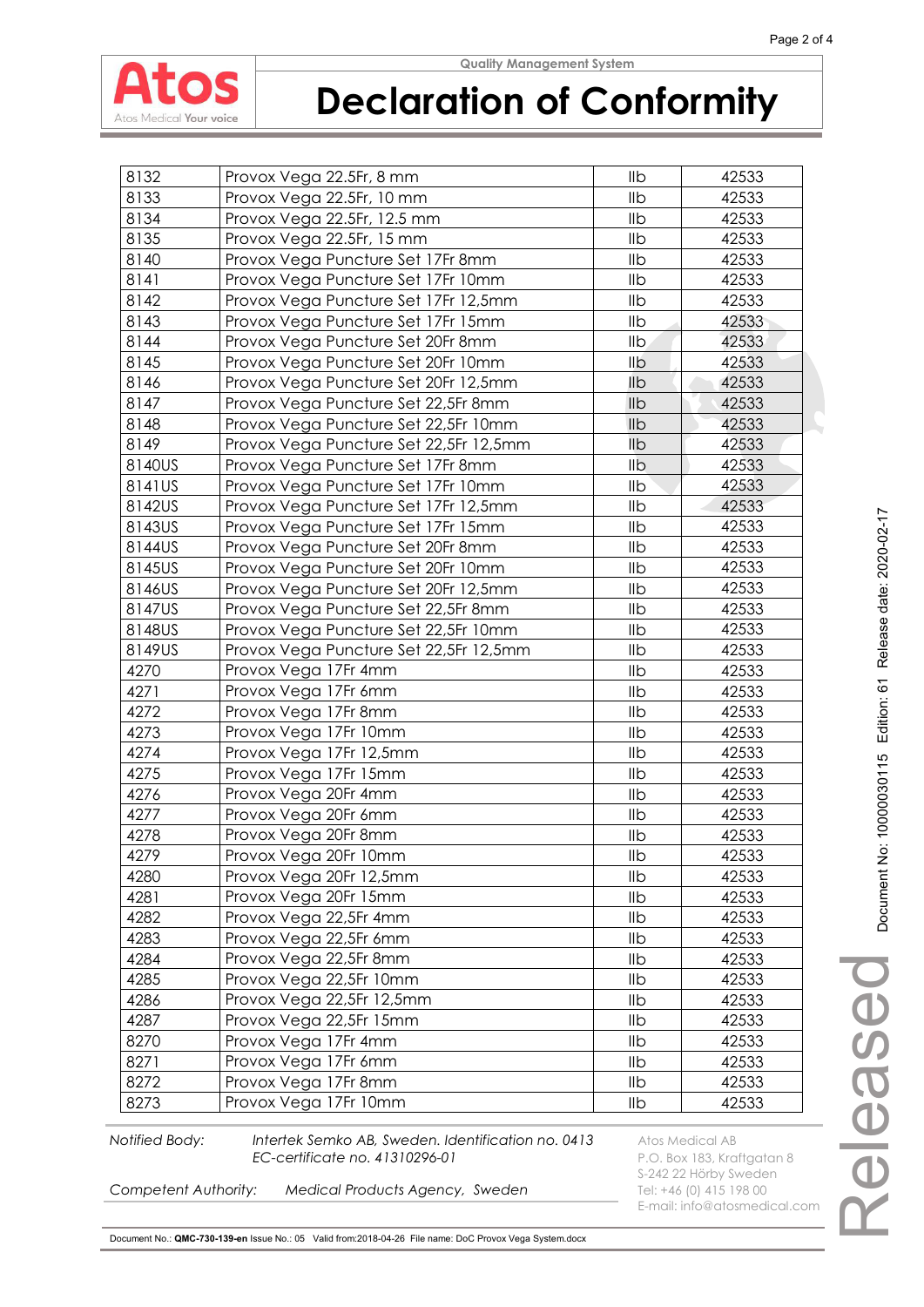

# **Declaration of Conformity**

| 8274 | Provox Vega 17Fr 12,5mm            | llb            | 42533 |
|------|------------------------------------|----------------|-------|
| 8275 | Provox Vega 17Fr 15mm              | Ilb            | 42533 |
| 8276 | Provox Vega 20Fr 4mm               | Ilb            | 42533 |
| 8277 | Provox Vega 20Fr 6mm               | Ilb            | 42533 |
| 8278 | Provox Vega 20Fr 8mm               | Ilb            | 42533 |
| 8279 | Provox Vega 20Fr 10mm              | Ilb            | 42533 |
| 8280 | Provox Vega 20Fr 12,5mm            | Ilb            | 42533 |
| 8281 | Provox Vega 20Fr 15mm              | Ilb            | 42533 |
| 8282 | Provox Vega 22,5Fr 4mm             | I <sub>1</sub> | 42533 |
| 8283 | Provox Vega 22,5Fr 6mm             | Ilb            | 42533 |
| 8284 | Provox Vega 22,5Fr 8mm             | Ilb            | 42533 |
| 8285 | Provox Vega 22,5Fr 10mm            | Ilb            | 42533 |
| 8286 | Provox Vega 22,5Fr 12,5mm          | Ilb            | 42533 |
| 8287 | Provox Vega 22,5Fr 15mm            | Ilb            | 42533 |
| 4288 | Provox Vega XtraSeal 17Fr 4mm      | Ilb            | 42533 |
| 4289 | Provox Vega XtraSeal 17Fr 6mm      | Ilb            | 42533 |
| 4290 | Provox Vega XtraSeal 17Fr 8mm      | IIb            | 42533 |
| 4291 | Provox Vega XtraSeal 17Fr 10mm     | Ilb            | 42533 |
| 4292 | Provox Vega XtraSeal 17Fr 12.5mm   | Ilb            | 42533 |
| 4293 | Provox Vega XtraSeal 17Fr 15mm     | IIb            | 42533 |
| 4294 | Provox Vega XtraSeal 20Fr 4mm      | Ilb            | 42533 |
| 4295 | Provox Vega XtraSeal 20Fr 6mm      | Ilb            | 42533 |
| 4296 | Provox Vega XtraSeal 20Fr 8mm      | Ilb            | 42533 |
| 4297 | Provox Vega XtraSeal 20Fr 10mm     | Ilb            | 42533 |
| 4298 | Provox Vega XtraSeal 20Fr 12.5mm   | Ilb            | 42533 |
| 4299 | Provox Vega XtraSeal 20Fr 15mm     | IIb            | 42533 |
| 4300 | Provox Vega XtraSeal 22.5Fr 4mm    | Ilb            | 42533 |
| 4301 | Provox Vega XtraSeal 22.5Fr 6mm    | Ilb            | 42533 |
| 4302 | Provox Vega XtraSeal 22.5Fr 8mm    | IIb            | 42533 |
| 4303 | Provox Vega XtraSeal 22.5Fr 10mm   | Ilb            | 42533 |
| 4304 | Provox Vega XtraSeal 22.5Fr 12.5mm | Ilb            | 42533 |
| 4305 | Provox Vega XtraSeal 22.5Fr 15mm   | Ilb            | 42533 |
| 8288 | Provox Vega XtraSeal 17Fr 4mm      | Ilb            | 42533 |
| 8289 | Provox Vega XtraSeal 17Fr 6mm      | llb            | 42533 |
| 8290 | Provox Vega XtraSeal 17Fr 8mm      | IIb            | 42533 |
| 8291 | Provox Vega XtraSeal 17Fr 10mm     | Ilb            | 42533 |
| 8292 | Provox Vega XtraSeal 17Fr 12.5mm   | Ilb            | 42533 |
| 8293 | Provox Vega XtraSeal 17Fr 15mm     | IIb            | 42533 |
| 8294 | Provox Vega XtraSeal 20Fr 4mm      | Ilb            | 42533 |
| 8295 | Provox Vega XtraSeal 20Fr 6mm      | llb            | 42533 |
| 8296 | Provox Vega XtraSeal 20Fr 8mm      | IIb            | 42533 |
| 8297 | Provox Vega XtraSeal 20Fr 10mm     | IIb            | 42533 |
| 8298 | Provox Vega XtraSeal 20Fr 12.5mm   | Ilb            | 42533 |
| 8299 | Provox Vega XtraSeal 20Fr 15mm     | llb            | 42533 |
| 8300 | Provox Vega XtraSeal 22.5Fr 4mm    | Ilb            | 42533 |
| 8301 | Provox Vega XtraSeal 22.5Fr 6mm    | IIb            | 42533 |

**Notified Body:** Intertek Semko AB, Sweden. Identification no. 0413 Atos Medical AB **EC-certificate no. 41310296-01** P.O. Box 183, Kraftgatan 8

E-mail: info@atosmedical.com

S-242 22 Hörby Sweden<br>**Competent Authority: Medical Products Agency, Sweden** Tel: +46 (0) 415 198 00 *Medical Products Agency, Sweden*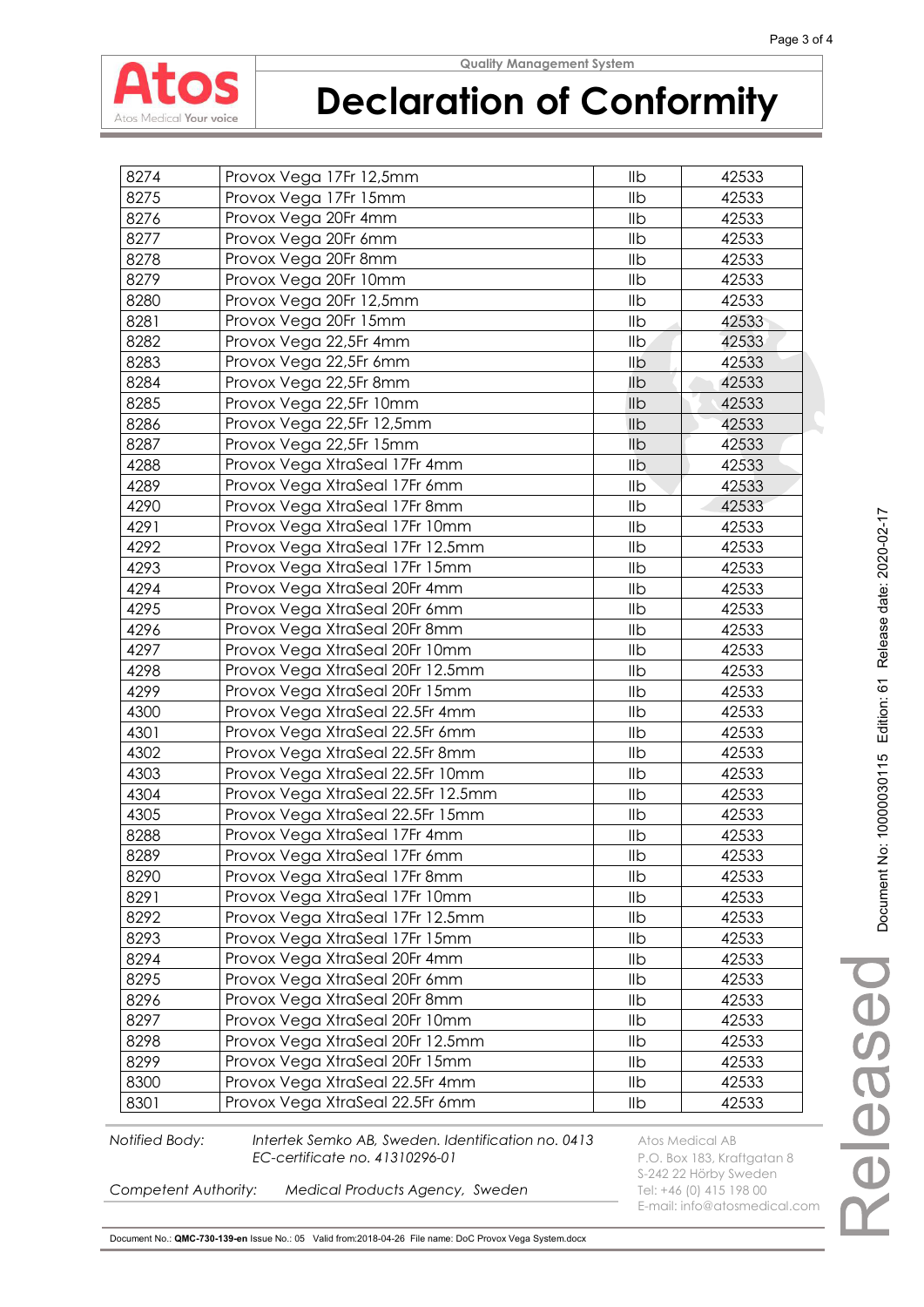

| 8302 | Provox Vega XtraSeal 22.5Fr 8mm    | llb | 42533 |
|------|------------------------------------|-----|-------|
| 8303 | Provox Vega XtraSeal 22.5Fr 10mm   | llb | 42533 |
| 8304 | Provox Vega XtraSeal 22.5Fr 12.5mm | llb | 42533 |
| 8305 | Provox Vega XtraSeal 22.5Fr 15mm   | IIb | 42533 |

Each kind of medical device to which the system has been applied complies with the applicable provisions of the Essential Principles and Essential Requirements, the classification rules, applicable standards and the full quality assurance procedures, at each stage, from the design of the device until its final inspection before being supplied.

Valid Certificates are controlled and filed by QA/RA Department. For standards applied see Applicable Standards & Essential Requirements for each product.

eleased Released

S-242 22 Hörby Sweden

E-mail: info@atosmedical.com

**Competent Authority: Medical Products Agency, Sweden** Tel: +46 (0) 415 198 00

Document No.: **QMC-730-139-en** Issue No.: 05 Valid from:2018-04-26 File name: DoC Provox Vega System.docx

**Notified Body:** Intertek Semko AB, Sweden. Identification no. 0413 Atos Medical AB

*EC-certificate no. 41310296-01* P.O. Box 183, Kraftgatan 8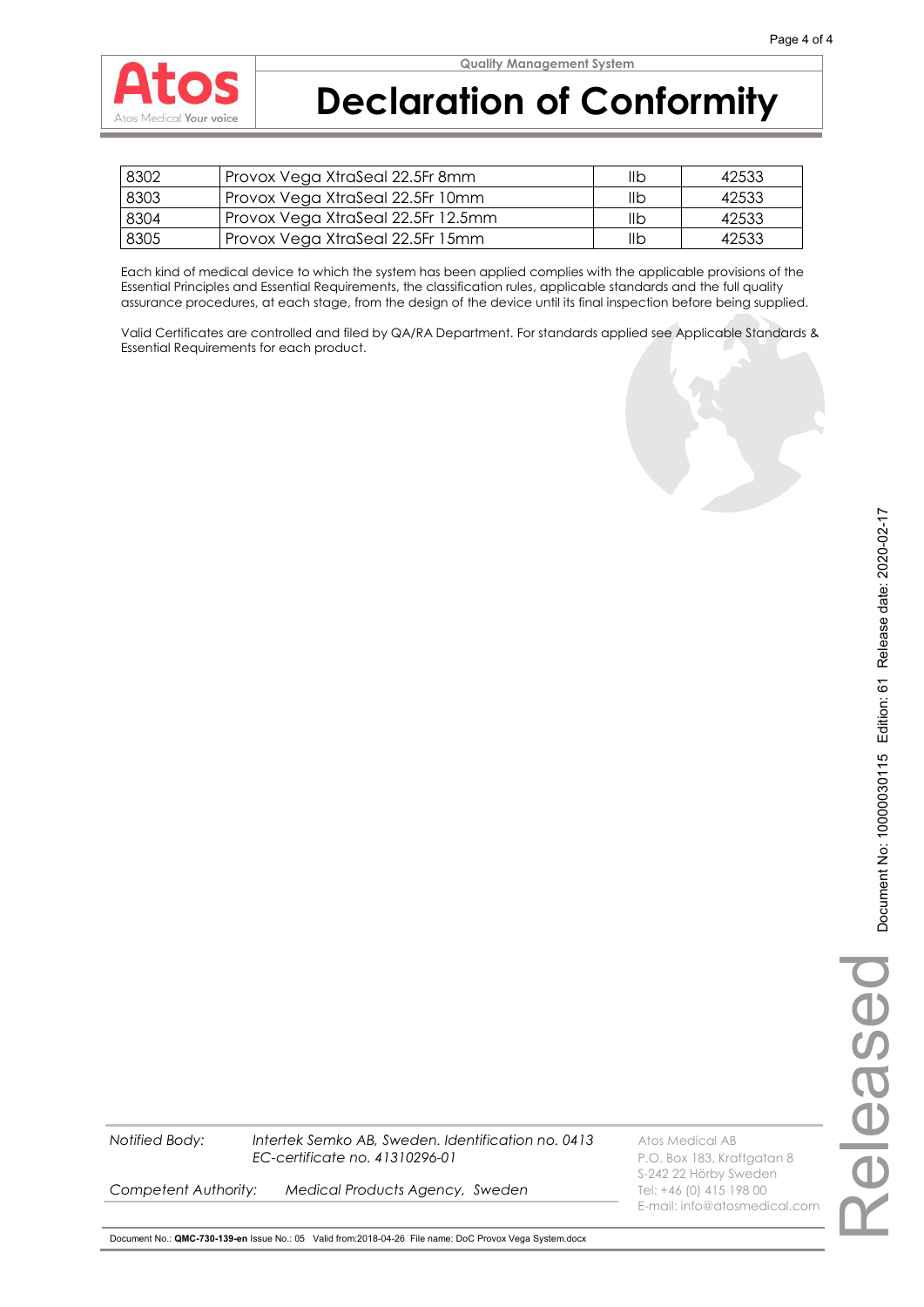

We, Atos Medical AB, hereby declare that the below mentioned devices comply with Swedish regulation LVFS 2003:11 transposing European Medical Devices Directive 93/42/EEC.

| <b>REF</b> | <b>Name</b>               | <b>Class</b> | <b>Rule</b>   |
|------------|---------------------------|--------------|---------------|
| 7208       | Provox<br>$4.5$ mm        | IIb          | 2.4 Rule 8    |
| 7200       | Provox<br>6 mm            | IIb          | 2.4 Rule 8    |
| 7201       | Provox<br>8 mm            | IIb          | 2.4 Rule 8    |
| 7202       | Provox<br>$10 \text{ mm}$ | Пb           | Rule 8<br>2.4 |

#### The Provox Voice Prosthesis System

#### **Atos Medical AB**

**Reviewed by:** 

Marie Lange Vice President QA & RA

 $05 - 02$ **Date** 

**Approved by:** 

**Rolf Karlberg** Atos Medical Site Manager

 $076 - 05 - 02$ Date

Intertek Semko AB, Sweden. Identification no. 0413 Notified Body: EC-certificate 41310296 Annex II.

Atos Medical AB P.O.Box 183, Kraftgatan 8 S-242 22 Hörby Sweden Tel: +46 (0) 415 198 00 E-mail: info@atosmedical.com

Competent Authority: Medical Products Agency, Sweden

Document No.; QMC-730-139-en Issue No.; 03 Valid from: 2016-02-12 File name: DoC Provox Voice Prosthesis System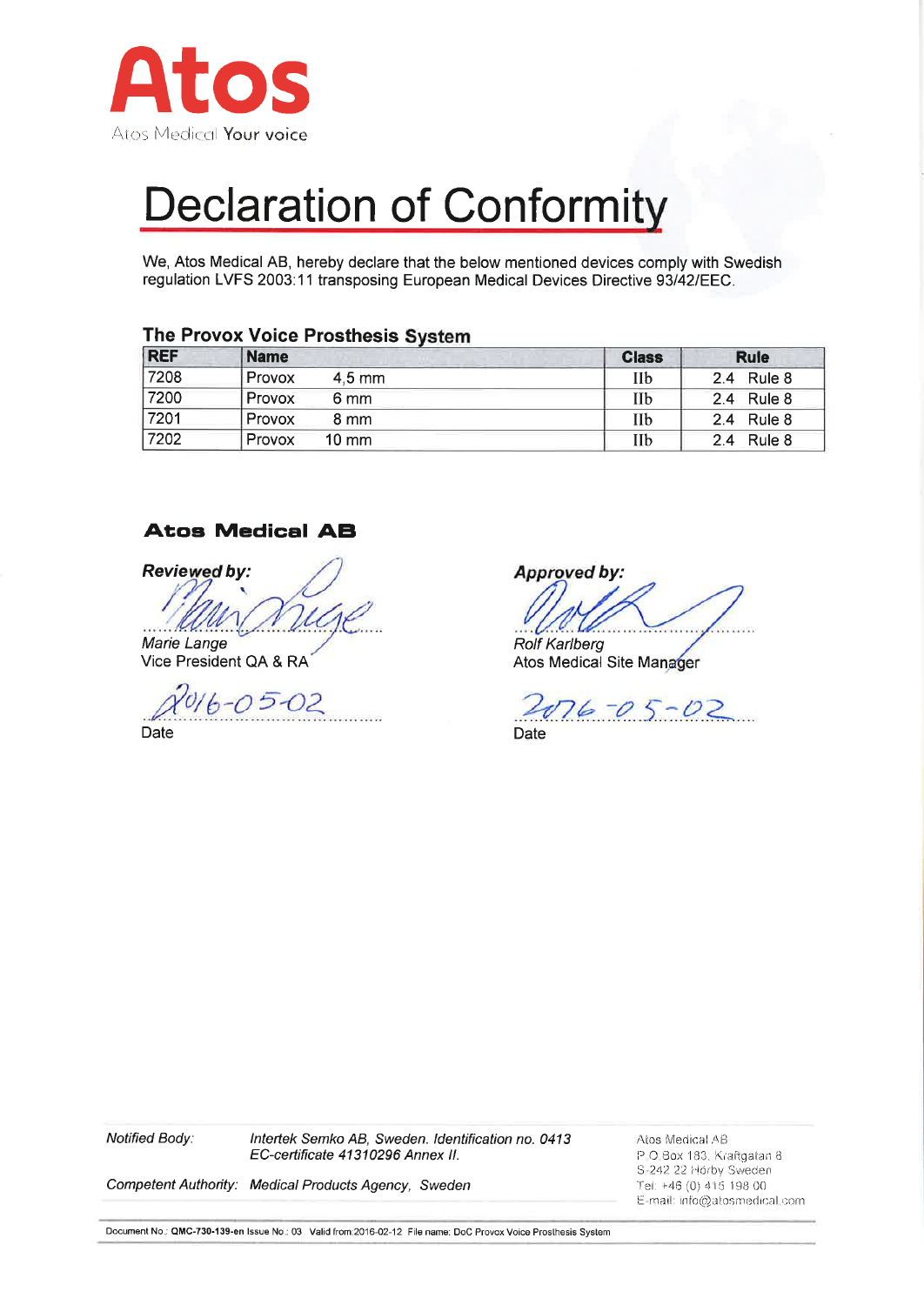

# **Declaration of Conformity**

| Justification: | <b>Function:</b> | Electronic signature justification: | Signed: Date (yyyy-mm-dd) - Time<br>(hh:mm): |
|----------------|------------------|-------------------------------------|----------------------------------------------|
| Issued:        | <b>OA</b>        | Ulrika Svensson - SEHRBHNU          | 2020-02-04 - 11:33                           |
| Reviewed:      | <b>OA</b>        | John Wennborg - JOHWEN              | 2020-02-05 - 09:21                           |
| Approved:      | <b>DD</b>        | Mikael Melefors - SEHRBSGM          | 2020-02-05 - 10:02                           |
| Released:      | QA               | Ulrika Svensson - SEHRBHNU          | 2020-02-05 - 10:48                           |

### This document has been electronically signed by the persons above.

We, Atos Medical AB, hereby declare that the below mentioned devices comply with Swedish regulation LVFS 2003:11, transposing European Medical Devices Directive 93/42/EEC and clause 3.5 of Schedule 3 to the Therapeutic Goods (Medical Devices) Regulations 2002.

#### **The Provox2 Voice Prosthesis System**

| <b>REF</b> | <b>Name</b>     | <b>Class</b> | <b>GMDN code</b> |
|------------|-----------------|--------------|------------------|
| 7216       | Provox2 4,5 mm  | llb          | 42533            |
| 7217       | Provox2 6 mm    | llb          | 42533            |
| 7218       | Provox2 8 mm    | llb          | 42533            |
| 7219       | Provox2 10 mm   | llb          | 42533            |
| 7221       | Provox2 12,5 mm | llb          | 42533            |
| 7224       | Provox2 15 mm   | llb          | 42533            |

Each kind of medical device to which the system has been applied complies with the applicable provisions of the Essential Principles and Essential Requirements, the classification rules, applicable standards and the full quality assurance procedures, at each stage, from the design of the device until its final inspection before being supplied.

Valid Certificates are controlled and filed by QA/RA Department. For standards applied see Applicable Standards & Essential Requirements for each product.

**Notified Body: Intertek Semko AB, Sweden. Identification no. 0413** Atos Medical AB *EC-certificate no. 41310296-01* P.O. Box 183, Kraftgatan 8

S-242 22 Hörby Sweden E-mail: info@atosmedical.com

**Competent Authority: Medical Products Agency, Sweden** Tel: +46 (0) 415 198 00

Document No.: **QMC-730-139-en** Issue No.: 05 Valid from:2018-04-26 File name: DoC Provox2 Voice Prosthesis System.docx

Released

Deseal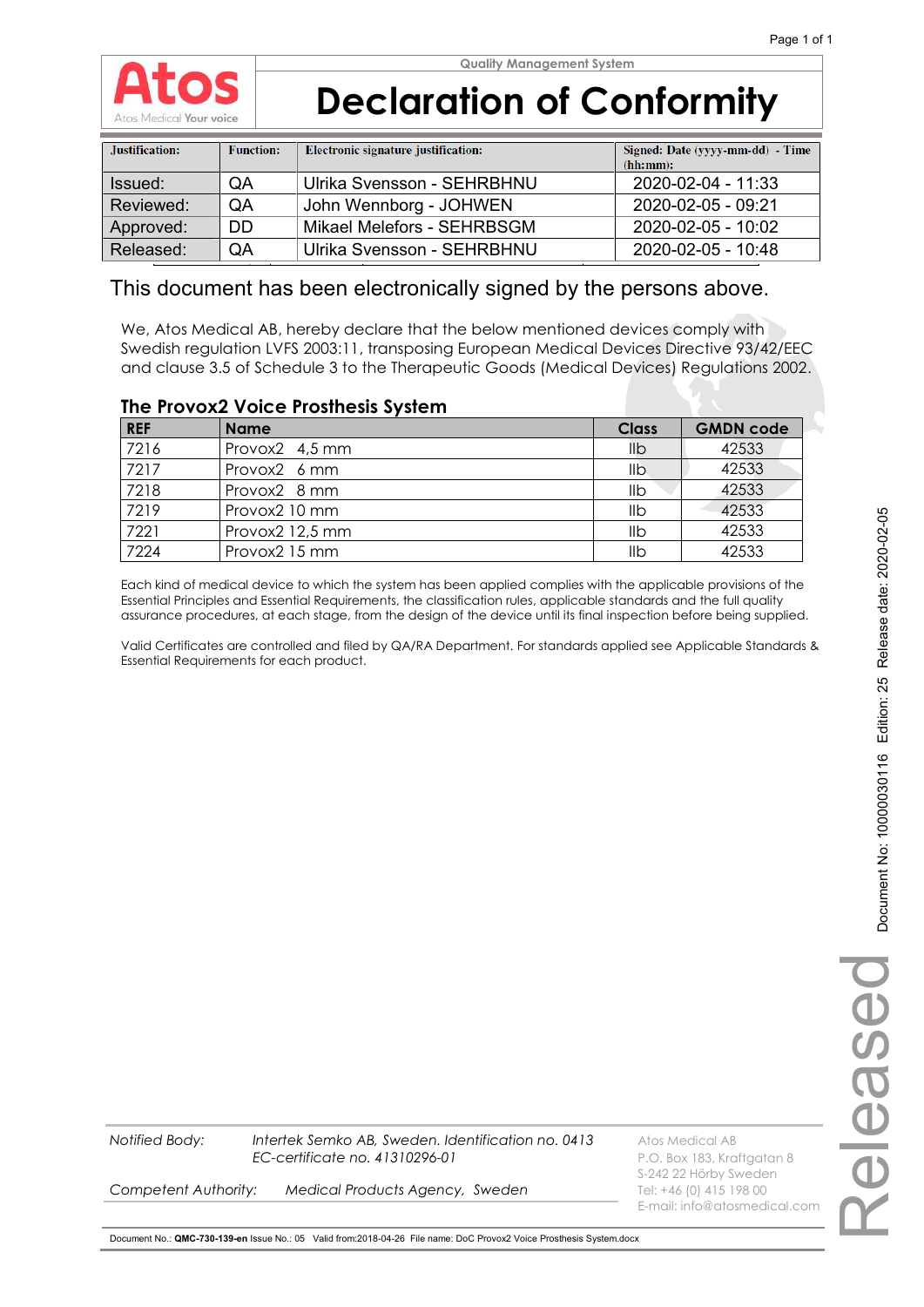

# **Declaration of Conformity**

| Justification: | <b>Function:</b> | Electronic signature justification: | Signed: Date (yyyy-mm-dd) - Time |
|----------------|------------------|-------------------------------------|----------------------------------|
|                |                  |                                     | (hh:mm):                         |
| Issued:        | QA               | Ulrika Svensson - SEHRBHNU          | 2017-08-22 - 16:33               |
| Reviewed:      | QA               | John Wennborg - JOHWEN              | 2017-08-23 - 12:32               |
| Approved:      | <b>DD</b>        | Rolf Karlberg - SEHRBKGR            | 2017-08-23 - 13:10               |
| Released:      | QA               | Ulrika Svensson - SEHRBHNU          | 2017-08-23 - 13:17               |

This document has been electronically signed by the persons above.

We, Atos Medical AB, hereby declare that the below mentioned devices comply with Swedish regulation LVFS 2003:11 transposing European Medical Devices Directive 93/42/EEC.

#### **The Rhinology Products**

| <b>REF</b> | <b>Name</b>                | <b>Class</b>    | <b>Rule</b>   |
|------------|----------------------------|-----------------|---------------|
| 7370       | Nasal Vent Splint          | lla             | Rule 7<br>2.3 |
| 7350       | Nasal Splint Small 0.25    | lla             | Rule 7<br>2.3 |
| 7355       | Nasal Splint Small 0.50    | lla             | 2.3 Rule 7    |
| 7360       | Nasal Splint Large 0.25    | $\mathsf{II}$ a | 2.3 Rule 7    |
| 7365       | Nasal Splint Large 0.50    | $\mathsf{II}$ a | 2.3 Rule 7    |
| 7352       | Nasal Splint Sheeting 0.25 | $\mathsf{II}$ a | 2.3 Rule 7    |
| 7366       | Nasal Splint Sheeting 0.50 | $\mathsf{II}$ a | 2.3 Rule 7    |
| 7367       | Nasofix Thermo, Small      |                 | 1.4 Rule 4    |
| 7368       | Nasofix Thermo, Large      |                 | 1.4 Rule 4    |
| 7369       | Nasofix Thermo, Custom-cut |                 | 1.4 Rule 4    |
| 7380       | Septal Button              | lla             | Rule 5<br>2.1 |

**Notified Body:** Intertek Semko AB, Sweden. Identification no. 0413 Atos Medical AB *EC-certificate 41310296 Annex II.* P.O. Box 183, Kraftgatan 8

**Competent Authority: Medical Products Agency, Sweden** Tel: +46 (0) 415 198 00

S-242 22 Hörby Sweden E-mail: info@atosmedical.com

Document No.: **QMC-730-139-en** Issue No.: 04 Valid from:2016-10-24 File name: DoC Rhinology Products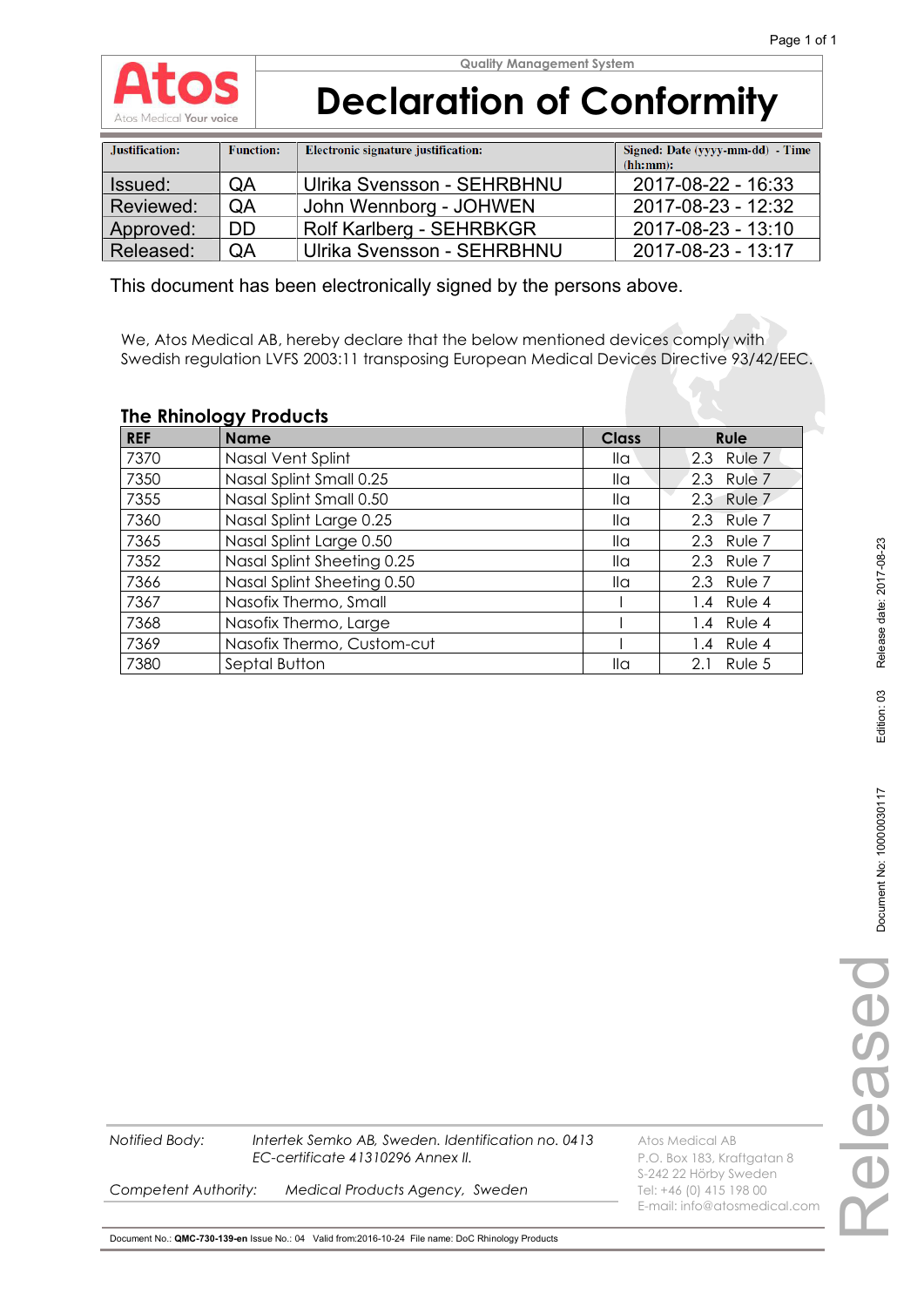

# **Declaration of Conformity**

| Justification: | <b>Function:</b> | Electronic signature justification: | Signed: Date (yyyy-mm-dd) - Time<br>(hh:mm): |
|----------------|------------------|-------------------------------------|----------------------------------------------|
| Issued:        | QA               | Ulrika Svensson - SEHRBHNU          | 2017-08-22 - 16:34                           |
| Reviewed:      | QA               | John Wennborg - JOHWEN              | 2017-08-23 - 13:03                           |
| Approved:      | <b>DD</b>        | Rolf Karlberg - SEHRBKGR            | 2017-08-23 - 13:10                           |
| Released:      | QA               | Ulrika Svensson - SEHRBHNU          | 2017-08-23 - 13:17                           |

This document has been electronically signed by the persons above.

We, Atos Medical AB, hereby declare that the below mentioned devices comply with Swedish regulation LVFS 2003:11 transposing European Medical Devices Directive 93/42/EEC.

#### **The SinoJect System**

| <b>REF</b> | <b>Name</b>                                  | Class | <b>Rule</b> |
|------------|----------------------------------------------|-------|-------------|
| 7303       | SinoJect Instrument                          |       | 2.2 Rule 6  |
| 7302       | SinoJect Staytube, Catheter for Puncture     | lla   | 2.1 Rule 5  |
| 7300       | SinoJect Lavage Tube, Female Cone Connection | lla   | 2.1 Rule 5  |
| 7304       | SinoJect Lavage Tube, Luer Cone Connection   | lla   | 2.1 Rule 5  |
| 7305       | SinoJect Rods Set                            |       | 2.2 Rule 6  |

| EC-certificat |
|---------------|
|               |

**Notified Body:** Intertek Semko AB, Sweden. Identification no. 0413 Atos Medical AB **ate 41310296 Annex II. Exercificate 18411210296 Annex II. P.O. Box 183, Kraftgatan 8** 

**Competent Authority: Medical Products Agency, Sweden** Tel: +46 (0) 415 198 00

S-242 22 Hörby Sweden E-mail: info@atosmedical.com

Document No.: **QMC-730-139-en** Issue No.: 04 Valid from:2016-10-24 File name: DoC SinoJect System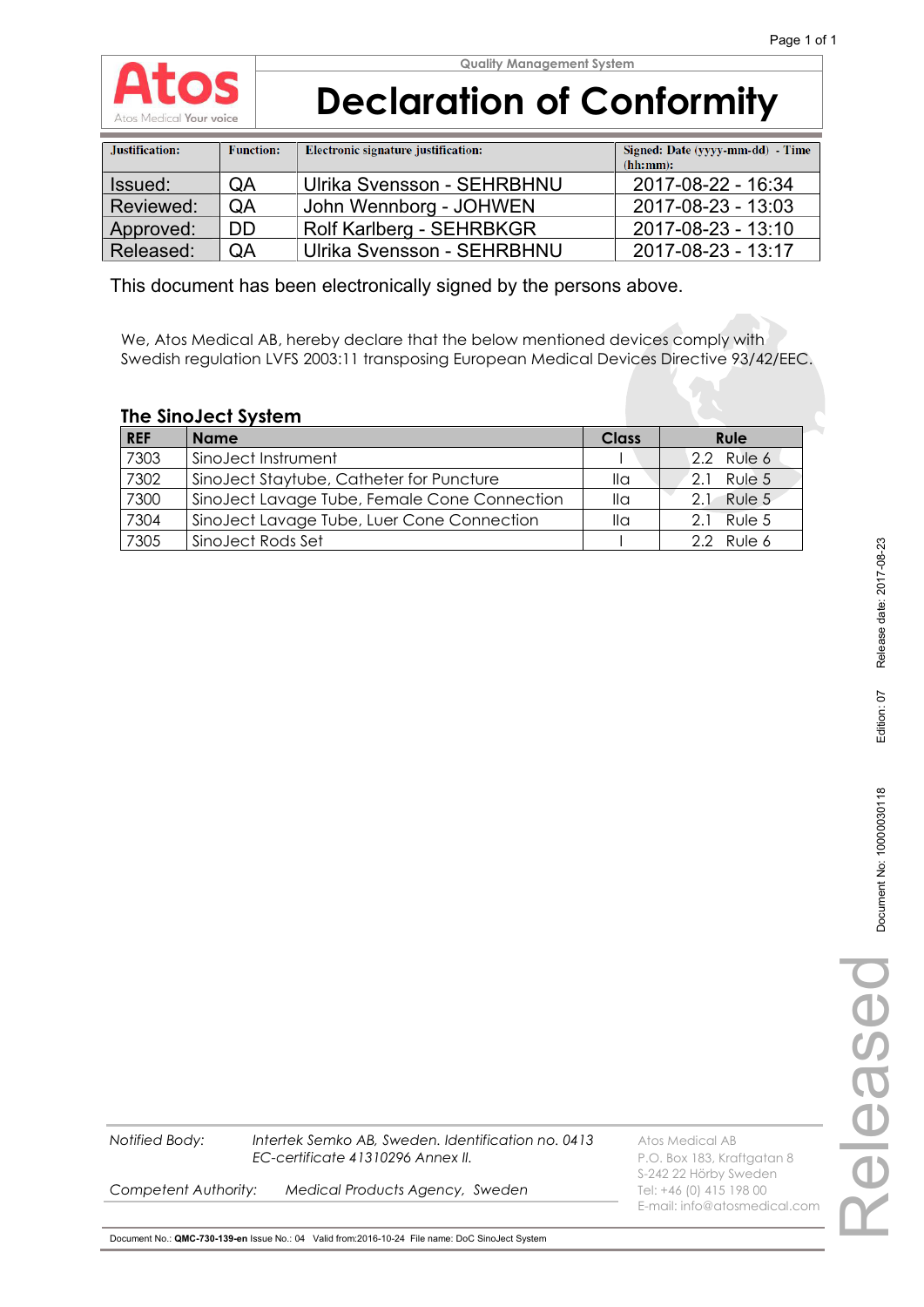

# **Declaration of Conformity**

| Justification: | <b>Function:</b> | Electronic signature justification: | Signed: Date (yyyy-mm-dd) - Time<br>(hh:mm): |
|----------------|------------------|-------------------------------------|----------------------------------------------|
| Issued:        | QA               | Karolina Nilsson - KARNIL           | 2019-03-14 - 16:57                           |
| Reviewed:      | QA               | John Wennborg - JOHWEN              | 2019-03-14 - 17:26                           |
| Approved:      |                  | Martin Richardson - MARRIC          | 2019-03-14 - 17:45                           |
| Released:      | QA               | Karolina Nilsson - KARNIL           | 2019-03-15 - 12:01                           |

This document has been electronically signed by the persons above.

We, Atos Medical AB, hereby declare that the below mentioned devices comply with Swedish regulation LVFS 2003:11, transposing European Medical Devices Directive 93/42/EEC and clause 3.5 of Schedule 3 to the Therapeutic Goods (Medical Devices) Regulations 2002.

#### **The TheraBite Jaw Motion Rehabilitation System**

| <b>REF</b>   | <b>Name</b>                                           | <b>Class</b> | <b>GMDN code</b> |
|--------------|-------------------------------------------------------|--------------|------------------|
| TH001        | TheraBite Jaw Motion Rehabilitation System, Adult     |              | 17802            |
| TH002        | TheraBite Jaw Motion Rehabilitation System, Pediatric |              | 17802            |
| PA001        | TheraBite Bite Pad, Regular                           |              | 17802            |
| PA002        | TheraBite Bite Pad, Edentulous                        |              | 17802            |
| PA003        | TheraBite Bite Pad, Pediatric                         |              | 17802            |
| <b>SC001</b> | TheraBite Range of Motion Scale                       |              | 17802            |
| 8260         | TheraBite ActiveBand Kit                              |              | 17802            |

Each kind of medical device to which the system has been applied complies with the applicable provisions of the Essential Principles and Essential Requirements, the classification rules, applicable standards and the full quality assurance procedures, at each stage, from the design of the device until its final inspection before being supplied.

Valid Certificates are controlled and filed by QA/RA Department. For standards applied see Applicable Standards & Essential Requirements for each product.

**Intertek Semko AB, Sweden. Identification no. 0413** Atos Medical AB *EC-certificate no. 41310296-01* P.O. Box 183, Kraftgatan 8

S-242 22 Hörby Sweden E-mail: info@atosmedical.com

**Competent Authority: Medical Products Agency, Sweden** Tel: +46 (0) 415 198 00

Document No.: **QMC-730-139-en** Issue No.: 05 Valid from:2018-04-26 File name: DoC TheraBite System.docx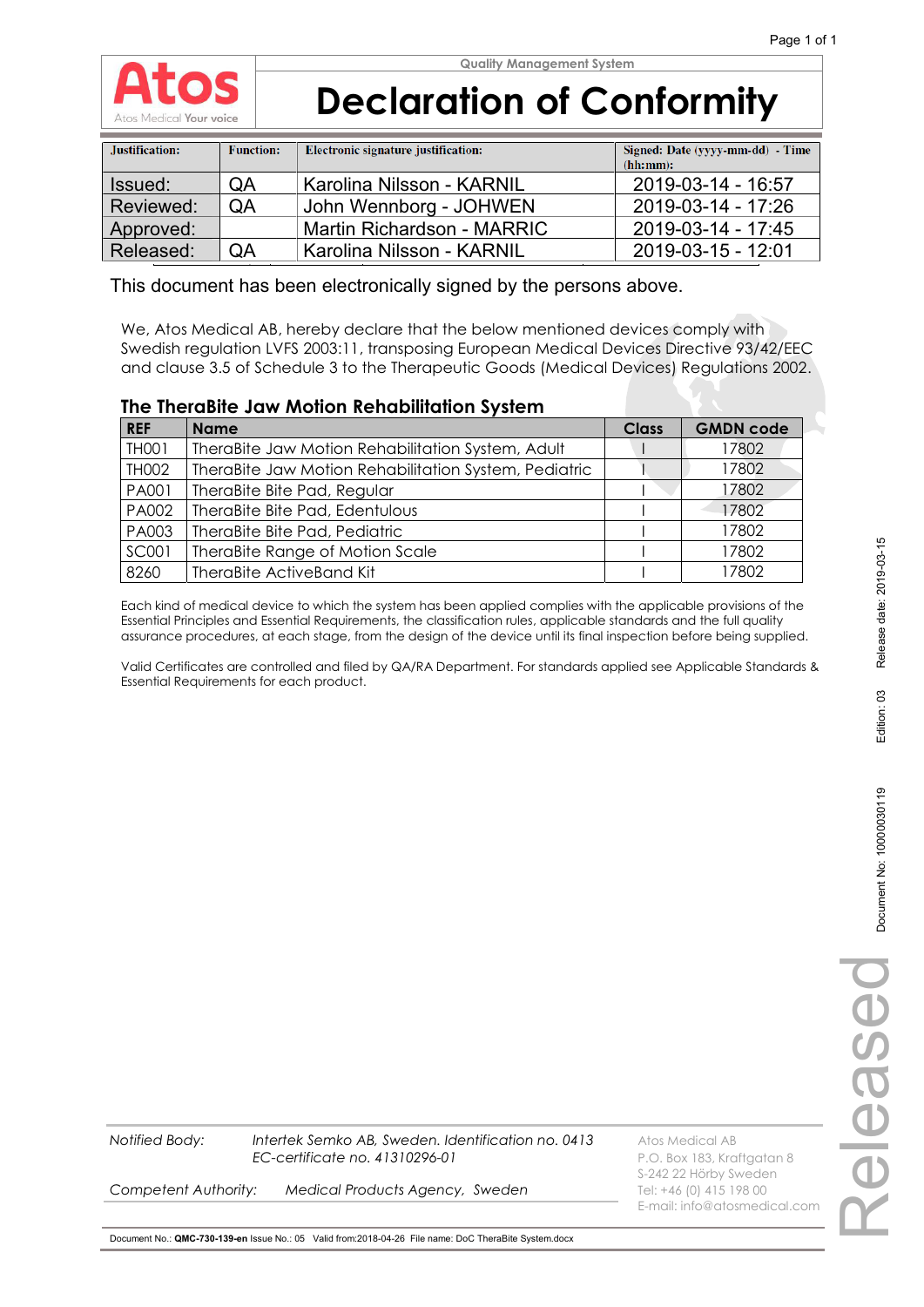

# **Declaration of Conformity**

| Justification: | <b>Function:</b> | Electronic signature justification: | Signed: Date (yyyy-mm-dd) - Time<br>(hh:mm): |
|----------------|------------------|-------------------------------------|----------------------------------------------|
| Issued:        | QA               | Ulrika Svensson - SEHRBHNU          | 2019-10-15 - 12:55                           |
| Reviewed:      | <b>OA</b>        | John Wennborg - JOHWEN              | 2019-10-15 - 13:02                           |
| Approved:      | DD.              | Mikael Melefors - SEHRBSGM          | 2019-10-15 - 13:03                           |
| Released:      | QA               | Ulrika Svensson - SEHRBHNU          | 2019-10-15 - 13:12                           |

### This document has been electronically signed by the persons above.

We, Atos Medical AB, hereby declare that the below mentioned devices comply with Swedish regulation LVFS 2003:11, transposing European Medical Devices Directive 93/42/EEC and clause 3.5 of Schedule 3 to the Therapeutic Goods (Medical Devices) Regulations 2002.

### **The Trach-HME Products**

| <b>REF</b> | <b>Name</b>               | Class | <b>GMDN</b> code |
|------------|---------------------------|-------|------------------|
| 7704       | TrachPhone (50 pcs)       | lla   | 58705            |
| 7705       | MEDIFLUX HCH F6 (Medival) | lla   | 58705            |
| 7707       | TrachPhone (30 pcs)       | lla   | 58705            |

Each kind of medical device to which the system has been applied complies with the applicable provisions of the Essential Principles and Essential Requirements, the classification rules, applicable standards and the full quality assurance procedures, at each stage, from the design of the device until its final inspection before being supplied.

Valid Certificates are controlled and filed by QA/RA Department. For standards applied see Applicable Standards & Essential Requirements for each product.

**Notified Body: Intertek Semko AB, Sweden. Identification no. 0413** Atos Medical AB *EC-certificate no. 41310296-01* P.O. Box 183, Kraftgatan 8

S-242 22 Hörby Sweden E-mail: info@atosmedical.com

**Competent Authority: Medical Products Agency, Sweden** Tel: +46 (0) 415 198 00

Document No.: **QMC-730-139-en** Issue No.: 05 Valid from:2018-04-26 File name: DoC Trach-HME Products.docx